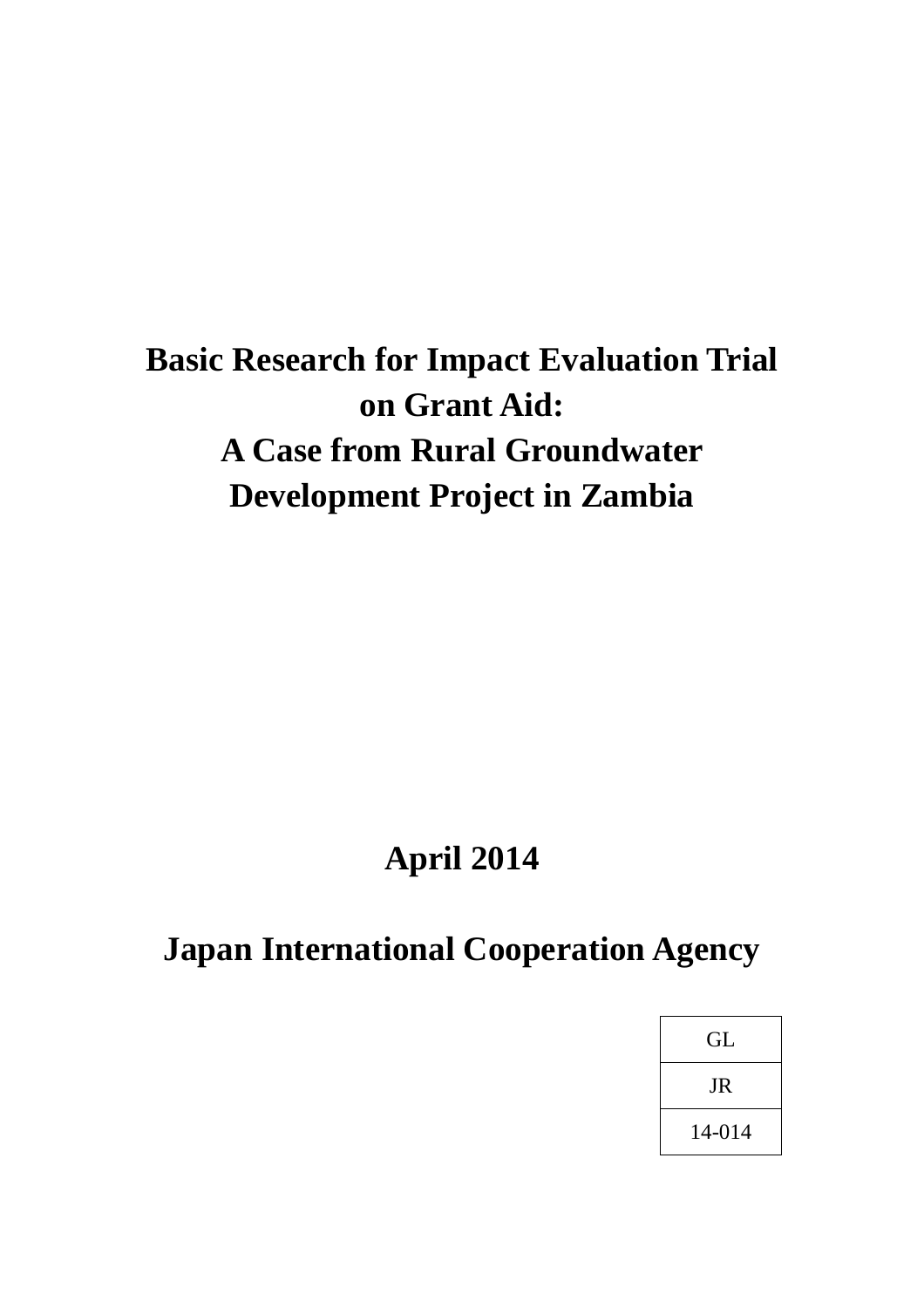# **Contents**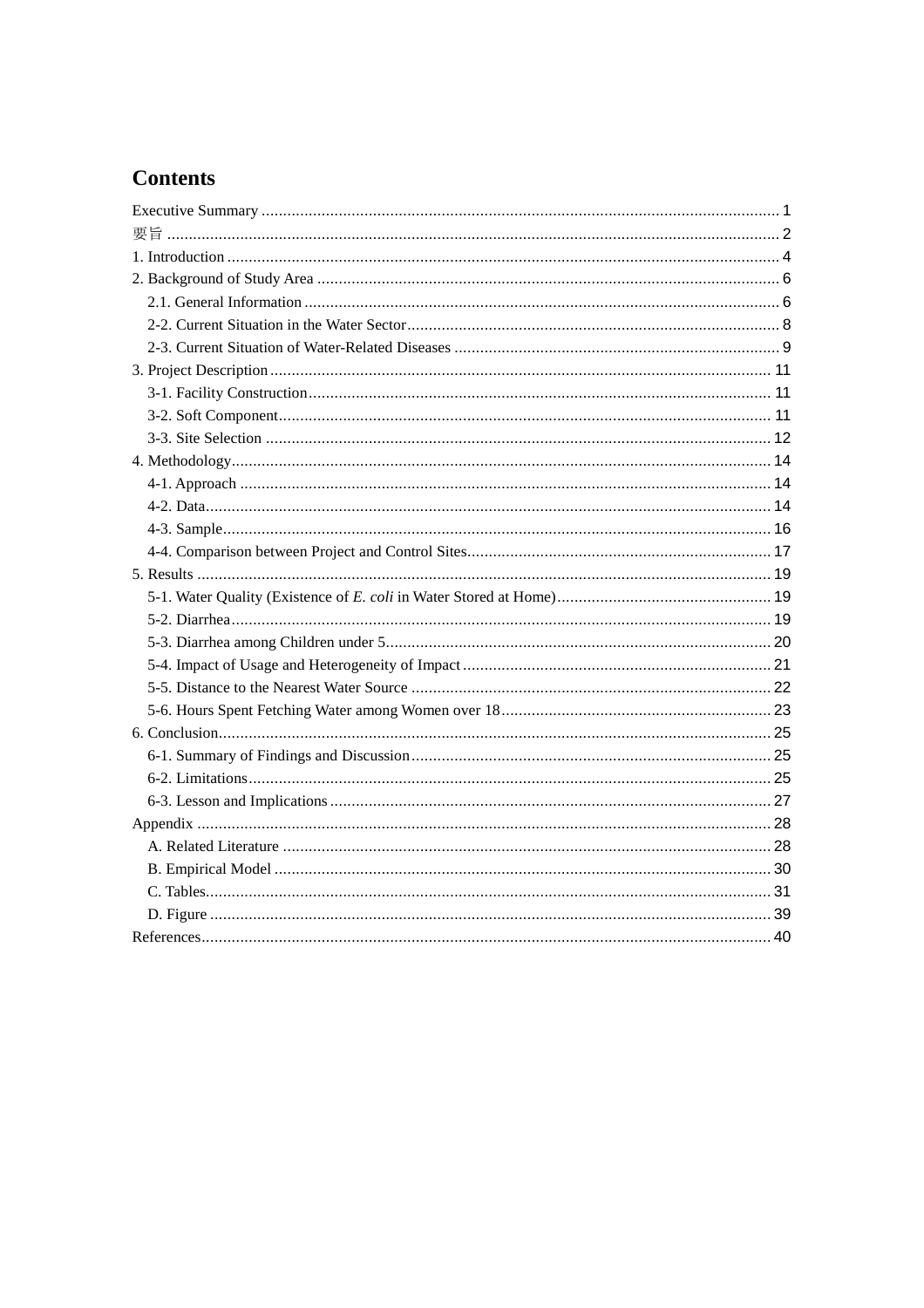# **Executive Summary**

With the growing interest in the results of development interventions, the importance of credible evidence produced by rigorous impact evaluations has been recognized. While several impact evaluations have been conducted in JICA, no impact evaluations targeting grant aid projects have been conducted. Therefore, this study aims to fill in this gap by attempting to conduct an impact evaluation on a grant aid project implemented in rural Zambia (The Project for Groundwater Development in Luapula Province Phase 2) in order to understand the causal effects (impacts) of the Project in a reliable manner and to extract insights and implications for the implementation of impact evaluations.

The project constructed 216 borehole water facilities with the objective of reducing water-related diseases (especially diarrhea) and the burden of fetching water by ensuring access to safe drinking water in districts of Luapula Province. In addition, soft component activities were conducted, such as the promotion of hygiene practice and the establishment of community-based operation and maintenance systems. This study collected data on 635 households from 64 project sites where the facilities were constructed and 30 control sites where the facilities were not constructed before and after the Project. A difference-in-differences (DID) approach, which combines before/after and with/without comparison, is employed to estimate the causal effects of the Project.

The estimation results show a positive and statistically significant impact of the Project on reducing the incidence of diarrhea (1.0–1.7% reduction) and that the magnitude of the impact is larger among children under five years old (3.7–6.2% reduction), among whom diarrhea is more prevalent. The results also show that the magnitude of the project impact depends on the distance to the borehole and diminishes as distance from the borehole increases. The results also show that the distance to the nearest water source is reduced with the Project compared to control sites where no intervention was implemented. On the other hand, we cannot find a significant impact on time spent fetching water. Although water-fetching time is reduced in the project sites, somehow it is also reduced in the control sites, resulting in non-significant DID estimation results. Further investigation is needed to clarify this point.

This impact evaluation trial provides several lessons learned. First, it is important to examine the causal effects (impacts) of a project with an appropriate evaluation design. While this evaluation provides concrete evidence of the impact of the Project on the incidence of diarrhea, if a simple approach were used to estimate this impact, we would reach an incorrect conclusion that the Project has no impact. The evaluation result produced with an appropriate design allows us to avoid such an incorrect understanding and make decisions based on reliable evidence, which can contribute to more effective and efficient implementation. Second, since substantial resources (budget, time, and human resources) are required to implement impact evaluations, it is important to strategically focus on impact evaluations with larger benefits, that is, those that are expected to produce more useful and policy-relevant evidence, such as impact evaluations on JICA's flagship projects, which are required to show results in a credible way, or on interventions whose impact is unknown or controversial. Finally, it is important to incorporate impact evaluations into project design at an early stage of project formulation, which allows us to employ evaluation designs that can produce more rigorous and policy-relevant evidence. Considering the relatively longer time required to carry out the necessary procedures from the request to the commencement of a project than is involved in other schemes, it is particularly important to consider the possibility of conducting impact evaluation at an earlier stage.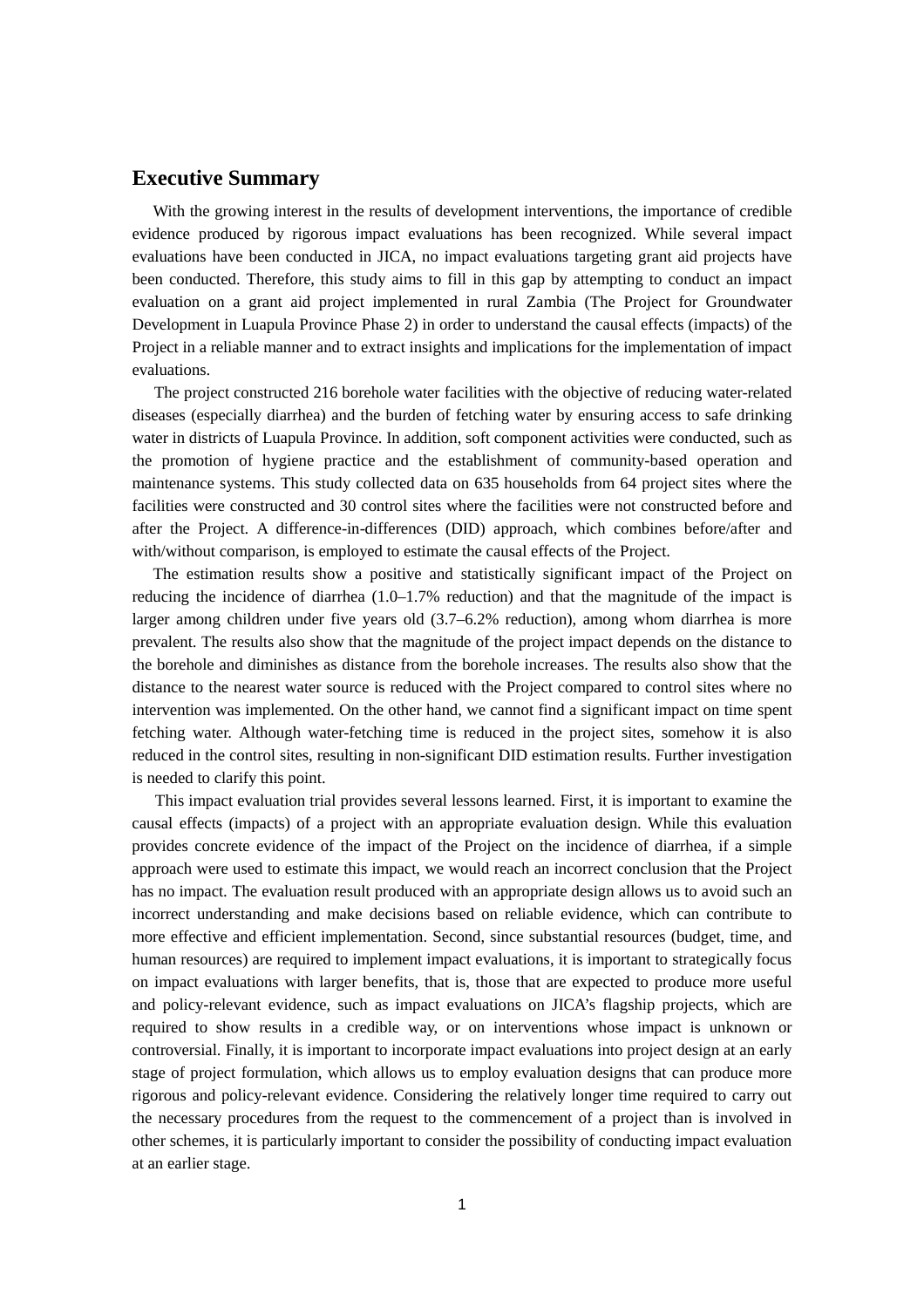## 要旨

効果的な事業実施への要求が高まりを見せている中、精緻なインパクト評価によって事業 効果の検証を行い、その結果(エビデンス)に基づいた意思決定を行なっていくことの重 要性が広く認識されてきている。JICA においても近年インパクト評価の取り組みが進んで きているものの、無償資金協力事業を対象とするインパクト評価はこれまで実施されてこ なかった。このような背景の下、本基礎研究ではザンビアにおいて実施された「第 2 次ル アプラ州地下水開発計画」を対象とし、事業の効果について正確な理解を得るとともに、 今後の無償資金協力事業におけるインパクト評価の実施に向けた教訓を得ることを目的と してインパクト評価を試行的に実施した。

本プロジェクトでは、ザンビアの北部に位置するルアプラ州の 4 郡において、安全な水 へのアクセスの改善を通じた水因性疾患(特に下痢症)の減少、および水汲み労働の軽減 を目的として、216 か所のハンドポンプ付深井戸給水施設の建設が行われた。また施設建設 に加えて、啓発活動や維持管理体制の整備などのソフトコンポーネント活動も実施された。 本評価では、施設建設の対象となった 64 コミュニティと施設建設対象の候補となりながら も実際には建設が行われなかった 30 コミュニティの計 635 世帯から、施設設置前後のデー タを収集し、「二階差分法 (Difference-in-Differences: DID) <sup>[1](#page-3-0)</sup>」と呼ばれる手法を用いて事 業の因果的効果の検証を行った。

分析の結果、施設建設が行われなかったコミュニティでは下痢症の増加傾向が観察され た一方で、施設建設が行われたコミュニティでは下痢の減少傾向が見られた。その結果、 DID 推計値では 1.0~1.7 ポイントの統計的に有意な下痢症の減少が確認された。また、分析 の対象を 5 歳未満の子どもに限ると、上記の傾向はより顕著であり、DID 推計値で 3.7~6.2 ポイントの減少が確認された。また、距離によるインパクトの違いを検証したところ、給 水施設建設によるインパクトは施設と世帯との距離に依存することが確認され、施設との 距離が近いほど、より大きな効果が見られることが明らかになった。水汲み労働の軽減と いう点に関しては、水源への距離には有意な減少が確認された一方で、水汲み時間につい ては施設が建設されなかったコミュニティでも減少傾向が観察されたため、統計的に有意 な減少は確認されなかった。

教訓としては、適切な手法を用いた効果検証の重要性が挙げられる。従来の効果検証で 用いられている簡易な方法では、事業の効果を正確に把握することができず、誤った結論 に基づいた意思決定がなされてしまう可能性がある。適切な手法を用いた検証を行うこと で、正確なエビデンスに基づく効果的な事業実施が可能となると考えられる。他方で、イ ンパクト評価の実施には予算・時間・人的リソースなど一定のコストが必要とされるため、 インパクト評価実施に当たっては、フラッグシップとなっている案件や効果の有無につい て明確なコンセンサスが得られていない介入など、より大きな付加価値が見込めるものに 対し戦略的にリソースを配分することが重要となろう。また、そのためには、早い段階か らインパクト評価の実施を事業デザインの中に組み込むことが重要となる。そうすること によって、厳密性の高い手法や付加価値の高い評価デザインを用いることが可能となり、 効果的な事業実施のためのより有意義な知識を得ることが可能となると考えられる。特に 無償資金協力では、要請から事業実施までに長い準備期間が必要とされるため、より早い 段階でインパクト評価実施の検討を行うことが重要である。

<span id="page-3-0"></span><sup>1</sup> 評価の対象となる指標について、プロジェクト実施前後と、プロジェクト裨益者・非裨益者間 の双方の差分を取ることで効果を推計する手法。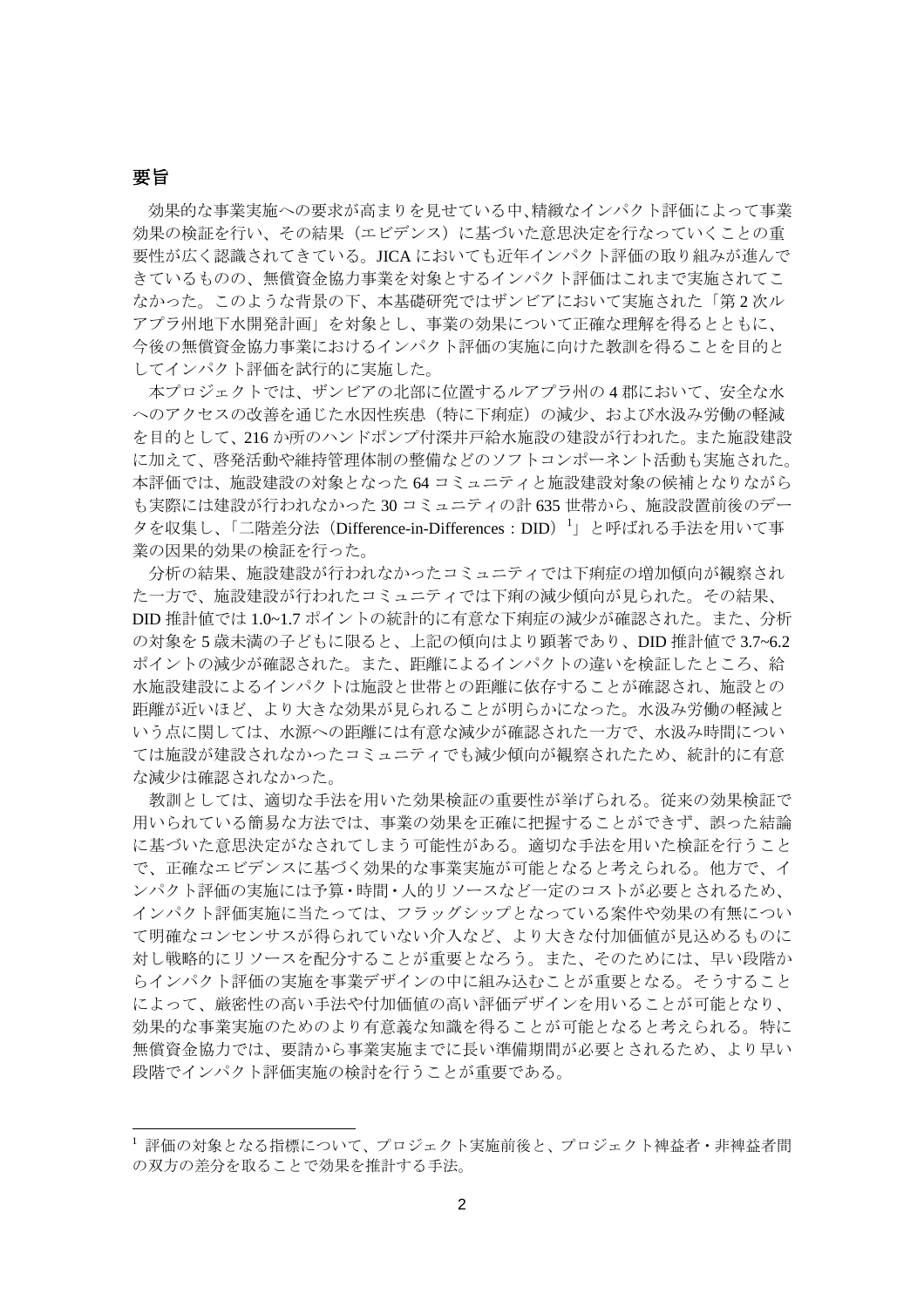# Evaluation Team

| Nishino Hiroshi    | <b>Evaluation Department, JICA</b>                    |
|--------------------|-------------------------------------------------------|
| Shimamura Yasuharu | Evaluation Department, JICA/Kobe University           |
| Kobayashi Eriko    | Financial Cooperation Implementation Department, JICA |
| Aoyagi Keitaro     | Global Group 21 Japan, Inc.                           |
| Tsuruta Hirofumi   | Fujita Planning, Co., Ltd.                            |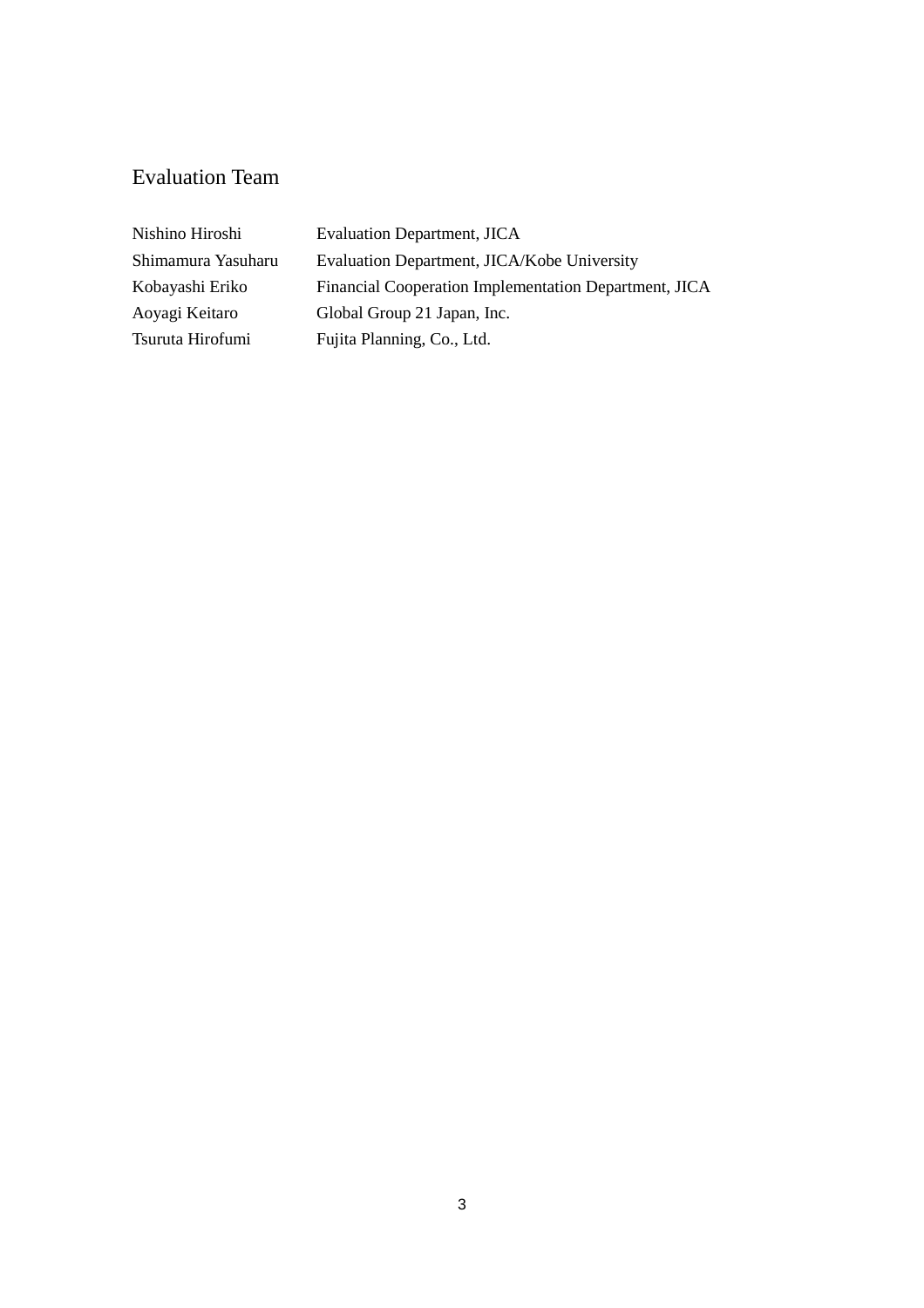# **1. Introduction**

j

With the growing interest in the results of development interventions, the importance of credible evidence produced by rigorous impact evaluations has been recognized.<sup>[2](#page-5-0)</sup> Rigorous impact evaluation provides reliable knowledge about whether an intervention works or not, and, if it works, the extent to which it does so. This kind of knowledge can contribute to effective and efficient implementation by allowing policymakers and practitioners to make decisions on the selection, scaling-up, remediation, or cancelation of interventions based on credible evidence.

Aligning with this trend, JICA has also promoted impact evaluations for more than a decade so as to maximize the effectiveness of its work and demonstrate the results in a reliable manner. Approximately 10 completed impact evaluations have already been produced,<sup>[3](#page-5-1)</sup> and including those that are ongoing and being prepared, there are more than 30 impact evaluations on the list. However, the existing impact evaluations have covered only technical cooperation and loan projects, and no impact evaluations targeting grant aid projects have been conducted. While conventional ex-post evaluations are also conducted on all grant aid projects that satisfy certain criteria,<sup>[4](#page-5-2)</sup> these tend to focus on the confirmation of outputs and processes, and the assessment of effectiveness and impact tends to lack an appropriate counterfactual. As a result, little is known about whether a project really has a causal effect on intended outcomes, and anecdotal evidence is likely to be utilized for decision-making, which does not necessarily guarantee expected results. Therefore, this study aims to help fill in this gap by attempting to conduct an impact evaluation on a JICA grant aid project.

This study examines the impact of a grant aid project in which groundwater supply facilities are constructed in rural Zambia (The Project for Groundwater Development in Luapula Province Phase 2, hereafter referred as "the Project"). Rural water development projects are one of the typical types of intervention in the grant aid scheme, and a number of projects have been conducted in various countries, especially in Sub-Saharan Africa, aiming at the reduction of water-related diseases and the time burden for fetching water. They are, of course, subject to ex-post evaluation. However, since these evaluations mostly employ simplified methods, such as simple before/after comparison or simple with/without comparison, for the assessment of effectiveness and impact, the causal effect of these projects cannot be clearly confirmed. In recognition of this, this study examines the causal effects (impacts) of the Project by employing a rigorous evaluation design (a combination of with/without comparison and before/after comparison) with two objectives: (1) to understand the causal effects (impacts) of the Project in a reliable manner by using a rigorous evaluation design; and (2) to extract insights and implications for the implementation of impact evaluations in JICA's grant aid projects.<sup>[5](#page-5-3)</sup>

<span id="page-5-0"></span> $2\;\text{Rigorous impact evaluation can be defined as an assessment of "the causal effects (impacts) attributable}$ to specific interventions, where the outcomes of interest are compared with a counterfactual situation $$ that is, with what would have happened without the program" (IEG 2012, 14). For further explanation, see Gertler et al. (2011) or Khandker et al. (2010).

<span id="page-5-1"></span><sup>&</sup>lt;sup>3</sup> For the existing completed impact evaluations on JICA projects, see JICA's website.<br>(http://www.jica.go.jp/english/our\_work/evaluation/tech\_and\_grant/impact/index.html)

<span id="page-5-2"></span>

 $\overline{Ex}$ -post evaluations are conducted for all projects over 200 million yen under all schemes (ODA loan, technical cooperation, and grant aid) three years after project completion in principal. Ex-post evaluations assess the relevance, effectiveness, efficiency, impacts, and sustainability of each project.

<span id="page-5-3"></span> $\frac{1}{2}$ . There are also a number of practical reasons why this Project was selected as a subject of this study.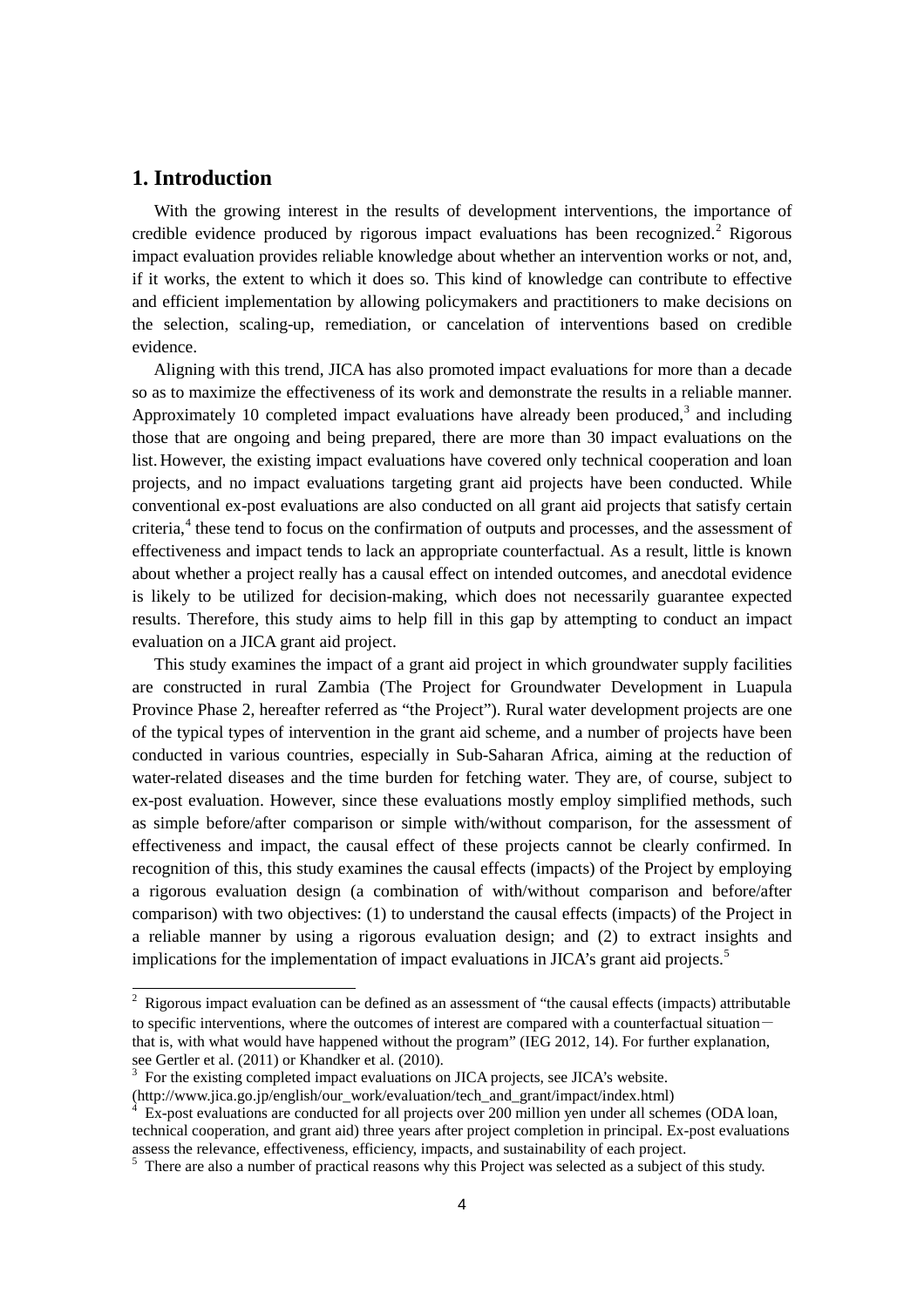The rest of this report is organized as follows. The next section describes the background of the study area, and the details of the Project to be assessed are shown in Section 3. Section 4 then explains the methodology and data used in this study. The results are presented in Section 5. Section 6 summarizes the findings and presents conclusions.

-

First, as impact evaluations usually employ statistical methods for analysis, for practical purposes, a certain sample size is required. Second, since this impact evaluation is being conducted as a trial, it is necessary for the results to be obtained within a short term. This Project, in which water facilities are constructed at more than 200 sites and where impacts are expected to emerge within a relatively short term, is suitable with regard to these conditions. Finally, it was possible to prepare and conduct a prospective impact evaluation.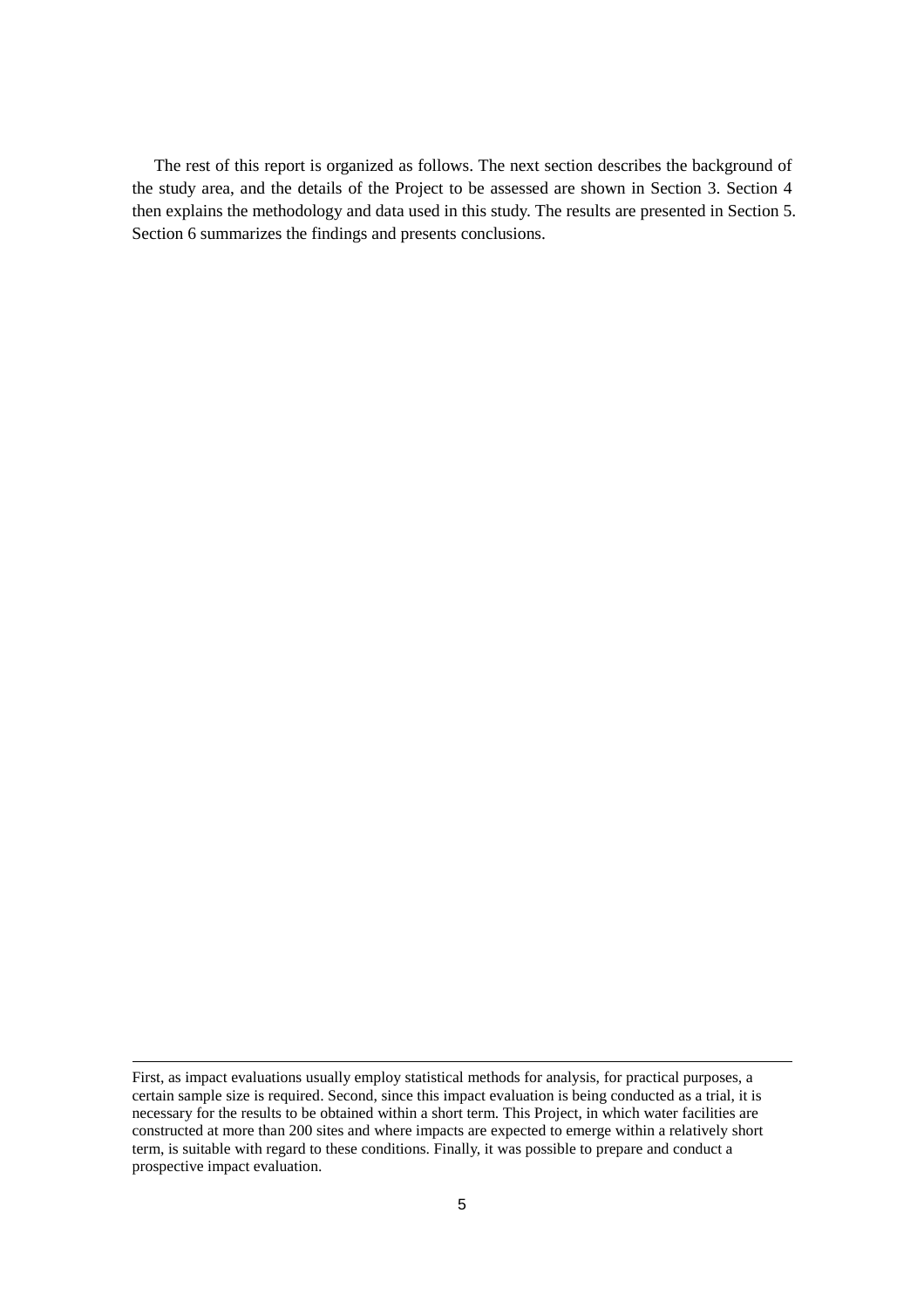# **2. Background of Study Area**

#### **2.1. General Information**

Zambia is a landlocked country in southern Africa with a tropical climate, and consists mostly of high plateaus, with some hills and mountains, dissected by river valleys. It shares borders with the Democratic Republic of the Congo, Tanzania, Malawi, Mozambique, Zimbabwe, Botswana, Namibia, and Angola. The estimated population is 13,046,508, in an area of 752,614  $\rm km^2$ , and 61% reside in rural areas (Central Statistical Office 2011). Administratively, it consists of nine provinces and 72 districts.

Zambia's per capita GDP in 2012 was US\$1,445, and as the average growth rate between 2003 and 2012 (6.76%) shows, its economy has shown robust growth for several years, led by strong performance in agriculture, manufacturing, and services (World Bank 2012). However, the strong economic growth has not necessarily led to significant reduction of poverty. As of 2006, 64% of the population was counted as living as poverty, and the figure showed only a modest decline from 68% as of 2004. More severely, in rural areas, the situation even worsened, with an increase in rural poverty from 78% in 2004 to 80% in 2006 (UNDP 2011). This inequality between urban and rural areas is high, with a Gini coefficient for consumption of 52 in 2010, making Zambia one of the most unequal countries in the world (World Bank 2012). Not only the monetary dimension, but also the improvement of social indicators is stagnant. Zambia is still positioned in the low human development category in the UNDP's Human Development Index 2012, at 163 out of 187 counties and territories (UNDP 2013).

Luapula Province, where the Project is implemented, is situated the northern part of Zambia, with a population of 958,976 in 2010 in an area of 30,600  $km^2$ , approximately 8% and 25% of the national totals, respectively (Central Statistical Office 2011). Since 43.5% of its surface area is covered by lake and wetland areas (JICA 2010), it has access to relatively abundant water resources. The major bodies of water are Lake Bangweulu in the southeastern corner of the Province, Lake Mweru in the northwestern corner, and the Luapula River, which flows between them. Its administration is divided into seven districts, including the four districts targeted by the Project: Mansa, Nchelenge, Mwense, and Milenge.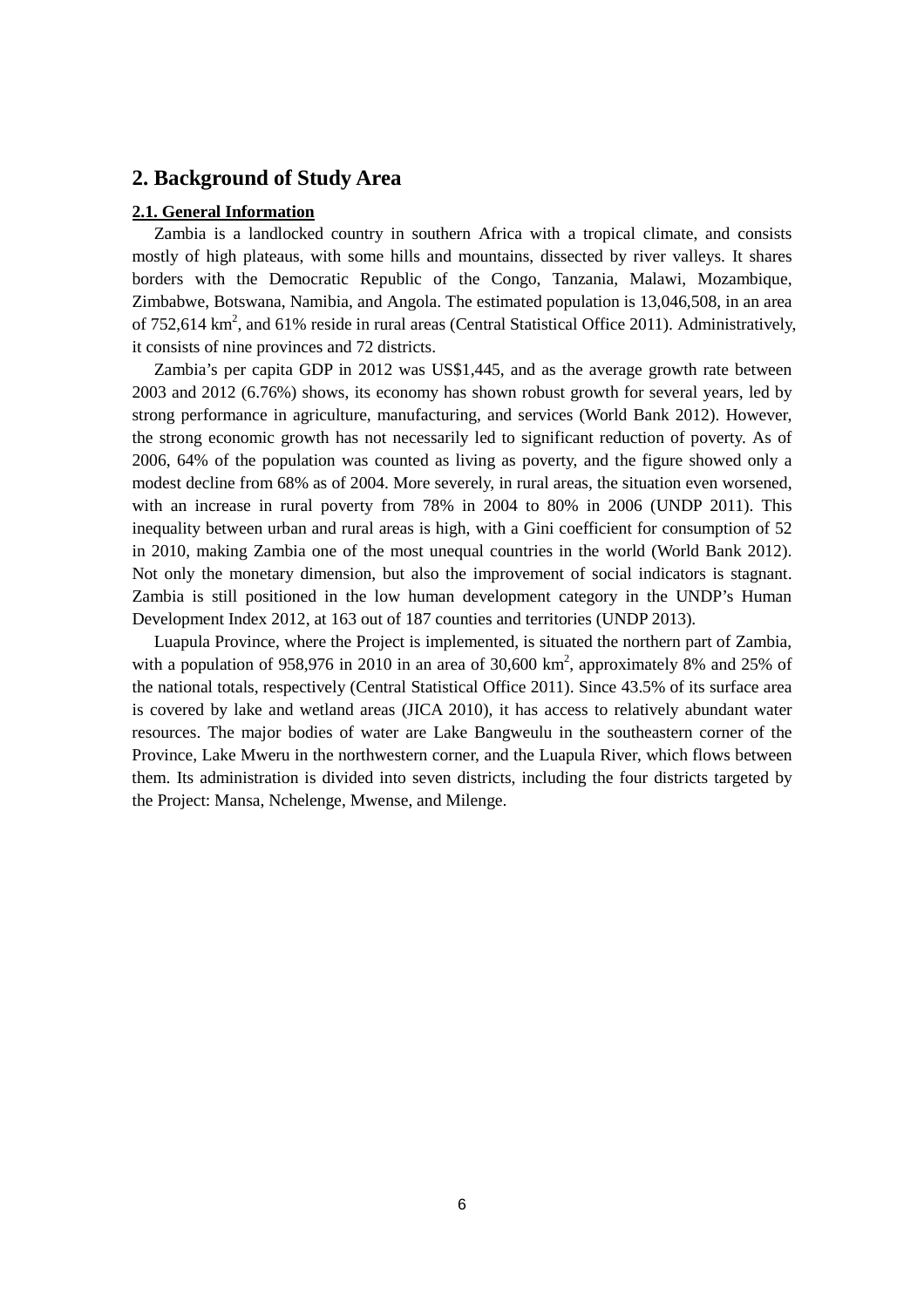

#### **Figure 1: Map of Luapula Province**

Source: Completion Report of the Project

Economically, Luapula Province is positioned at the economic bottom of Zambia, because it is relatively isolated and lags behind the rest of county. According to a survey conducted by the Central Statistical Office (2011), the poverty rate in Luapula Province in 2010 (80.5%) was the highest in the country's nine provinces. Moreover, as Figure 2 shows, while the poverty rate decreased in the other eight provinces between 2006 and 2010, only Luapula Province experienced an increase in the poverty rate during the same period. For other indicators, such as health and education, Luapula shows one of the poorest levels of performance in Zambia, ranking seventh out of the nine provinces in terms of the HDI (UNDP 2011).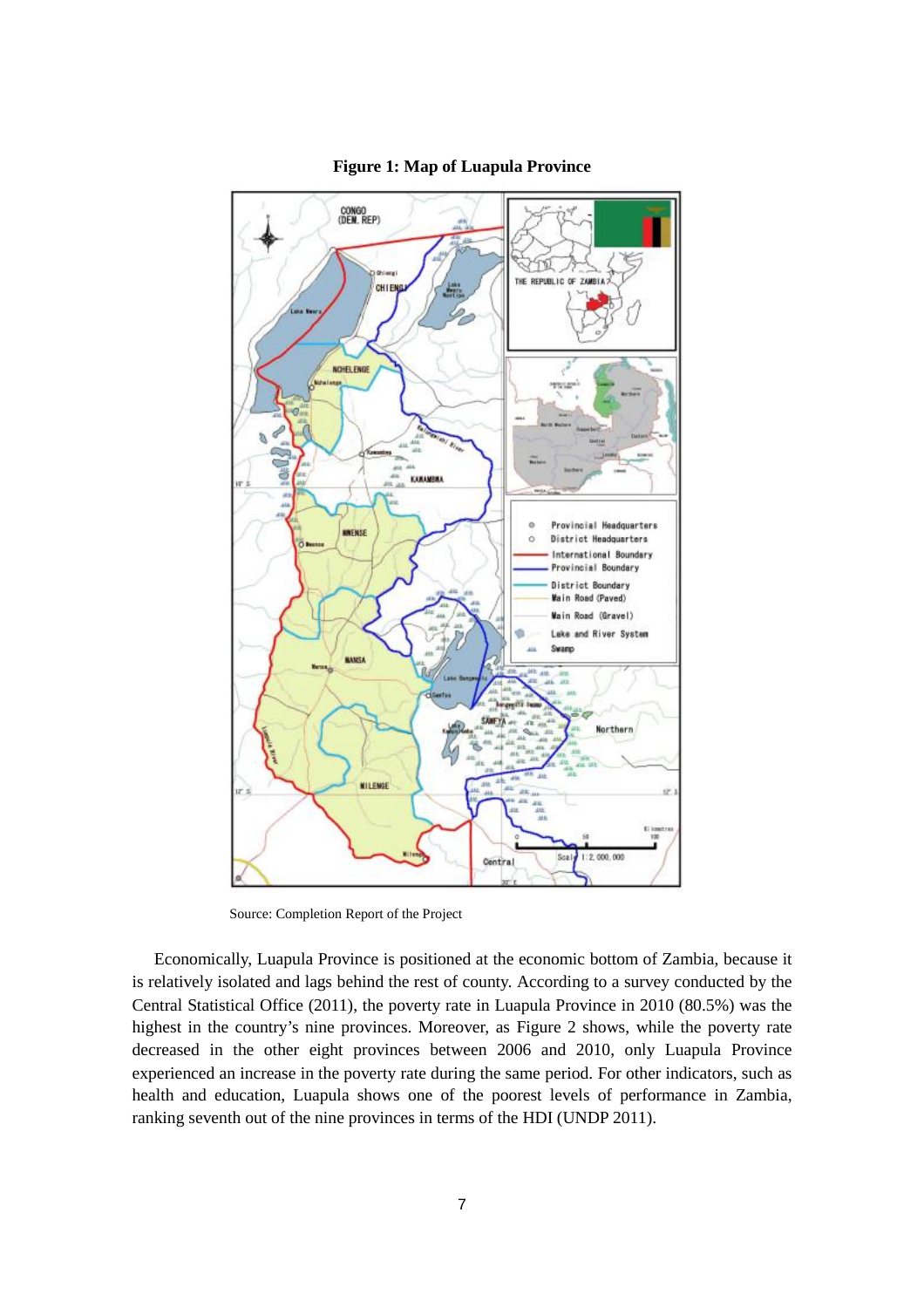

**Figure 2: Poverty Status by Province (%)**

Source: Central Statistical Office (2011)

According to a preparatory survey conducted prior to the formulation of the Project in the candidate villages for the Project, more than 90% of the population is engaged in agriculture, and produces maize, millet, sorghum, cassava, beans, and so forth. In the areas that face lakes or rivers, fishing is also actively practiced, although it is banned from December to March for resource conservation (JICA 2010).

#### **2-2. Current Situation in the Water Sector**

Zambia is still struggling to expand water supply coverage, although the overall coverage has been continuously increasing over the past several years. As Table 1 indicates, the overall proportion of people with access to improved water has reached more than 60% (Central Statistical Office 2011). However, approximately 40% of the population still has difficulty in getting safe water, and significant efforts are needed to achieve the target under the MDGs<sup>[6](#page-9-0)</sup> (UNDP 2013). In particular, lack of access to safe water is a serious problem in rural areas, with more than half living without access to safe water, while 87% of the urban population has such access (WHO/UNICEF 2012). The lack of access to safe water sources also imposes burdens for fetching water. The proportion of the rural population who can get drinking water on their premises is only 8.4%, and 30% spend more than 30 minutes to get drinking water, compared to 8.3% in urban areas (UNDP 2011).

|        | 2006                                            |                                 | 2010                |                 |  |
|--------|-------------------------------------------------|---------------------------------|---------------------|-----------------|--|
|        | Population<br>$^{\prime\prime}000$              | Coverage<br>$\left( \% \right)$ | Population<br>(000) | Coverage<br>(9) |  |
| Zambia | 11,711                                          | 56.6                            | 13,064              | 61.6            |  |
| Urban  | 4,099                                           | 86.6                            | 4,533               | 83.6            |  |
| Rural  | 7,612                                           | 40.6                            | 8,531               | 19.2            |  |
|        | $(0, 0, 0)$ $(0, 1, 0)$ $(1, 0, 0)$ $(0, 0, 1)$ |                                 |                     |                 |  |

**Table 1: Access to Safe Water Supply in Zambia 2000–2010**

(Source) Central Statistical Office (2011)

 $\overline{\phantom{a}}$ 

<span id="page-9-0"></span> $6\text{ }$  The target is to reduce the proportion of the population without sustainable access to safe drinking water to 25.5%.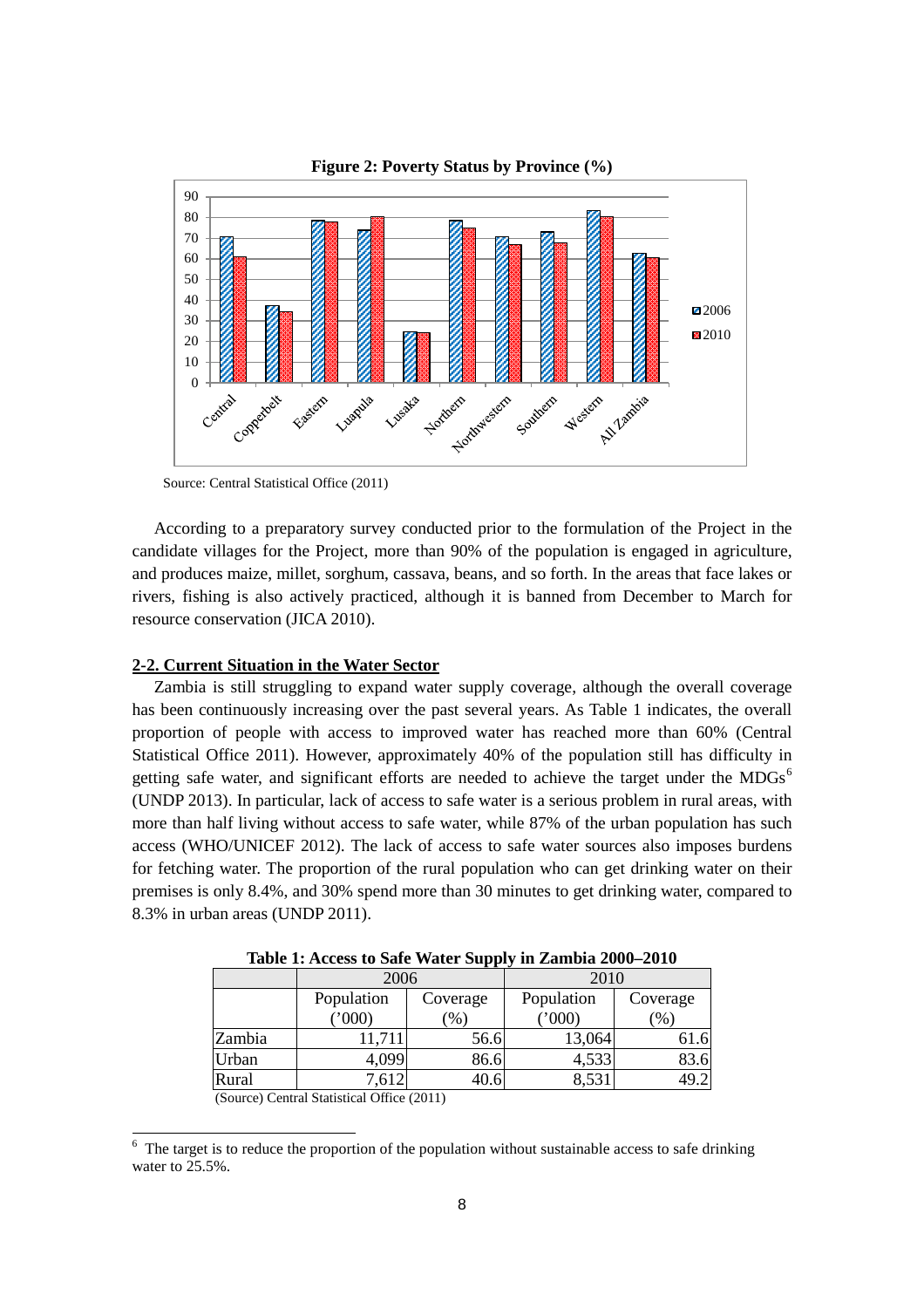Luapula is a province with limited water supply coverage. Although there was a significant increase in water coverage from 2006 to 2010, as shown in Figure 3, only 28.0% as of 2010 have access to safe water, which forces people to rely on unsafe water sources, such as unprotected shallow wells, hand-dug wells, steams, rivers, and lakes, for their livelihood (Central Statistical Office 2011). The result of the preparatory survey conducted prior to the formulation of the Project also shows that more than 90% of households use water from rivers, lakes, springs, or unprotected shallow wells for drinking and daily activities, and most of them expresses dissatisfaction with the water sources they are using. It also reports that the households who rely on rivers, lakes, and springs as their sources of water have to travel long distances to get water, which imposes large burdens on women and children (JICA 2011).



**Figure 3: Percentage of Population with Access to Safe Water in 2006 and 2010 by Province**

To tackle to this situation, JICA and other donors have implemented several projects in this province to improve access to safe water. Between 2008 and 2010, JICA provided the Government of Zambia with grant aid assistance for the construction of 200 water facilities with hand pumps in all seven districts in Luapula Province (The Project for Groundwater Development in Luapula Province Phase 1). Technical cooperation projects have also been conducted to strengthen local capacity for the operation and maintenance of existing water facilities. Similar interventions, such as the construction of water facilities and training for personnel in charge of the operation and maintenance of facilities, are also conducted by the United Nations Children's Fund (UNICEF), African Development Bank, Water Aid, and Plan International. As a result of these interventions, the proportion of the population with access to safe water doubled between 2006 and 2010 (11.1% to 28.0%), although the figure is still poor (Central Statistical Office 2011).

#### **2-3. Current Situation of Water-Related Diseases**

There are concerns that a lack of safe water, together with poor hygiene, can be a contributing factor to the high prevalence of diarrhea and other waterborne diseases. Zambia has

Source: Central Statistical Office (2011)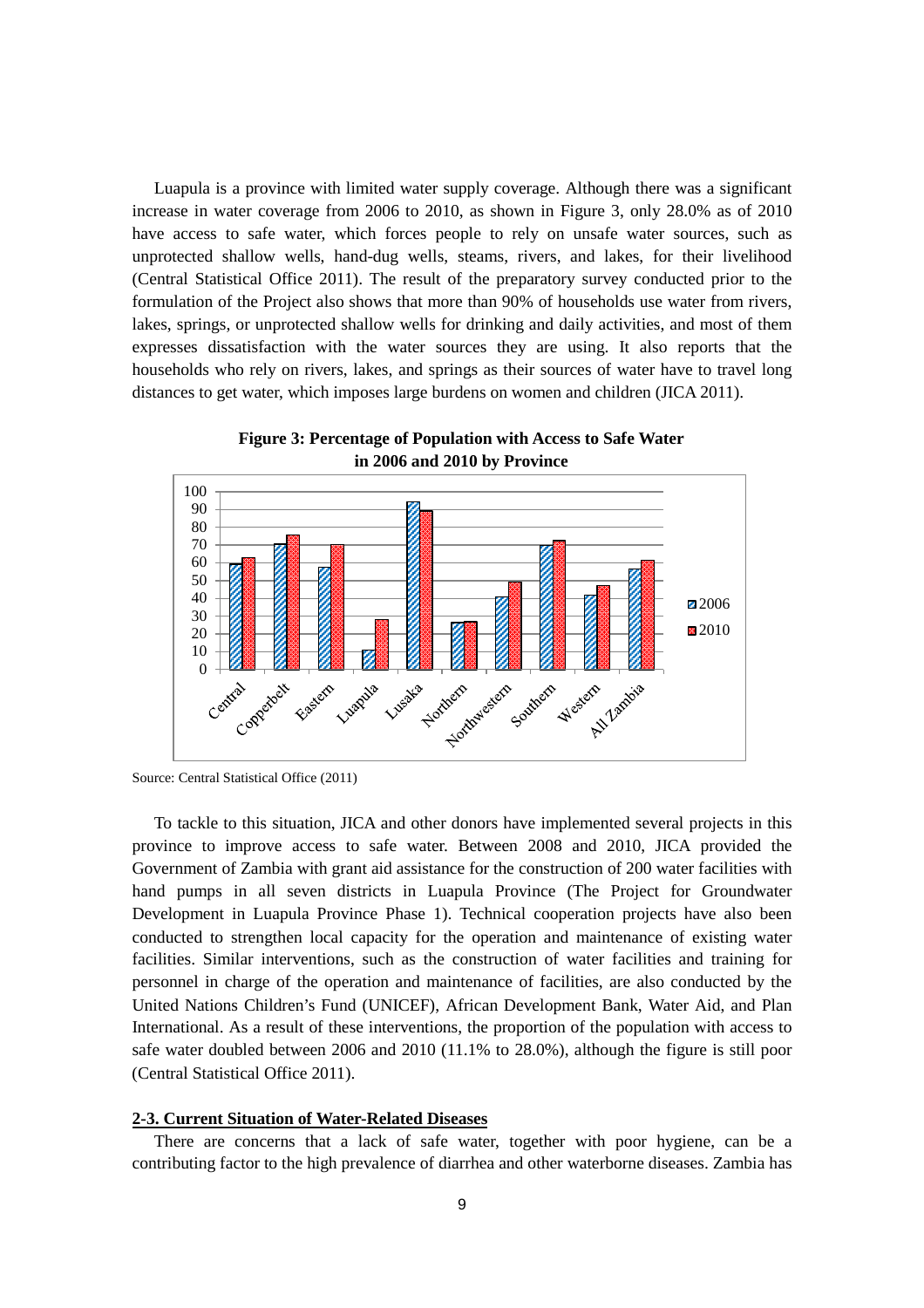in fact faced a situation of stagnation in the improvement of water-related health status. Table 2 shows that the incidence of diarrhea increased from 69 per 1,000 population in 2008 to 79 per 1,000 population in 2010 (Ministry of Health 2012). In addition, hospital case fatality rates for diarrhea also increased from 70 deaths per 1,000 admissions in 2008 to 74 deaths per 1,000 admissions (Ministry of Health 2012).

|               | 2008 | 2009 | 2010 |
|---------------|------|------|------|
| Central       | 69   | 74   | 88   |
| Copperbelt    | 73   | 79   | 86   |
| Eastern       | 66   | 69   | 83   |
| Luapula       | 72   | 77   | 60   |
| Lusaka        | 71   | 53   | 62   |
| Northern      | 57   | 36   | 61   |
| North-Western | 62   | 78   | 91   |
| Southern      | 85   | 96   | 99   |
| Western       | 65   | 79   | 82   |
| Zambia        | 69   | 72   | 79   |

**Table 2: Incidence of Diarrhea per 1,000 Population**

Source: Ministry of Health (2011)

Note: Incidence of diarrhea is defined as the number of new cases of diarrhea (non-bloody) per 1,000 catchment population.

The causes of the currently observed trend of diarrhea cases may be diverse. According to a descriptive survey targeting program officers at the provincial, district, and facility levels, there were several hypotheses for the increase, such as poor access to protected water sources, under-utilization of chlorine for water treatment, poor hygiene, and the use of unsafe water from unconventional water sources especially in rural areas, although it could be partly attributable to improvement in reporting in the existing health information system (Ministry of Health 2012).

According to the explanation of Ministry of Health staff, Luapula Province is historically recognized as a high-risk area for water-related diseases because it is a remote province with plentiful water resources due to the large number of rivers, streams, and lakes. In such circumstances, the main water sources for households have been untreated and easily contaminated. Poor hygiene, particularly around fish markets along the Luapula River, has long been regarded as a problem. While a reduction in the incidence of diarrhea can be observed in Luapula, presumably due in part to the interventions by donors mentioned above, the preparatory survey conducted at Project candidate sites reveals that diarrhea was recognized as one of the major health issues in about 50% of the candidate sites (JICA 2010).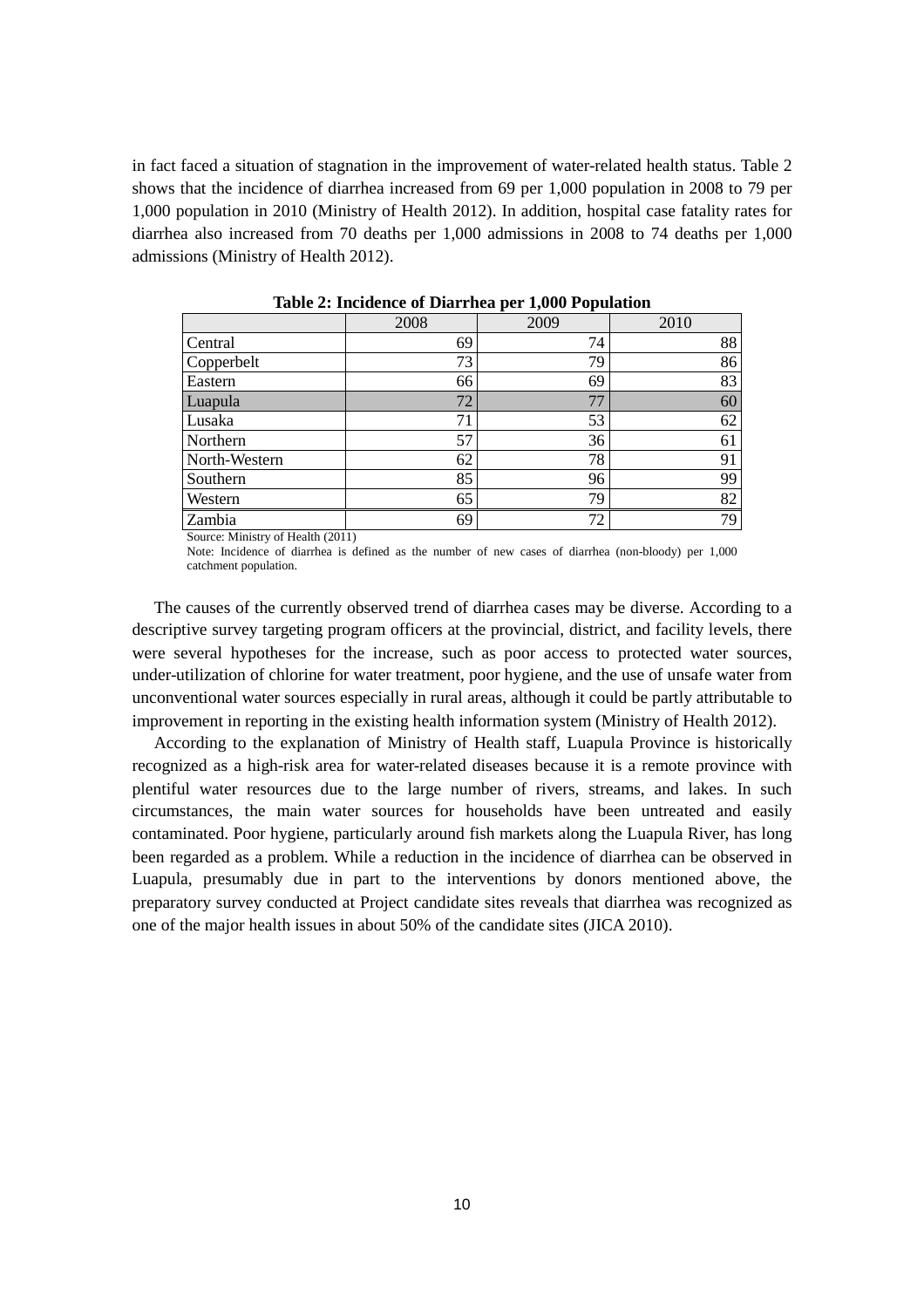# **3. Project Description**

The Project is conducted in four districts of Luapula Province—Nchelenge, Mwense, Mansa, and Milenge districts—and consists mainly of two components, the construction of borehole water supply facilities and a soft component, with the objective of improving the living standard of the rural population by providing safe drinking water. More specifically, this project aims to reduce water-related diseases, especially diarrhea, and to lessen the burden of fetching water by assuring reasonable access to safe and stable water sources. The outline of the Project is shown in Table 3.

| <b>Table 3: Project Outline</b>        |                                                      |  |  |  |  |  |
|----------------------------------------|------------------------------------------------------|--|--|--|--|--|
| Project Name                           | The Project for Groundwater Development in Luapula   |  |  |  |  |  |
|                                        | Province Phase 2 in the Republic of Zambia           |  |  |  |  |  |
| <b>Exchange of Notes Date</b>          | 2 June 2011                                          |  |  |  |  |  |
| <b>Project Completion Date</b>         | 10 May 2013                                          |  |  |  |  |  |
| <b>Grant Limit/Actual Grant Amount</b> | 712 million yen/688 million yen                      |  |  |  |  |  |
| <b>Executing Agency</b>                | Department of Housing and Infrastructure Development |  |  |  |  |  |
|                                        | Ministry of Local Government and Housing             |  |  |  |  |  |

## **3-1. Facility Construction**

Facility construction included the construction of borehole and appurtenant facilities and the installation of hand pumps at 216 sites. Each facility was designed to provide 250 people with 30 liters/day of water. In total, the Project was expected to benefit more than 54,000 people in the four districts. The construction started in February 2012, and was completed in May 2013. The first facilities were handed over and started to be used by residents in October 2012. One of the characteristics of this project is the depth of the boreholes. The minimum and average depth of boreholes are designed to be 30 m and 63 m, respectively, which allows water to be free from contaminants from the ground. In addition, water quality testing was conducted before each facility was handed over to the residents to check if the water quality satisfied the standards of Zambia, which also ensures that water is uncontaminated at a source, at least at the time of completion. [7](#page-12-0)

#### **3-2. Soft Component**

-

The soft component aimed at encouraging the establishment of community-based operation and maintenance systems.<sup>[8](#page-12-1)</sup> At the village level, the Village Water, Sanitation and Health Education (V-WASHE) Committee is responsible for general and daily operations and maintenance including minor repairs, the collection of maintenance fees, and communication

<span id="page-12-0"></span><sup>7</sup> The water quality testing conducted before handing-over examines electrical conductivity, pH, and the content of iron, manganese, fluorine, and *E. coli*. The testing was conducted on-site, and when further examination was needed, samples were reexamined at the laboratory of the University of Zambia in Lusaka. In three sites where the iron content exceeded the reference value, iron remover was installed to reduce the iron content. (By chance, these three sites were not included in our sample.)

<span id="page-12-1"></span> $8$  Soft component activities were conducted at all of the target sites (including the site where the facility was not constructed due to drilling failure) and alternative sites that actually replaced target sites.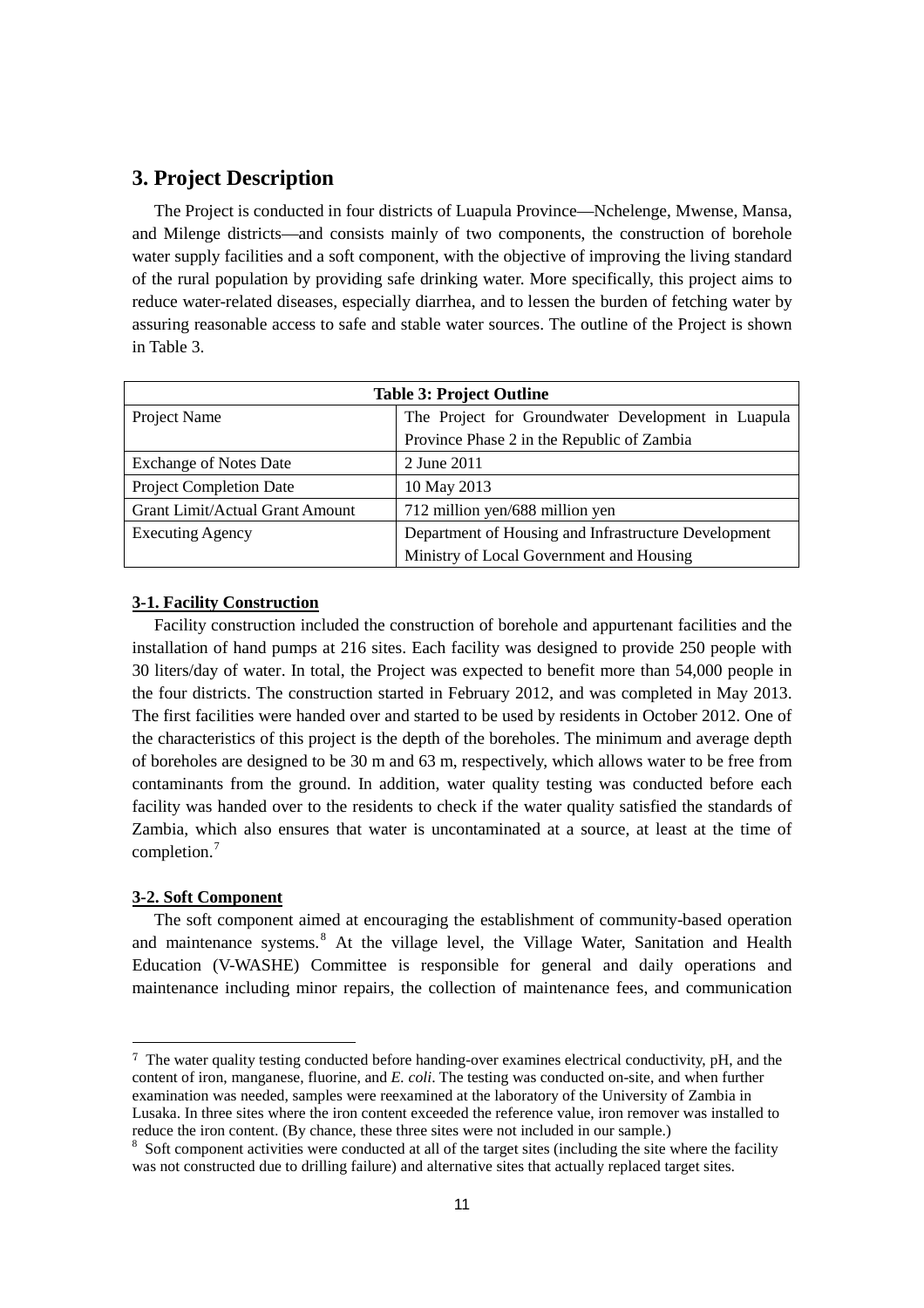with the administration or Area Pump Menders (APMs).<sup>[9](#page-13-0)</sup> The soft component facilitated the (re-) organization of the V-WASHE Committees and conducted capacity development activities to enhance their knowledge and techniques for the operation and maintenance of the facilities and organization management. In addition, training of district officers, WASHE facilitators, and APMs was also conducted at the district level so that they can provide the V-WASHE with necessary administrative and technical support.<sup>[10](#page-13-1)</sup>

The soft component had also activities to raise awareness and to promote water and sanitation practices in the target sites. These activities involved the provision of knowledge on health and sanitation, such as proper water treatment, promotion of hand washing, and the use of latrines. Proper understanding of health and sanitation was also expected to facilitate resident ownership of the facilities and their commitment to maintenance activities including the payment of maintenance fees.

Residents also participated in the determination of drilling points where the facilities were constructed through the soft component activities. While the drilling points at each site were selected in accordance with the hydrogeological conditions through careful field reconnaissance and geophysical sounding, priority was given to the local residents' demands with careful consideration of the possibility of groundwater contamination.

#### **3-3. Site Selection**

Figure 4 shows the selection process of the sites that the Project targeted. First, 320 sites in the four districts were specified by the Zambian Government in the request for Grant Aid. Each site was then examined using seven criteria to consider the feasibility and relevance of the project implementation.<sup>[11](#page-13-2)</sup> As a result of the examination, 291 sites that satisfied the above criteria were identified as candidate sites. However, considering the project capacity within the project period (two years), it emerged that only 216 facilities could be constructed. Thus, the number of sites for each district was determined by using the same proportion per district for the originally requested number such that the total number would be 216, and in each district, the target sites for the Project were finally selected based on their population size.

<span id="page-13-0"></span> $9$  One or two people are assigned as APMs assigned in each ward, and are responsible, on a charge basis, for hand pump maintenance and repairs which communities cannot handle.<br><sup>10</sup> The Rural Water Supply and Sanitation (RWSS) Unit takes administrative responsibility in the

<span id="page-13-1"></span>planning and implementation of rural water supply and sanitation projects within a district, and the District Water, Sanitation and Health Education (D-WASHE) Committee provides the RWSS Unit with technical advice.

<span id="page-13-2"></span> $11$  The 320 sites were screened using the following seven criteria: (1) the demand for a safe and stable water supply; (2) accessibility to the site; (3) the hydrogeological conditions; (4) the availability of existing water supply facilities; (5) overlap with other related projects; (6) the possibility of forming a V-WASHE Committee; and (7) the residents' willingness to pay the operation and maintenance costs of the facilities.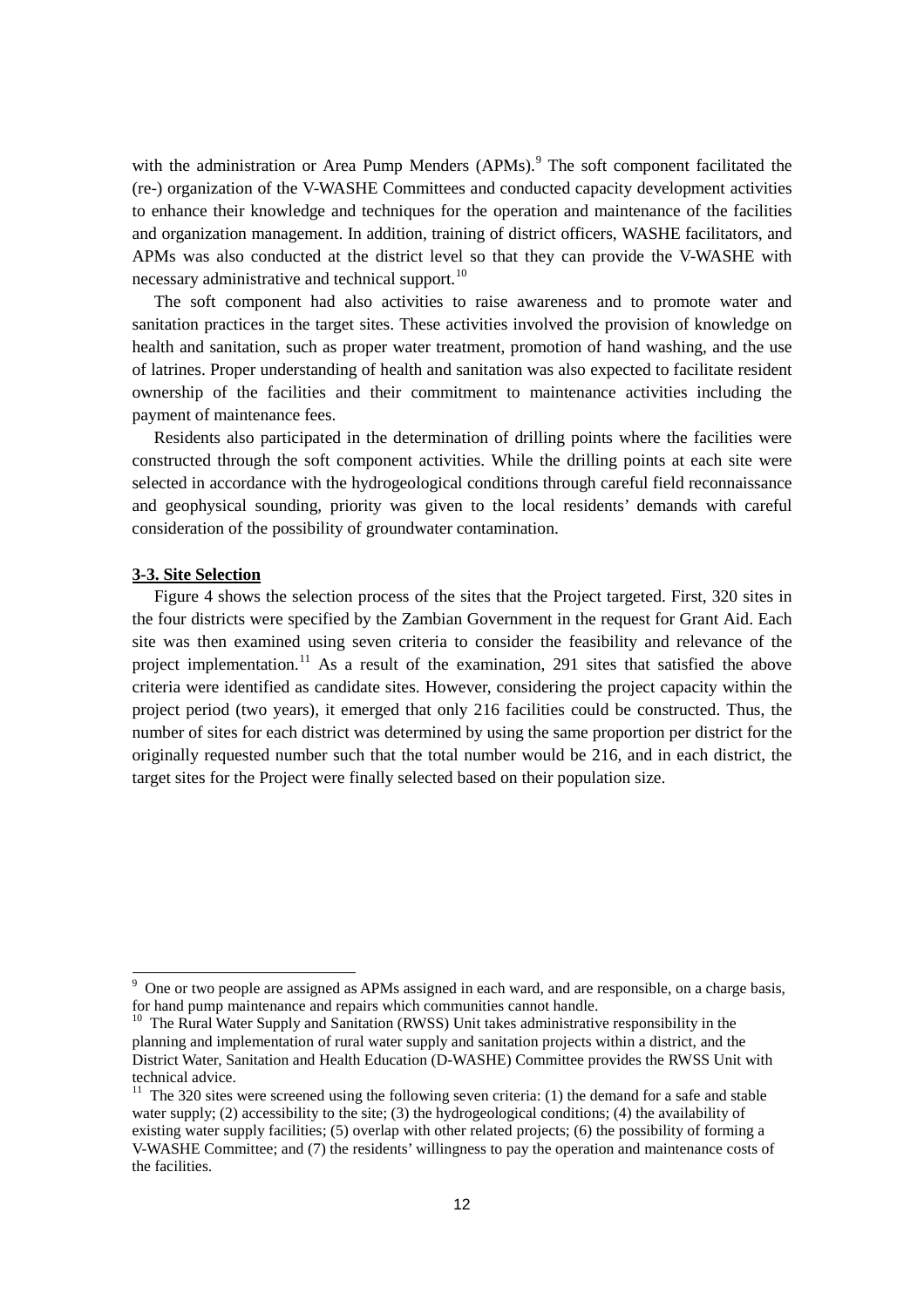

#### **Figure 4: Process of Site Selection**

The remaining 75 sites were reserved as alternative sites that would replace target sites if drilling was unsuccessful at the target sites. Although the drilling point was determined through careful examination, the possibility of failing to find underground water remained, because it was technically impossible to precisely identify the points where ground water was available, and whether drilling was successful or not depended on chance, even with careful examination.<sup>[12](#page-14-0)</sup> In this Project, a maximum of two drillings were attempted, and if the second drilling was unsuccessful, the site was to be cancelled and replaced with one of the alternative sites.

Ultimately, the project constructed 216 boreholes at 214 sites; 31 target sites were replaced because it was impossible to obtain water even after two drillings. In Milenge district, since the number of unsuccessful sites exceeded the number of alternative sites, two facilities were constructed at two sites. [13](#page-14-1)

| District  | Number of       | Proportion per | Number of        | Number of    | Number of         |
|-----------|-----------------|----------------|------------------|--------------|-------------------|
|           | requested sites | district       | candidates sites | target sites | alternative sites |
| Nchelenge | 95              | 29.7%          | 93               | 64           | 29                |
| Mwense    | 65              | 20.3%          | 59               | 44           |                   |
| Mansa     | 90              | 28.1%          | 79               | 61           | 18                |
| Milenge   | 70              | 21.9%          | 60               | 47           | 13                |
| Total     | 320             | 100.0%         | 291              | 216          |                   |

**Table 4: The Number of Sites**

<span id="page-14-0"></span> $12$  In this project, the possibility of success is assumed as being 75.5% based on the experience of the Phase 1 project.

<span id="page-14-1"></span><sup>&</sup>lt;sup>13</sup> By chance, these two sites are not included in our sample.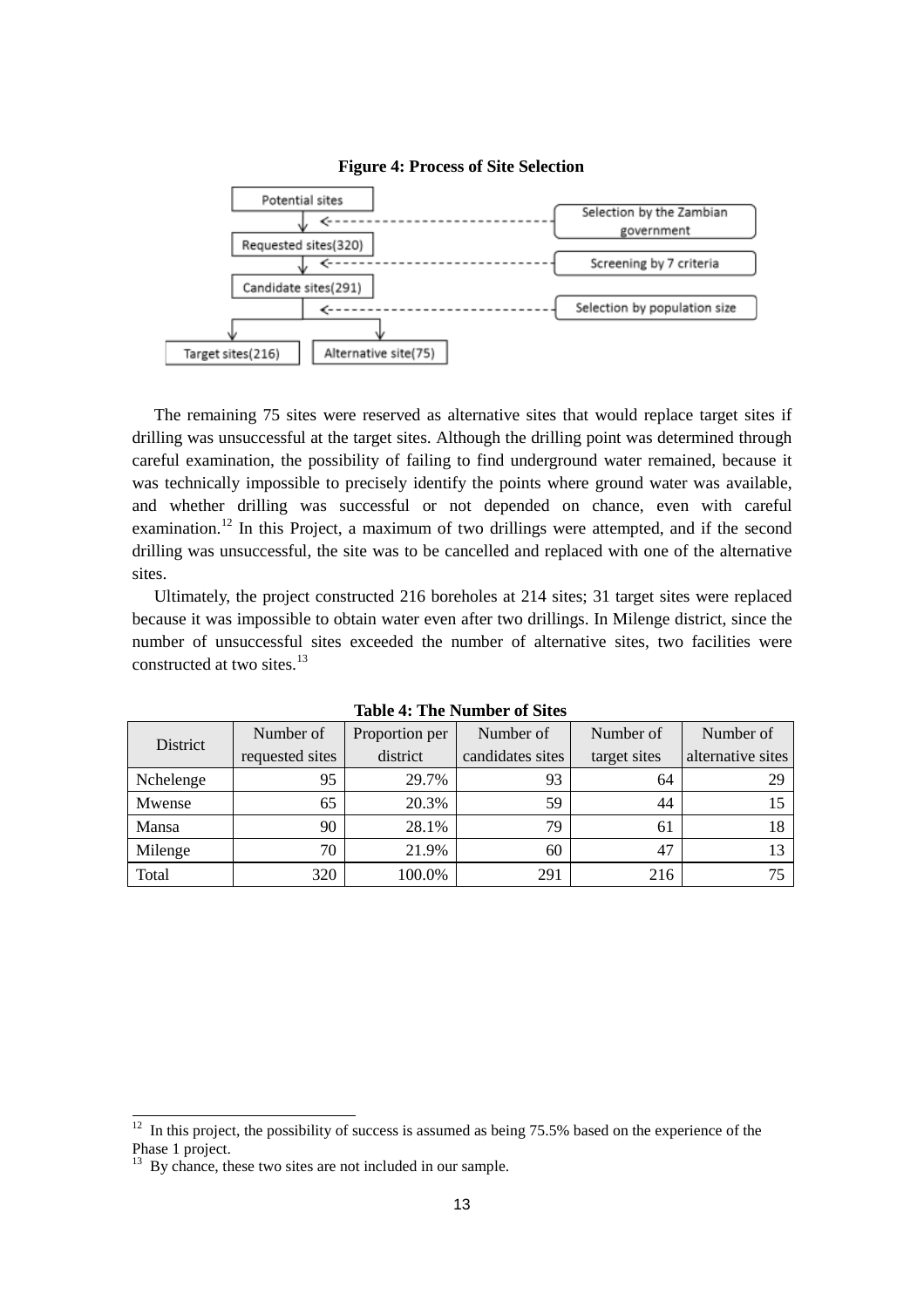# **4. Methodology**

#### **4-1. Approach**

In JICA's conventional evaluations, simple before/after comparison or with/without comparison tend to be employed for the assessment of a project's effectiveness. However, these approaches cannot necessarily detect the real project effects, because a change before/after the intervention might be explained by factors other than the project, and with/without comparison might suffer from selection biases (e.g., only worse-off people might be targeted as a project beneficiary group or only motivated people might participate in a project) (Ravallion 2001). In recognition of these problems, this study employs a difference-in-differences (DID) approach to control these potential biases and estimate the causal effects (impacts) of the Project. The DID methodology combines before/after comparison and with/without comparison, and is popularly used for project impact evaluations, as shown Figure  $5.^{14}$  $5.^{14}$  $5.^{14}$ 



The central assumption for the DID methodology to be valid is called a "parallel trend" assumption. It assumes that a change (without the intervention) during the baseline and end-line survey period is common between the treatment and control sites. Under this assumption, the DID methodology, by subtracting the common trend in the treatment sites, can identify the causal effects of the project.<sup>[15](#page-15-1)</sup>

#### **4-2. Data**

 $\overline{\phantom{a}}$ 

Data used for this study were collected in two rounds of original surveys. The first round (baseline) was implemented during July–August 2012, and the second round (end-line) was also conducted during July–August, in 2013.<sup>[16](#page-15-2)</sup> The surveys were conducted by an independent local

<span id="page-15-0"></span> $14$  This methodology also may not be free from biases, although it is better than either with/without comparison or before/after comparison. Randomized control trials (RCTs) are regarded as the gold standard for impact evaluation. Reasons why we could not employ an RCT design for this study and more arguments on this issue will be provided in the Conclusion section.

<span id="page-15-2"></span><span id="page-15-1"></span>

<sup>&</sup>lt;sup>15</sup> A more detailed empirical model is presented in Appendix A.<br><sup>16</sup> This period falls in the dry season (from April to October) with almost no rain at all in June, July, and August. Since it is practically impossible to travel in the project area in the rainy season due to bad road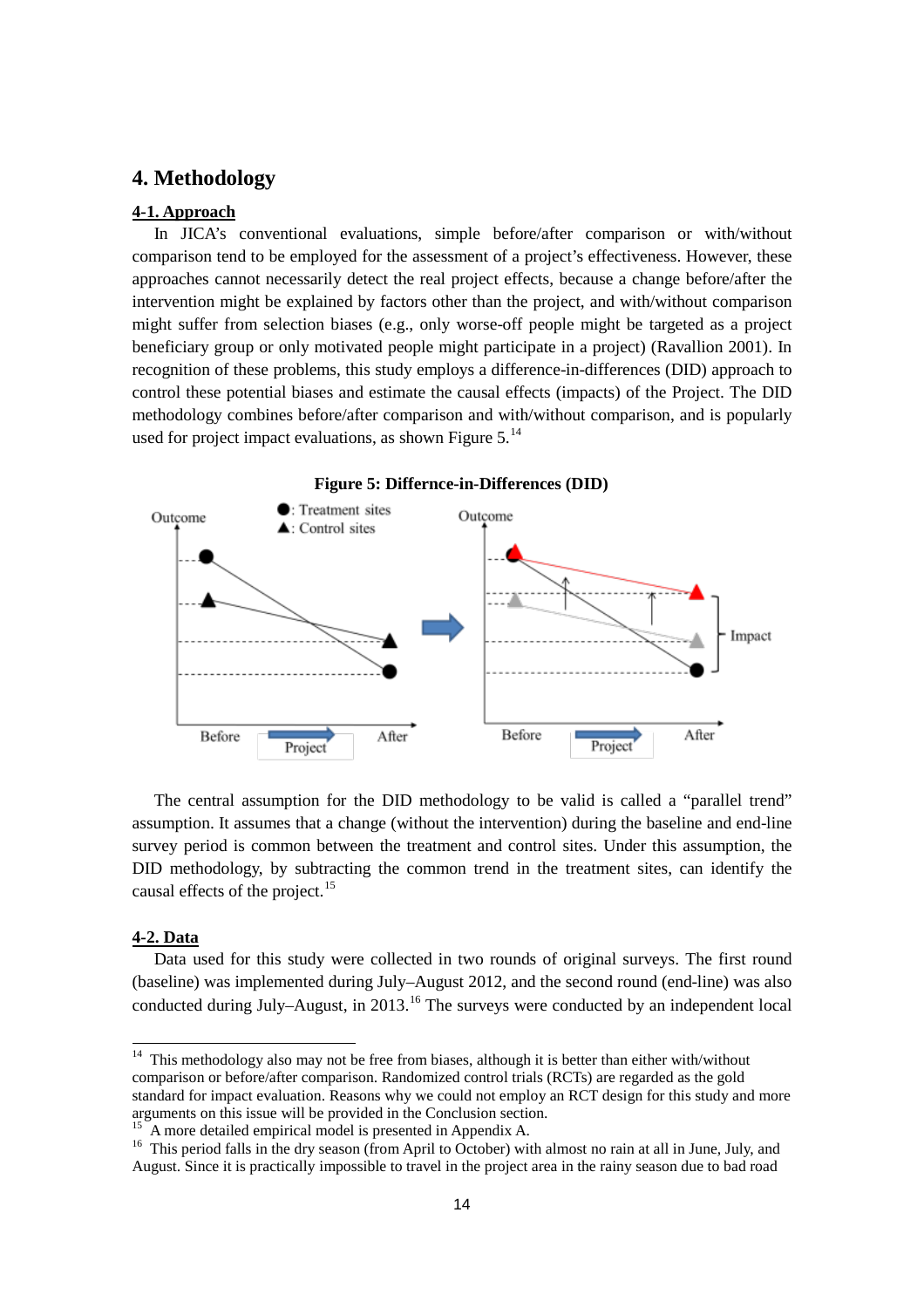consulting firm hired by JICA Zambia Office.

Each round of the survey involved both household and community questionnaires and the collection of a variety of socio-economic variables of individuals, households, and communities. The questionnaires were tested twice to validate the contents and revised prior to the first-round survey. In the second-round survey, the same questionnaires were used with minor revisions after another pretest of the questionnaires.

With respect to access to water outside the home, the community questionnaire confirmed the presence of various types of water sources in the community and also their accessibility from the community, whereas the household questionnaire asked respondents to provide information about the distance from the household to each water source.

Regarding health conditions, the household questionnaire collected information about episodes of illness/injury for individual family members over the past 30 days. With respect to water-related diseases, the household questionnaire focused on diarrhea symptoms over the past two weeks and also asked about diarrhea symptoms over the past 30 days. In addition to these general health conditions of individuals, the enumerator conducted a simple test of the quality of drinking water stored at each household by drawing a cup of water from a storage container and utilizing a test sheet. The test sheet examined whether or not the drinking water contained a certain amount of *Escherichia coli* (*E. coli*, one of the indicators of water quality). The appearance of spots on the test sheet indicated that the drinking water of the household was contaminated. [17](#page-16-0)



#### **Figure 6: Water Stored at Home and Examined by the Test**

Another notable feature of this study was that the respondent family was asked to fill in a timetable for a whole day from 5:00 a.m. to 10:00 p.m. This exercise was requested for a weekday and a holiday separately, and when an individual was absent the most knowledgeable person, in most cases the female spouse, was asked to provide such information. Based on this information, we measured the hours spent fetching water, and also the time spent for other

conditions, the survey was conducted in the dry season.

<span id="page-16-0"></span><sup>&</sup>lt;sup>17</sup> The test results were independently judged by an enumerator and a supervisor, and when there was discordance between them, the project manager made a final judgment.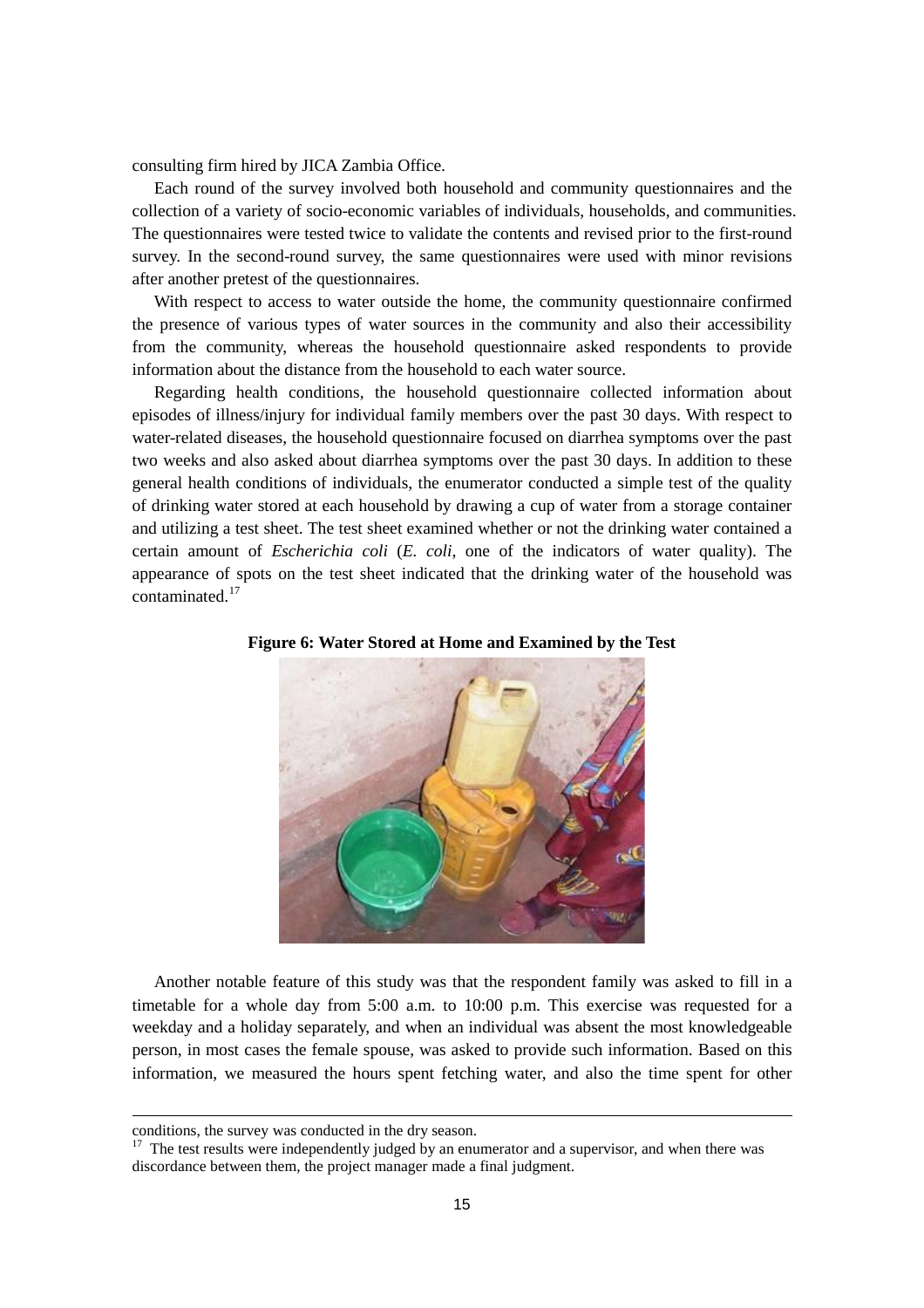purposes. This methodology has an advantage over a simple question on being involved in fetching water or on hours spent fetching water.

### **4-3. Sample**

 $\overline{\phantom{a}}$ 

Table 5 summarizes the number of sample sites and sample households used for the impact study of the Project. The sample size was determined considering the results of power calculation and budget constraints. Project sites were selected in three districts (Milenge, Mwense, and Nchelenge) in Luapula Province. Although the Project was implemented in four districts, Mansa district was excluded from this study because the facility construction had already started before the baseline survey began. In Milenge district, at time of the baseline survey, 14 target sites<sup>[18](#page-17-0)</sup> were randomly selected from the list of the villages where the Project was to be implemented. Control sites (12) were then selected from the list of the villages where the Project was *not* to be implemented by carefully examining a number of fundamental characteristics of the village so that we would be able to have appropriate comparison groups.<sup>[19](#page-17-1)</sup> In the same manner, 19 target sites and 17 control sites were randomly chosen in Mwense district, and 17 target sites and 15 control sites were chosen in Nchelenge district. The sampled sites totaled  $94.<sup>20</sup>$  $94.<sup>20</sup>$  $94.<sup>20</sup>$ 

The procedure described above does not indicate that we had the intended number of project sites and control sites at the time of the end-line survey. At some target sites, the JICA groundwater project could not obtain water from the new boreholes, and they were regarded as control sites at the time of the end-line survey. In contrast, as a result of failures at some target sites, some control sites were converted into alternative target sites and water was successfully obtained from the new boreholes the Project constructed. It was in fact technically very difficult to predict the possibility of successfully obtaining water from deep boreholes by examining observable characteristics on the ground, and thus some failures were inevitable. For this reason, we ended up with 21 project sites and five control sites in Milenge, 25 project sites and 11 control sites in Mwense, and 18 project sites and 14 control sites in Nchelenge.<sup>[21](#page-17-3)</sup>

<span id="page-17-0"></span><sup>&</sup>lt;sup>18</sup> "Target sites" are defined as sites where the construction of facilities was initially planned (including those where water was not available and facilities were not actually constructed). "Project sites" are defined as sites where facilities were actually constructed (including those which replaced target sites).

<span id="page-17-1"></span><sup>&</sup>lt;sup>19</sup> To be a candidate for the JICA groundwater project, a higher priority was placed on villages with a higher demand for water, which was primarily determined by population.

<span id="page-17-2"></span> $20$  At the time of the end-line survey, we discovered that other donors had unexpectedly constructed water facilities (boreholes) at our control sites. These interventions have the potential to cause bias in our estimates of the Project's impact with the DID methodology. Because we expect that these interventions would reduce the incidence of diarrhea and the time spent fetching water by providing better access to safe water in our control sites, the DID methodology could underestimate the JICA Project's impact. Thus, the empirical findings shown in this report should be interpreted as a conservative estimate of the Project's impact. In fact, this report can present a significant reduction of the incidence of diarrhea as even a conservative estimate of the Project's impact, whereas only ambiguous impacts are detected regarding time spent fetching water. The failure to find any significant reduction in hours spent fetching water is highly likely to be attributable to the interventions by the other donors, which unfortunately was not under our control.

<span id="page-17-3"></span> $2<sup>1</sup>$  The end-line survey found that other donors had unexpectedly constructed water facilities at our control sites. This fact, however, does not affect the validity of the evaluation design, although it slightly changes the evaluation question. Precisely speaking, we examine the impact of the Project compared to those of other donors. However, considering the actual situation, in which it is impossible to completely exclude interventions by other donors, this comparison can be regarded as more realistic.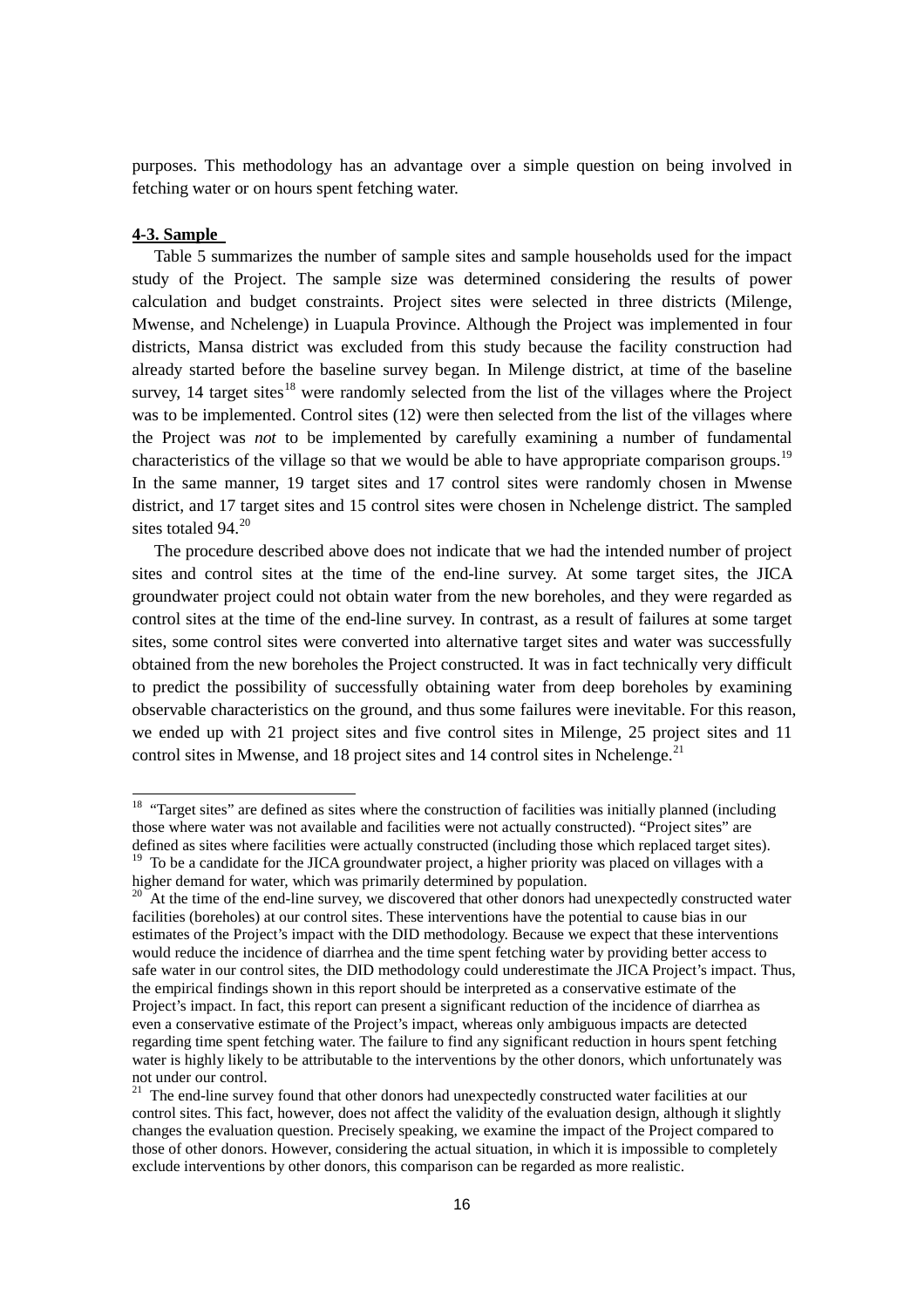| District  |     | No. of Sample Sites |         |     | No. of Sampled Households |         |  |
|-----------|-----|---------------------|---------|-----|---------------------------|---------|--|
|           | All | Project             | Control | All | Project                   | Control |  |
| Milenge   | 26  | 21                  | 5       | 185 | 150                       | 35      |  |
| Mwense    | 36  | 25                  | 11      | 236 | 156                       | 80      |  |
| Nchelenge | 32  | 18                  | 14      | 214 | 128                       | 86      |  |
|           |     |                     |         |     |                           |         |  |
| Total     | 94  | 64                  | 30      | 635 | 434                       | 201     |  |

**Table 5: Sample Sites and Sampled Households**

Table 5 also shows the number of sampled households used for this study. At the time of the baseline survey, eight households were randomly chosen in each village, and thus 752 households in total were interviewed (Table A1). However, 117 households (15.6% of the total households) moved away after the baseline survey and could not be visited at the end-line survey, and therefore the total number of sampled households used for the study became 635. Because the attrition rate was relatively high, we conducted an analysis of factors associated with attrition (Table A2). The estimation results show that households with fewer family members were more likely to move away, although this attrition pattern did not significantly differ between project and control sites. This fact must be borne in mind and caution is required whenever we interpret the estimation results based on the DID methodology. Causal effects of the Project on smaller households are less likely to be taken into account.

#### **4-4. Comparison between Project and Control Sites**

Before we apply the DID methodology to our data for impact evaluation, Table 6 compares socio-economic characteristics between the project and control sites before the implementation of the Project. Circumstances in which people in the Project and control sites lived under similar conditions before the Project are a desirable requirement for the parallel trend assumption to hold, although the DID methodology allows for level differences in the outcome variables at time of the baseline survey.

We find that, while the proportion of children under 10 in the project sites was lower by 4.1% than that in the control sites, the proportion of teenagers in the project sites was higher by 4.9% than that in in the control sites. Also, residents of the project sites achieved higher levels of education by 0.327 years and the highest level of education achieved by female family members was higher by 0.628 years compared to residents of the control sites. Although we find that there were slight differences in population structure below 20 and education levels, we conclude that most individual and household characteristics were similar before the Project, and thus these differences do not significantly affect the validity of the application of the DID methodology to our data.

Another concern is that, because one of the most important criteria for a village to be a Project target site is its population, which determines the demand for water, the project sites might have larger populations than the control sites. Due to unpredictable failures of the Project in some target sites, however, we do not find a significant difference in population between the project sites and control sites. Additionally, based on the information collected by the community questionnaire, we can confirm that residents in the project and control sites had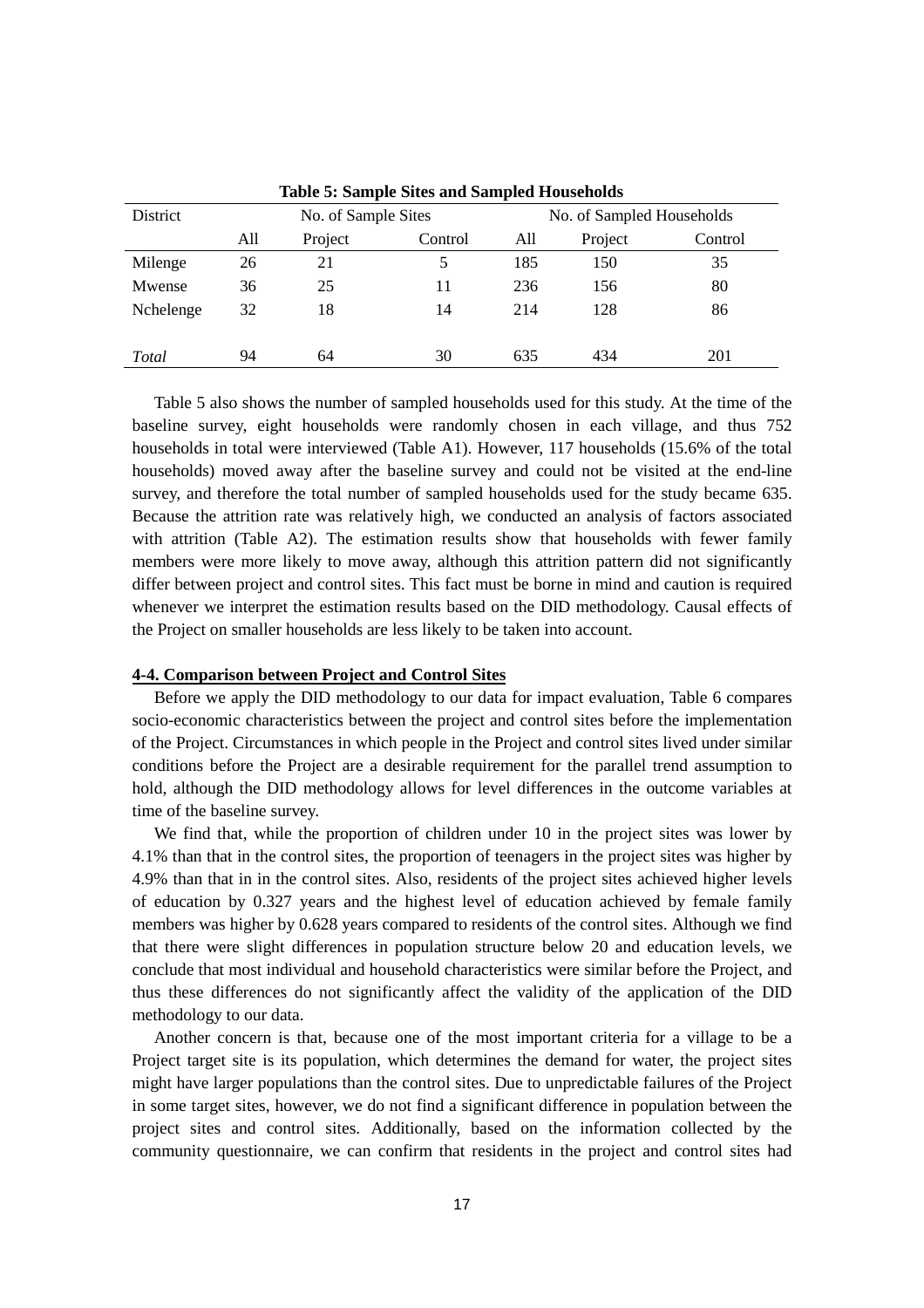similar access to natural resources such as water and firewood. We can also confirm that their communities had similar infrastructure conditions such as roads, irrigation, and electricity. They also had similar access to shops/markets, schools, and health facilities at time of the baseline survey.

| Table of Comparison of Socio-economic Characteristics in 2012 | All    | Project | Control | Diff.      |
|---------------------------------------------------------------|--------|---------|---------|------------|
|                                                               | (A)    | (B)     | (C)     | $(B)-(C)$  |
|                                                               | 3303   | 2268    | 1035    |            |
| Individual characteristics (no. of observations)              |        |         |         |            |
| Female $(= 1)$                                                | 0.509  | 0.513   | 0.500   | 0.012      |
| Age                                                           | 20.85  | 20.92   | 20.69   | 0.23       |
| Age group $[10-] (= 1)$                                       | 0.328  | 0.315   | 0.357   | $-0.041**$ |
| Age group $[10 + \& 20 -] (= 1)$                              | 0.253  | 0.269   | 0.219   | $0.049***$ |
| Age group $[20 + \& 30 -] (= 1)$                              | 0.138  | 0.135   | 0.146   | $-0.011$   |
| Age group $[30 + \& 40] (=1)$                                 | 0.111  | 0.112   | 0.109   | 0.003      |
| Age group $[40 + \& 50] (= 1)$                                | 0.091  | 0.094   | 0.084   | 0.010      |
| Age group $[50 + \& 60] (= 1)$                                | 0.041  | 0.037   | 0.050   | $-0.013$   |
| Age group $[60+] (= 1)$                                       | 0.037  | 0.037   | 0.035   | 0.003      |
| <b>Education</b> level                                        | 3.875  | 3.977   | 3.650   | $0.327***$ |
| Household characteristics (no. of observations)               | 635    | 434     | 201     |            |
| Female headed household $(= 1)$                               | 0.206  | 0.207   | 0.204   | 0.003      |
| Age of the household head                                     | 43.06  | 43.43   | 42.25   | 1.18       |
| Education level of male members                               | 6.793  | 6.889   | 6.576   | 0.314      |
| Education level of female members                             | 5.170  | 5.368   | 4.741   | $0.628**$  |
| Household size                                                | 5.202  | 5.226   | 5.149   | 0.077      |
| Ratio of dependents to household size                         | 0.452  | 0.453   | 0.451   | 0.002      |
| Monthly consumption per capita [ZMK]                          | 174843 | 163219  | 199940  | $-36721$   |
| Village characteristics (no. of observations)                 | 94     | 64      | 30      |            |
| Population                                                    | 414    | 446     | 346     | 100        |

**Table 6: Comparison of Socio-economic Characteristics in 2012**

Note: *t*-test results are shown; \* significant at 10%; \*\* significant at 5%; \*\*\* significant at 1%.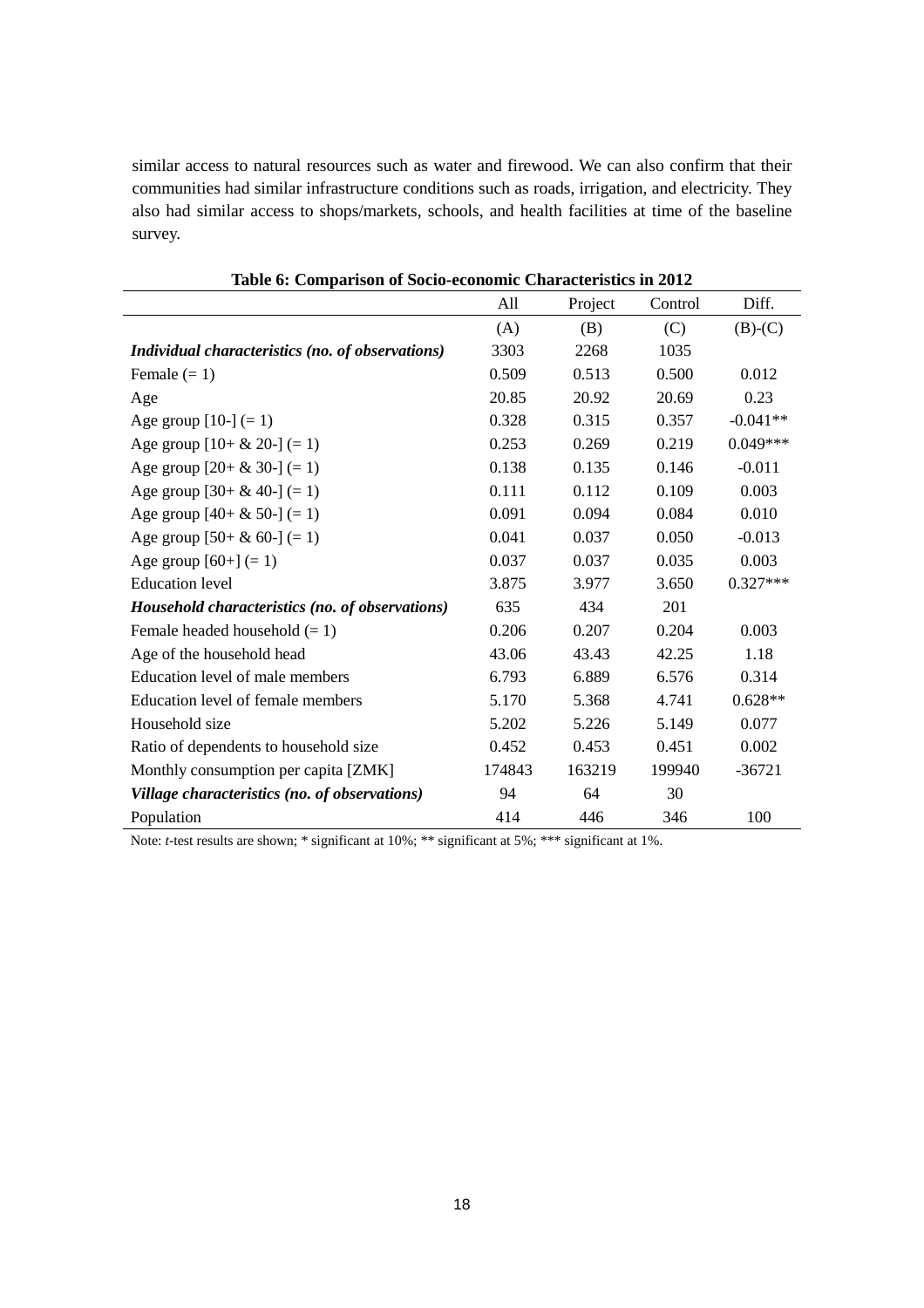# **5. Results**

#### **5-1. Water Quality (Existence of** *E. coli* **in Water Stored at Home)**

Our impact study begins with an investigation into the effect on water quality measured by the test sheet for *E. coli*. Table 7 presents a descriptive analysis and the analytical results from the simple DID estimation. Drinking water contained *E. coli* at 95.2% of households in the project sites and 94.0% of households in the control sites in 2012. The difference between the project sites and the control sites was 1.1%, which was not statistically significant at any conventional levels. After the implementation of the Project in 2013, *E. coli* was found at 93.2% of the households in the project sites and 95.4% of the households in the control sites. While there was a decrease of 1.9% in the rate of *E. coli* content in the project sites, the rate increased by 1.4% in the control sites. These figures lead to a 3.3% decline as a DID estimate for the casual effect of the Project, although this is not statistically significant at any conventional levels. As mentioned in Section 3, the water test conducted at the time of handing-over confirmed that *E. coli* was not detected at any boreholes constructed by the Project. Since the water test examines water stored at home at the time of the interview, the water might have been contaminated during transport and/or storage.

**Table 7: Existence of** *E. coli* **in Water Stored at Home (%)**

| Figure 7: Existence of <i>E. coli</i> in Water Stored |  |  |
|-------------------------------------------------------|--|--|
| at Home $(\% )$                                       |  |  |



#### **5-2. Diarrhea**

We next examine the impact of the Project on incidence of diarrhea symptoms during the past two weeks. In 2012, 2.5% of individuals in the project sites self-reported an experience of having a symptom of diarrhea and 2.2% of individuals in the control sites reported such symptoms (Table 8). The difference between the project and control sites was 0.3% and not statistically significant at any conventional levels. After the Project, in contrast, while 1.7% of individuals in the project sites self-reported diarrhea, 3.0% of individuals in the control sites reported diarrhea symptoms. The difference became 1.4% and statistically significant at the 5% level. These figures indicate that, while the rate of incidence of diarrhea declined by 0.8% in the control sites, the rate was improved by 0.8% in the project sites. Thus, the simple DID estimation suggests that the causal Project impact is a 1.7% decline, which is statistically significant at the 10% level.

Because the simple DID estimate may be biased by differential changes in covariates of the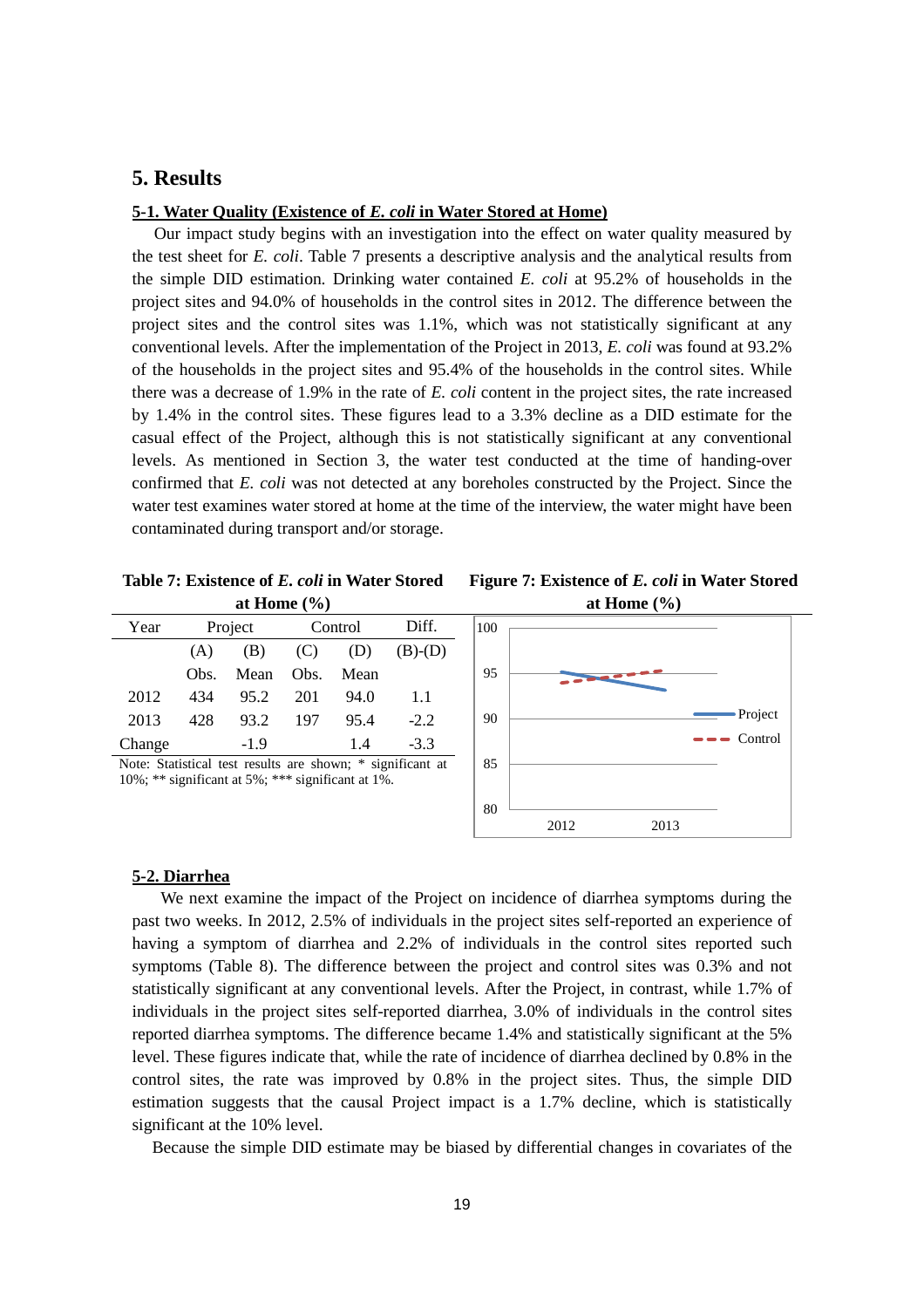project sites and control sites, additional analyses with explicit control of some covariates are also estimated.<sup>[22](#page-21-0)</sup> Table A4 summarizes the estimation results from three different regression models. While the coefficient becomes smaller, the overall result does not substantially change even after controlling for covariates. The estimation results of the model with both individual and household covariates indicate that the Project decreased the rate of incidence of diarrhea by 1.08%, which is statistically significant at the 5% level (Column C).

| (All Individuals:%)                                        |         |        |            |      |           |  |  |
|------------------------------------------------------------|---------|--------|------------|------|-----------|--|--|
| Year                                                       | Project |        | Control    |      | Diff.     |  |  |
|                                                            | (A)     | (B)    | (C)<br>(D) |      | $(B)-(D)$ |  |  |
|                                                            | Obs.    | Mean   | Obs.       | Mean |           |  |  |
| 2012                                                       | 2268    | 2.5    | 1035       | 2.2  | 0.3       |  |  |
| 2013                                                       | 2155    | 1.7    | 989        | 3.0  | $-1.4**$  |  |  |
| Change                                                     |         | $-0.8$ |            | 0.8  | $-1.7*$   |  |  |
| Note: Statistical test results are shown: * significant at |         |        |            |      |           |  |  |

**Table 8: Incidence of Diarrhea Symptoms** 

Note: Statistical test results are shown; \* significant at 10%; \*\* significant at 5%; \*\*\* significant at 1%.





#### **5-3. Diarrhea among Children under Five**

Because diarrheal diseases are more serious health problems among children under five, we placed a particular focus on the impact of the Project for such children. When we restrict our sample to children under five, the incidence of diarrhea over the past two weeks was more prevalent: in 2012, 6.0% of children under five in the project sites reported diarrhea symptoms and 5.1% did so in the control sites (Table 9). The difference was 0.9% and not statistically significant at any conventional levels. After the Project, 4.1% of children under five in the project sites reported diarrhea symptoms, whereas 9.4% did so in the control sites. The difference became 5.3% and statistically significant at the 5% level. These figures indicate that, while the rate of incidence of diarrhea worsened by 4.3% in the control sites, the rate was improved by 1.9% in the project sites. The simple DID estimation indicates that the impact of the Project was a 6.2% reduction, which is statistically significant at the 1% level.

Table A5 summarizes the estimation results of regression models with control covariates.<sup>[23](#page-21-1)</sup> The estimation results of the model with both individual and household covariates in addition to district dummy variables indicate that the JICA groundwater project reduced the rate of incidence of diarrhea by 3.77% (Column C in Table A5), which is statistically significant at the 5% level.

 $22$ 

<span id="page-21-1"></span><span id="page-21-0"></span><sup>&</sup>lt;sup>22</sup> Summary statistics of the covariates are shown in Table A3.<br><sup>23</sup> Summary statistics of the covariates are shown in Table A6.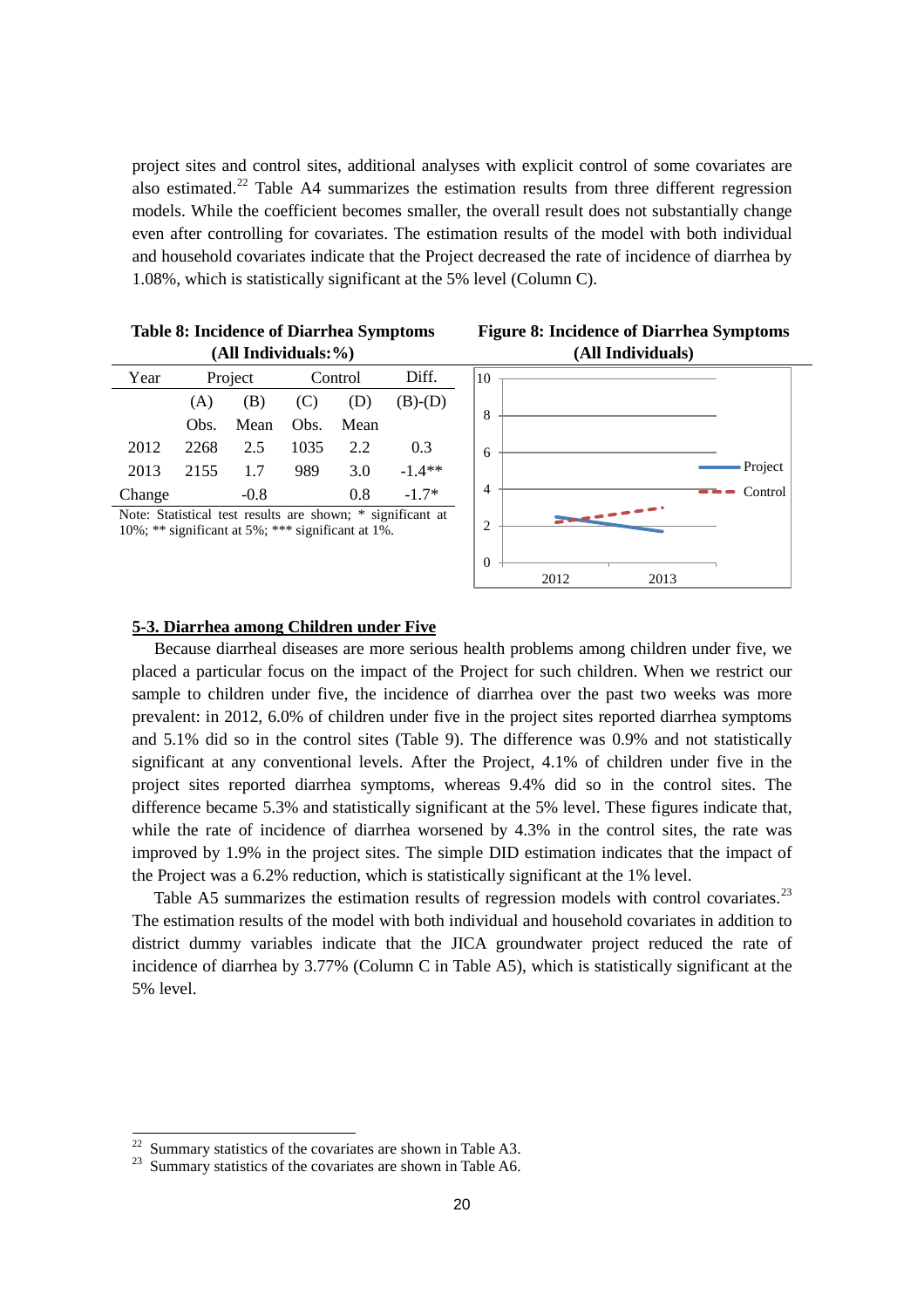| (Children under Five Years Old: %)                         |         |        |            |      |           |  |  |
|------------------------------------------------------------|---------|--------|------------|------|-----------|--|--|
| Year                                                       | Project |        | Control    |      | Diff.     |  |  |
|                                                            | (A)     | (B)    | (C)<br>(D) |      | $(B)-(D)$ |  |  |
|                                                            | Obs.    | Mean   | Obs.       | Mean |           |  |  |
| 2012                                                       | 385     | 6.0    | 197        | 5.1  | 0.9       |  |  |
| 2013                                                       | 317     | 4.1    | 160        | 9.4  | $-5.3**$  |  |  |
| Change                                                     |         | $-1.9$ |            | 4.3  | $-6.2*$   |  |  |
| Note: Statistical test results are shown: * significant at |         |        |            |      |           |  |  |

**Table 9: Incidence of Diarrhea Symptoms Figure 9: Incidence of Diarrhea Symptoms (Children under Five Years Old: %)**

esults are shown; \* significant at 10%; \*\* significant at 5%; \*\*\* significant at  $1\%$ .



#### **5-4. Impact of Usage and Heterogeneity of Impact**

Thus far, we have estimated the so-called intention-to-treat (ITT) impact of the Project at the village level (in other words, the impact of constructing water facilities in the village). However, because some households in the project sites did not report that they used the new borehole constructed by the Project, we try to distinguish the impact of the usage of the new borehole from that of the construction of the borehole in the same village. The former can be interpreted as a more direct impact of the Project and the latter may involve a spillover effect. For the former, furthermore, we explicitly investigate heterogeneous impacts of the Project by distance to the new borehole. Because we expect that as distance to the borehole is farther the magnitude of the impact of the Project becomes smaller, we test this hypothesis. Our data in fact suggest that 86.6% of households in the project sites used the borehole and the average distance to the new borehole among user households is 0.221 kilometers. The estimation results are shown in Table A7. $24$  We find that the direct impact is more evident and the magnitude diminishes as the distance becomes farther from the borehole. The estimation result is illustrated in Figure 10, showing that the effect of the Project is concentrated within a radius of 1.3 kilometers away from a borehole.

As for children under five years old, the investigation into the effect of the usage of the new borehole shows that the average magnitude of the effect is 3.69% (statistically significant at the 5% level). Moreover, further analysis reveals that the magnitude is the largest (4.13%) near a borehole and diminishes as the distance from the borehole becomes longer (Column B in Table A8). Heterogeneous impacts of the Project by distance to a new borehole are illustrated in Figure A1.

<span id="page-22-0"></span> $24$  The regression results with two dummy variables for users and non-users separately instead of the dummy variable for the project sites suggest that there was no significant selection problem between users and non-users in 2012.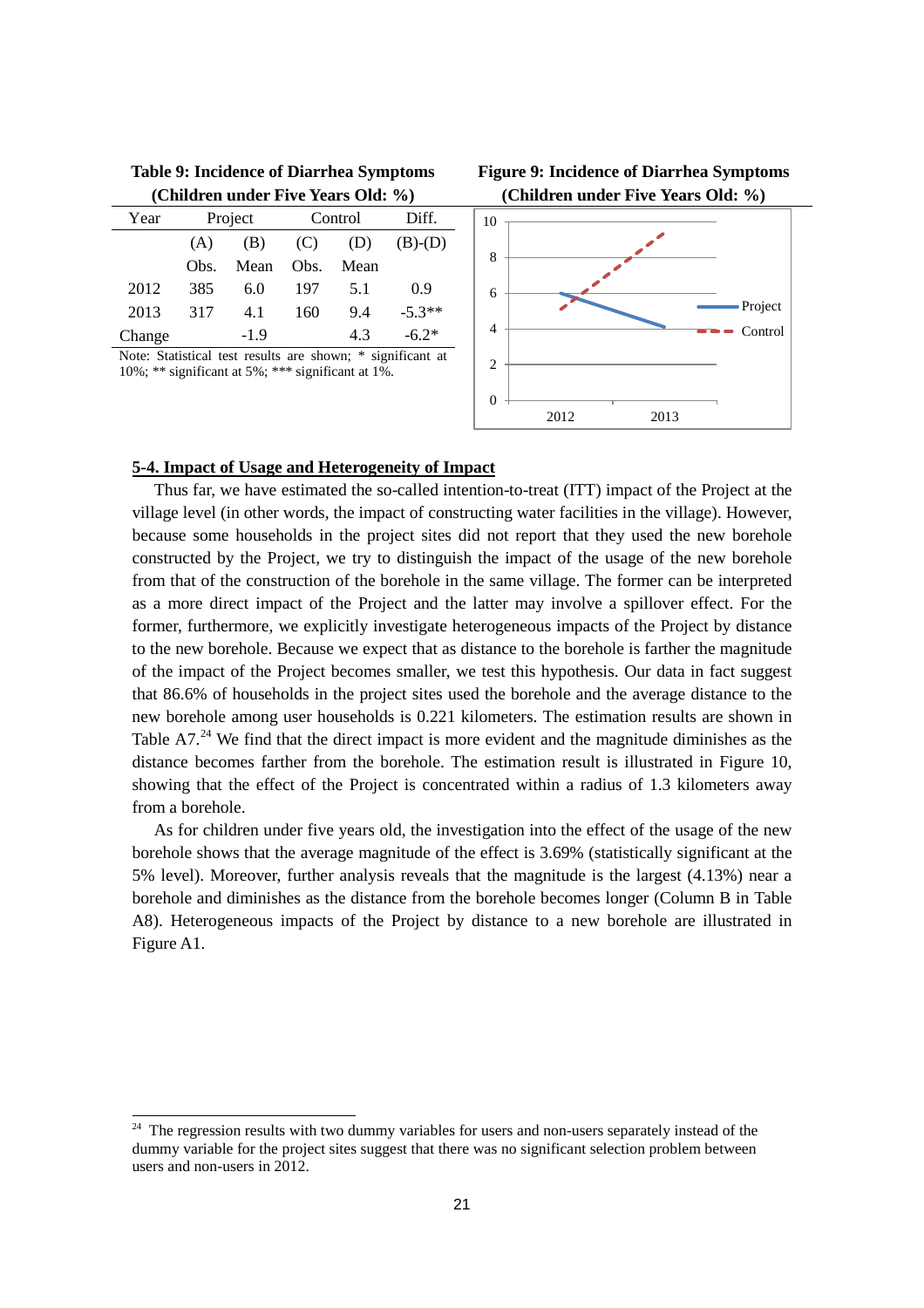

### **Figure 10: Heterogeneous Impacts by Distance to JICA Borehole (Incidence of Diarrhea among All Individuals)**

#### **5-5. Distance to the Nearest Water Source**

-

In addition to the improvement of water quality, better physical access to water sources brought by the Project, and especially the shorter distance to water sources, would be expected to reduce the burden of fetching water and enhance more productive activities. Before the implementation of the Project, the major water sources were shallow wells, hand-dug wells, and natural resources such as streams, rivers and lakes. Table 10 shows the distance to the nearest water sources from home and examines whether the Project has in fact brought better access to water sources. Because it was discovered that other donors such as UNICEF and Water Aid constructed a number of new boreholes even in our control sites, we divide our sample into three categories: our project sites; control sites with intervention by other donors; and genuine control sites without any intervention.<sup>[25](#page-23-0)</sup>

We find that before the Project the average distance to the nearest water sources in our project sites was 0.463 kilometers and 0.455 kilometers in the genuine control sites. The difference was 0.008 kilometers and not statistically significant at any conventional levels. The average distance to the nearest water sources in the other project sites was 0.592 kilometers, which was a little longer than that in the genuine control sites. As expected, the distance to the nearest water sources was shortened in both our project sites and other project sites in 2013. The average distance became 0.168 kilometers in our project sites and 0.334 kilometers in other project sites, whereas the distance remained almost unchanged in the genuine control sites. Therefore, the simple DID estimation compared to the genuine control sites reveals that the JICA Project reduced the distance by 0.286 kilometers and the other projects reduced the distance by 0.259 kilometers, which are both statistically significant at the 1% level.

<span id="page-23-0"></span> $25$  Even in the control sites without any intervention, some hand-dug wells were newly constructed during the period between 2012 and 2013.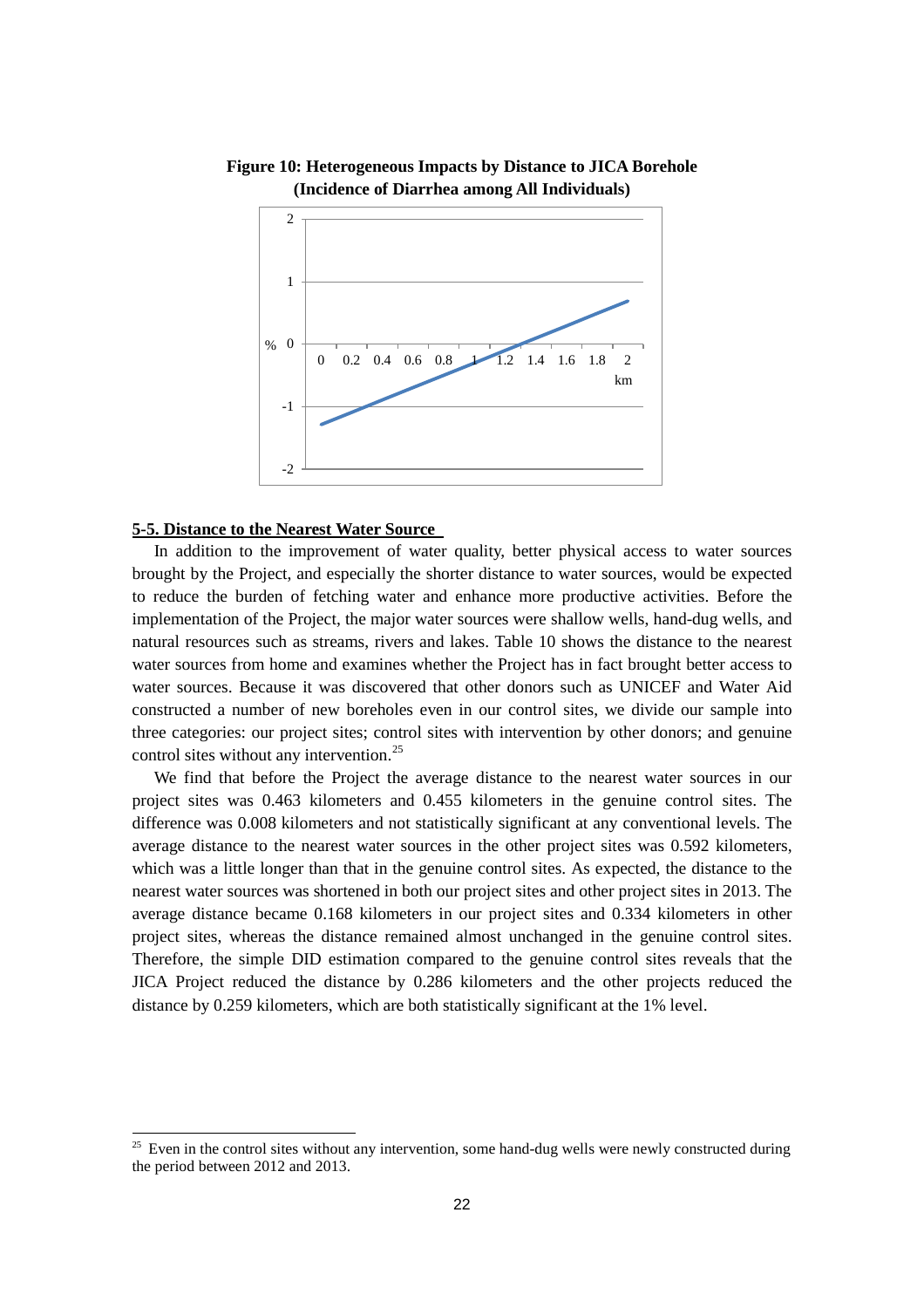| Year   |      | <b>JICA</b> Project | Diff.       |      | Other Projects | Diff.       |      | Control  |
|--------|------|---------------------|-------------|------|----------------|-------------|------|----------|
|        | (A)  | B)                  | $(B)-(F)$   | (C)  | (D)            | $(D)-(F)$   | Έ)   | (F)      |
|        | Obs. | Mean                |             | Obs. | Mean           |             | Obs. | Mean     |
| 2012   | 434  | 0.463               | 0.008       | 109  | 0.592          | $0.138*$    | 92   | 0.455    |
| 2013   | 434  | 0.168               | $-0.278***$ | 109  | 0.334          | $-0.112*$   | 92   | 0.446    |
| Change |      | $-0.295$            | $-0.286***$ |      | $-0.259$       | $-0.250***$ |      | $-0.009$ |

**Table 10: Distance to the Nearest Water Source (km)**

Note: Statistical test results are shown; \* significant at 10%; \*\* significant at 5%; \*\*\* significant at 1%.



**Figure 11: Distance to the Nearest Water Source (km)**

#### **5-6. Hours Spent Fetching Water among Women over 18**

To examine if the reduction in the distance to the nearest water sources leads to a reduced time burden for fetching water, we focus on the change in hours spent fetching water among women over 18. We expect that a lower water-hauling burden for women would improve their standard of living. This study thus examines if the reduction in the distance to the nearest water sources leads to a reduction in hours spent fetching water among women over 18.

Table 11 presents a descriptive analysis and the analytical results of the simple DID estimation. Hours spent fetching water was 1.566 hours per person in our project sites and 1.525 hours per person in the genuine control sites in 2012. The difference between our project sites and the genuine control sites was 0.041 hours per person, which was not statistically significant at any conventional levels. After the implementation of the Project, hours spent fetching water was 0.551 hours per person in our project sites and 0.737 hours per person in the genuine control sites. The difference between our project sites and the genuine control sites became -0.186 hours per person in 2003, which is statistically significant at the 10% level. Over the survey period, there was a 1.015-hour reduction in hours spent fetching water in our project sites, and there was also a 0.787-hour reduction in the genuine control sites. These figures lead to a 0.288 hour reduction per person as a DID estimate for the casual effect of the Project, although this estimate is not statistically significant at any conventional levels. The magnitude of the reduction in hours spent fetching water in the other project sites is almost identical to the change in the genuine control sites, despite the fact that some new boreholes were constructed in the other project sites and the distance to the nearest water sources was actually shortened. These findings cast doubt on our expectation that a large part of the reduction in hours spent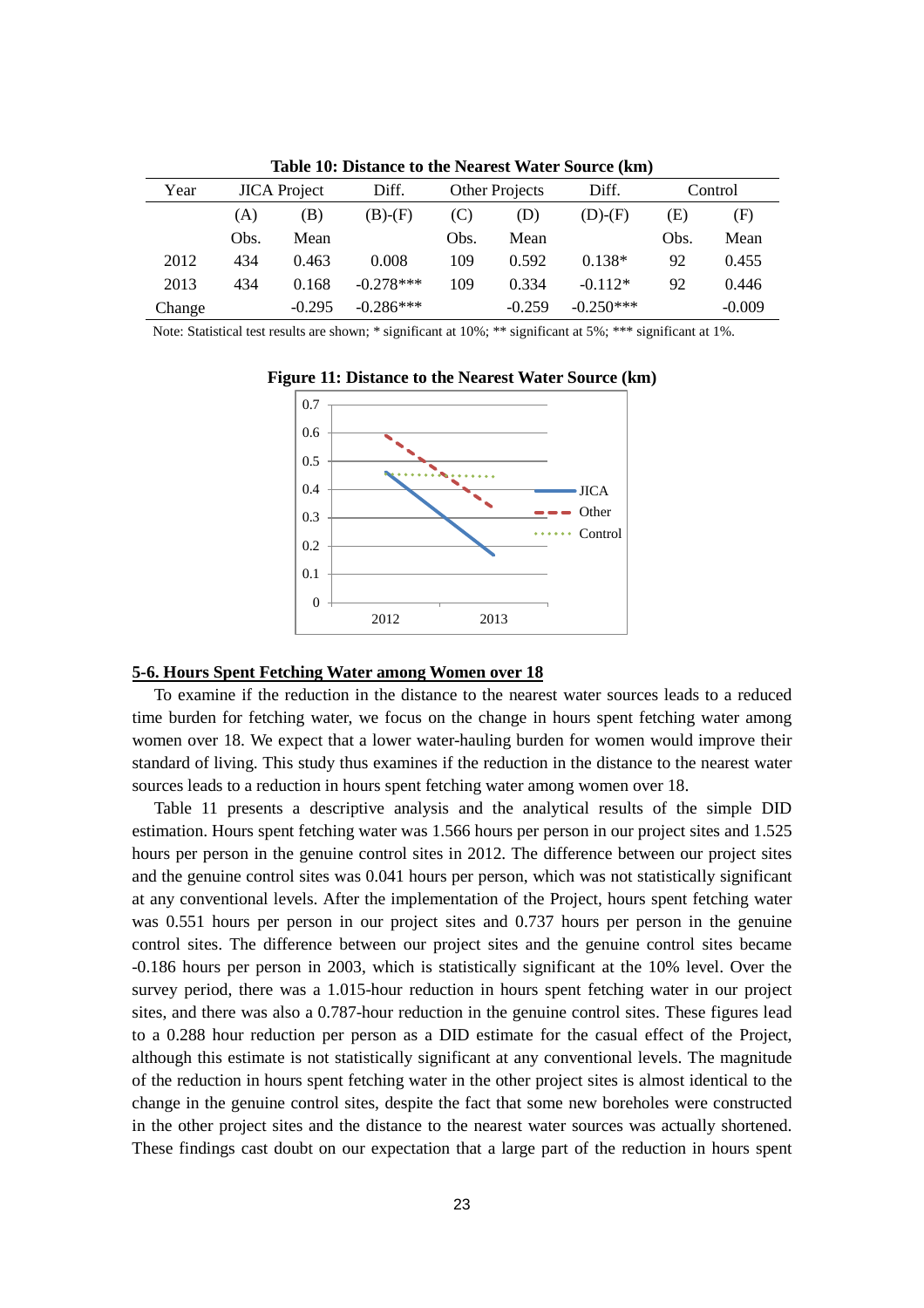fetching water can be explained by the construction of the new boreholes. The changes seem to be caused by other reasons.

|        | Table 11, Hours Spent Fettung water (women over 10) |                     |           |                |          |           |      |          |  |
|--------|-----------------------------------------------------|---------------------|-----------|----------------|----------|-----------|------|----------|--|
| Year   |                                                     | <b>JICA</b> Project | Diff.     | Other Projects |          | Diff.     |      | Control  |  |
|        | (A)                                                 | (B)                 | $(B)-(F)$ | (C)            | (D)      | $(D)-(F)$ | (E)  | (F)      |  |
|        | Obs.                                                | Mean                |           | Obs.           | Mean     |           | Obs. | Mean     |  |
| 2012   | 509                                                 | 1.566               | 0.041     | 130            | 1.385    | $-0.140$  | 101  | 1.525    |  |
| 2013   | 501                                                 | 0.551               | $-0.186*$ | 129            | 0.632    | $-0.106$  | 99   | 0.737    |  |
| Change |                                                     | $-1.015$            | $-0.228$  |                | $-0.753$ | 0.035     |      | $-0.787$ |  |

**Table 11: Hours Spent Fetching Water (Women over 18)**

Note: Hours spent fetching water on a weekday.

Statistical test results are shown; \* significant at 10%; \*\* significant at 5%; \*\*\* significant at 1%.



**Figure 12: Hours Spent Fetching Water (Women over 18)**

Table A10 shows the estimation results of regression models with control covariates (summary statistics of the covariates are shown in Table A9). Unfortunately, we do not find any significant results from these regressions. We conducted further analysis with information about households that actually use a borehole (user households) and those that do not use a borehole (non-user households) along with the distance to the new borehole. It reveals that the JICA groundwater project reduced hours spent fetching water per person significantly only for user households residing near a new borehole and also for non-user households residing in our project sites (Table A11).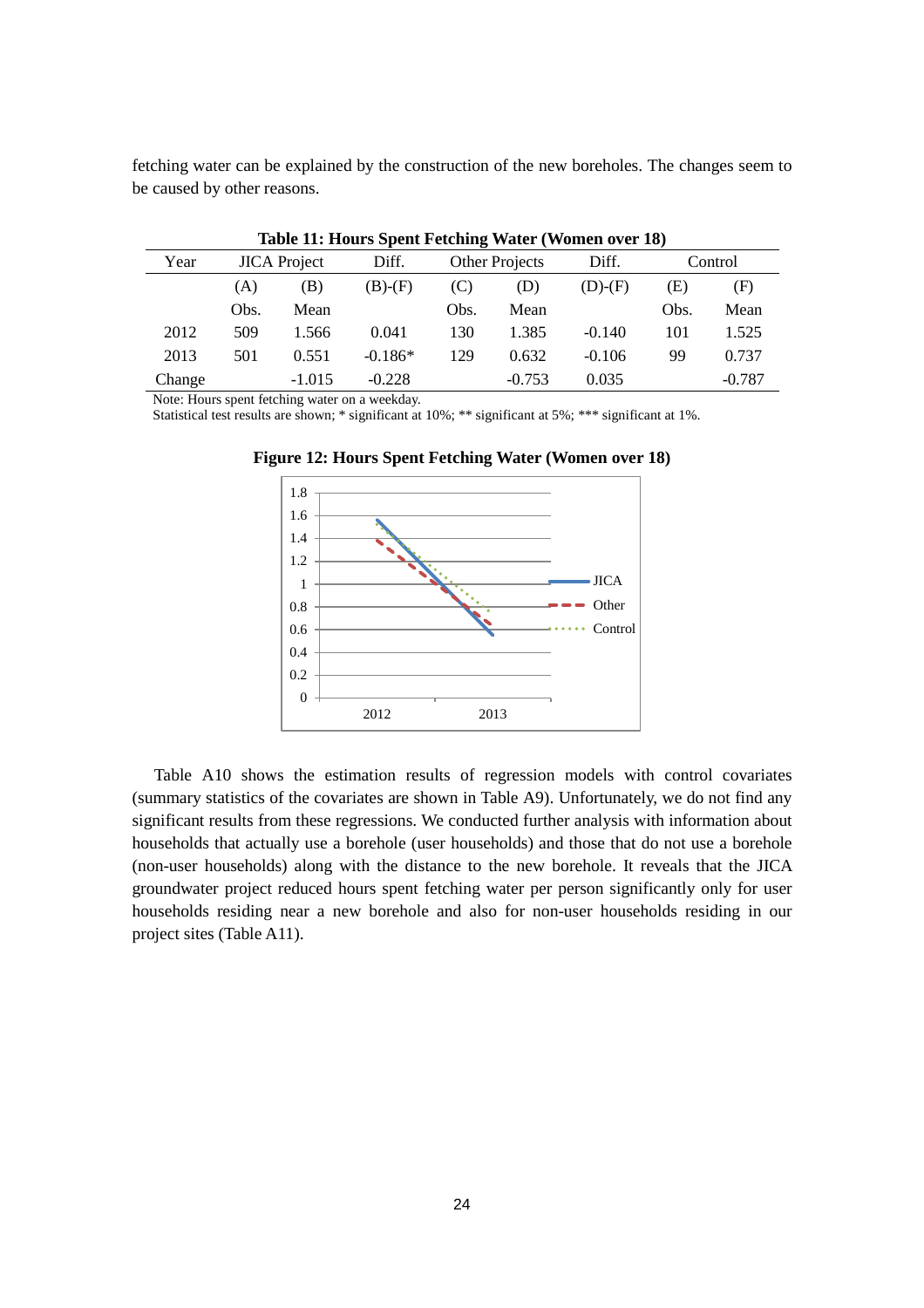# **6. Conclusion**

#### **6-1. Summary of Findings and Discussion**

This study has examined the impact of the construction of groundwater supply facilities on four outcomes: water quality, incidence of diarrhea, distance to water source, and time spent fetching water. Regarding water quality (existence of *E. coli*) measured at home, we cannot find statistically significant improvement by the Project. On the other hand, the Project is seen to contribute to reducing the incidence of diarrhea, which is not consistently supported by the estimation result regarding water quality. One possible explanation for this inconsistency is that contamination is in fact eased to some extent by the Project but this is not detected by the simple water test. Since the outcome of the water test is binary (whether *E. coli* is detected or not), the test cannot capture the degree of contamination.<sup>[26](#page-26-0)</sup> Another possibility is that the soft component activities facilitate appropriate hygiene practice and/or water treatment, such as washing hands, using chlorine, or boiling water before drinking it. If water is being properly treated before drinking, it is understandable that diarrhea symptoms are reduced even if the tested water stored in the dwelling is contaminated. This hypothesis is consistent with the existing literature, which shows the importance of point-of-use intervention relative to water source intervention (Waddington et al. 2009). In any case, however, further investigation is required to reach a credible conclusion.

Regarding the incidence of diarrhea, the results show a positive and statistically significant impact of the Project (1.0–1.7% reduction) and that the magnitude of this impact is larger among children under five years old (3.7–6.2% reduction), among whom diarrhea is more prevalent. The results also show that the magnitude of the impact of the Project depends on the distance to the borehole and that it diminishes as the distance from the borehole increases. This finding has implications for the selection of a borehole location since the location critically affects who enjoys larger benefits from the borehole.

The results also show that the distance to the nearest water source is reduced by the Project compared to the genuine control sites where no interventions were implemented, including those provided by other donors. On the other hand, we cannot find a significant impact on time spent fetching water. Although water-fetching time decreased in the project sites, somehow it also decreased in the control sites, resulting in a non-significant DID estimation result. Thus, we cannot draw a clear conclusion on whether the Project contributes to people's wellbeing by reducing their burden for fetching water. Further investigation is needed to clarify this point.

#### **6-2. Limitations**

Any evaluation conducted in a real-world setting under time, budget, and other constraints cannot be free from limitations, and this study is no exception. First, this evaluation cannot employ RCTs, which would provide the most rigorous results. As explained in this report, since the selection of target and alternative sites was already determined based on the population size prior to the start of the evaluation, it was impossible to randomly select the target and alternative sites. Although we tried to minimize the unbalance in population size, it is still possible for the

<span id="page-26-0"></span> $26$  Since the primary outcome of this evaluation is diarrhea, we used a very simple test kit for the examination of water quality. However, it would be practically very difficult to conduct detailed water testing in the survey area, and even if it were possible, it would be very costly.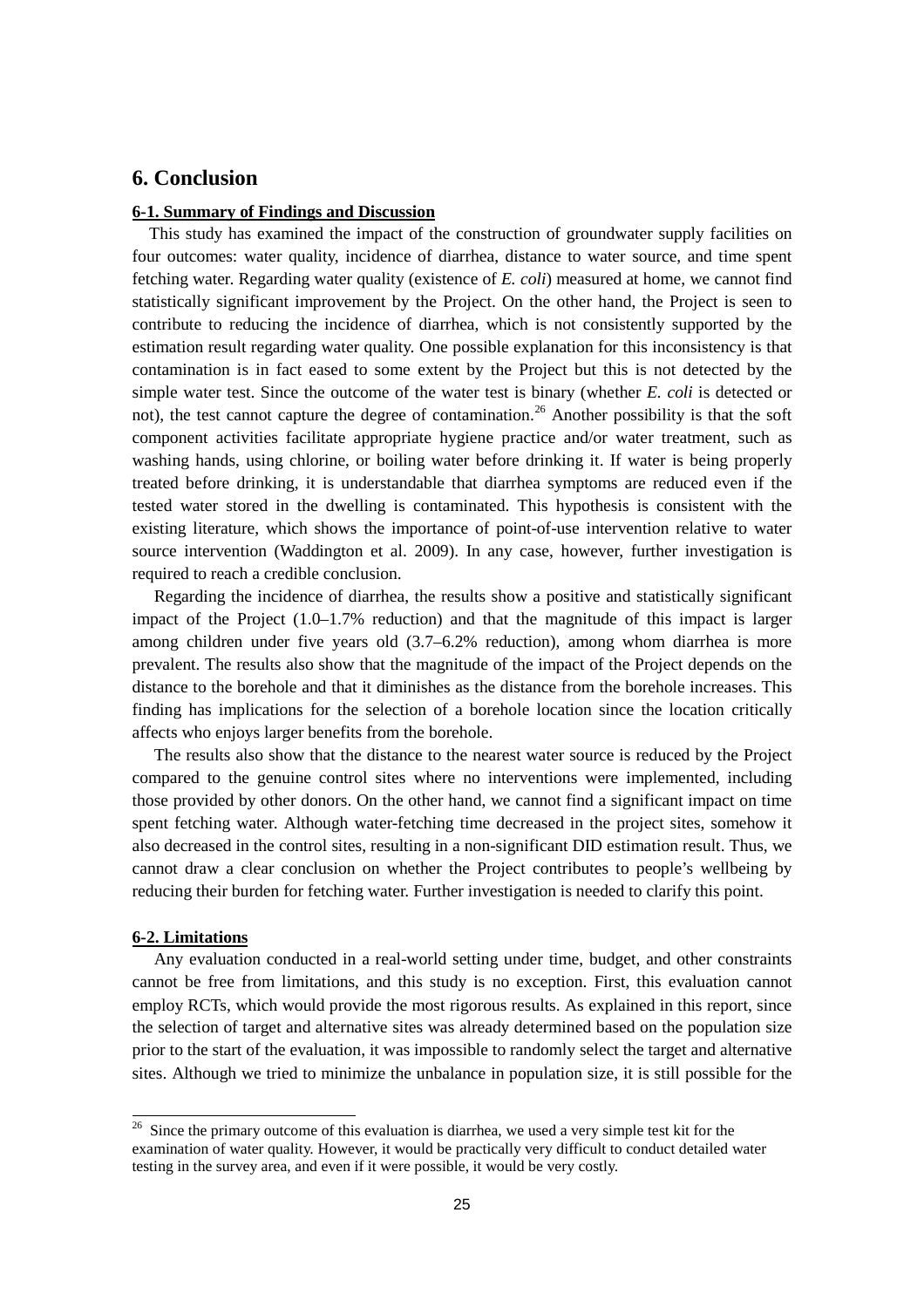results to be influenced by it. It is worth noting, however, that unpredictable failures of the drilling in the target sites yielded an experimental setting that resembles what it would have been if RCTs had been employed in each district.

Second, since the intervention evaluated in this study is a package of the construction of water facilities and a soft component, it is impossible to decompose the impact of the package into that of each component. In order to decompose the impact, it would be necessary to employ a factorial design (Figure 13). Although we could not do this because of the given project design, it would be a more policy-relevant question to understand the impact of each component and their synergy.

|        |                     | <b>B:</b> Soft component |
|--------|---------------------|--------------------------|
| Facili | (1)<br>Both A and B | (2)<br>Only B            |
|        | (3)<br>Only A       | (4)<br>Neither A nor B   |

**Figure 13: Factorial Design**

–Comparison (1) and (4) yields the impact of the package.

–Comparison (2)/(3) and (4) yields the impact of each component.

–Comparison (1) and (2)/(3) yields the synergy effect of A and B

Third, caveats are necessary in interpreting the outcome indicators. As mentioned above, to examine water quality, we use a simple water test kit with a binary outcome (whether or not *E. coli* is detected). Thus, even if there is no change in the binary outcome, it is still possible for contamination to be eased to some extent. Regarding the data on the incidence of diarrhea, we collect data on the past two weeks to minimize recall bias. As diarrhea occurring before this period is omitted, the frequency of diarrhea could be underreported, although two weeks is a period commonly used in this kind of survey, such as the Demographic and Health Surveys.

Fourth, this study examines the impact within a relatively short term. Thus, it is necessary to conduct another follow-up survey to investigate the long-term impact of the Project.

Finally, this study focuses on an examination of causal effect of the Project (i.e., whether or not the Project has the intended impact and the magnitude of its impact). Thus, although it is of course important to examine the reasons and mechanism why the Project has (or does not have) the intended impact, this is beyond the scope of the present study.<sup>[27](#page-27-0)</sup> In order to examine these reasons and mechanisms, another investigation is required, employing an appropriate methodology suitable for its purpose.<sup>[28](#page-27-1)</sup>

 $\overline{a}$ 

<span id="page-27-0"></span> $27$  However, it is impossible to question why an intervention has (or does not have) an impact without understanding whether an intervention actually has (or does not have) an impact. In this sense, one of the

<span id="page-27-1"></span><sup>&</sup>lt;sup>28</sup> Program evaluation consists of several sub-evaluations, and one of these sub-evaluations is impact evaluation, which focuses on the examination of the causal effects of an intervention. Other sub-evaluations, such as process evaluation, have different purposes and usually require different methodologies. For further explanation, see Rossi et al. (2004).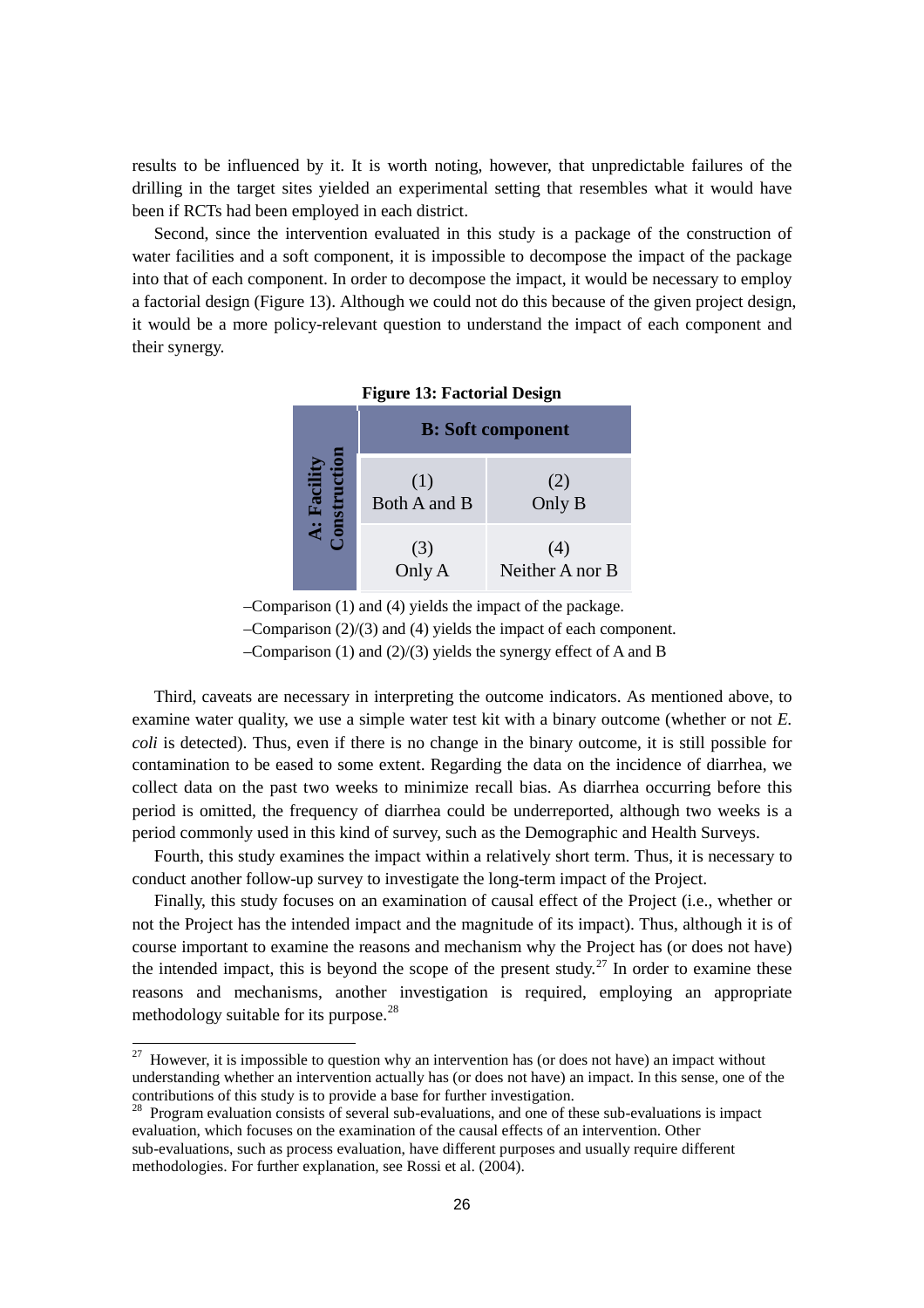Despite these limitations, this evaluation employs as rigorous an evaluation design as possible under the given conditions, and the findings provide reliable information on the impact of this groundwater development project.

#### **6-3. Lesson and Implications**

In addition to the specific results on the Project's impact, there are some general lessons learned through conducting this impact evaluation. First, it is important to examine the causal effect (impact) of a project with an appropriate evaluation design. This evaluation provides concrete evidence on the impact of the Project on the incidence of diarrhea by employing a rigorous evaluation design. However, if a simple approach were used to estimate this impact, we would reach an incorrect conclusion that the Project has no impact, because a simple before/after comparison at the project sites does not show a statistically significant reduction in the incidence of diarrhea at any conventional levels, as shown in Tables 8 and 9. The evaluation results produced with an appropriate design allow us to avoid such an incorrect understanding and make decisions based on reliable evidence, which can contribute to more effective and efficient implementation. Furthermore, such rigorous evidence on a project's impact can facilitate accountability to stakeholders.

However, while the benefits of impact evaluations are evident, substantial resources (budget, time, and human resources) are required to implement them. In conducting this impact evaluation, for instance, it took more than two years from the planning of the evaluation to the completion of the evaluation report, and it has involved various inputs including local consultants, Japanese consultants, and JICA staff. Thus, it is important to consider the balance between the costs and benefits of conducting impact evaluations. On the cost side, as impact evaluations usually require originally-collected data, analytical skills, and intensive input for data processing and analysis, it is not easy to substantially reduce costs. Thus, it is important to strategically focus on impact evaluations with larger benefits, that is, those that are expected to produce more useful and policy-relevant evidence. Possible options include impact evaluations on JICA's flagship projects, which are required to show results in a credible way, or those on interventions whose impact is unknown or controversial.

Finally, in order to conduct impact evaluations with larger benefits, it is important to incorporate impact evaluations into the project design at an early stage of project formulation. In the present case, it was possible to collect baseline data and use a DID approach because this evaluation started before the handing-over of the facilities, but the contents, design, and target sites of the Project had already been determined before this evaluation began. As a result, we could not employ RCTs or a factorial design. In order to incorporate these evaluation designs into grant aid projects, it is important to have a consensus among stakeholders on conducting an impact evaluation when grant aid is requested from recipient governments. Since a relatively longer time is required to carry out the necessary procedures from the request to the commencement of the project than it is in other schemes, it is particularly important to consider the possibility of conducting an impact evaluation at an earlier stage. Such proper planning of both the project design and the evaluation design allows us to have an opportunity to produce more rigorous and policy-relevant evidence which can facilitate the effective design and implementation of projects.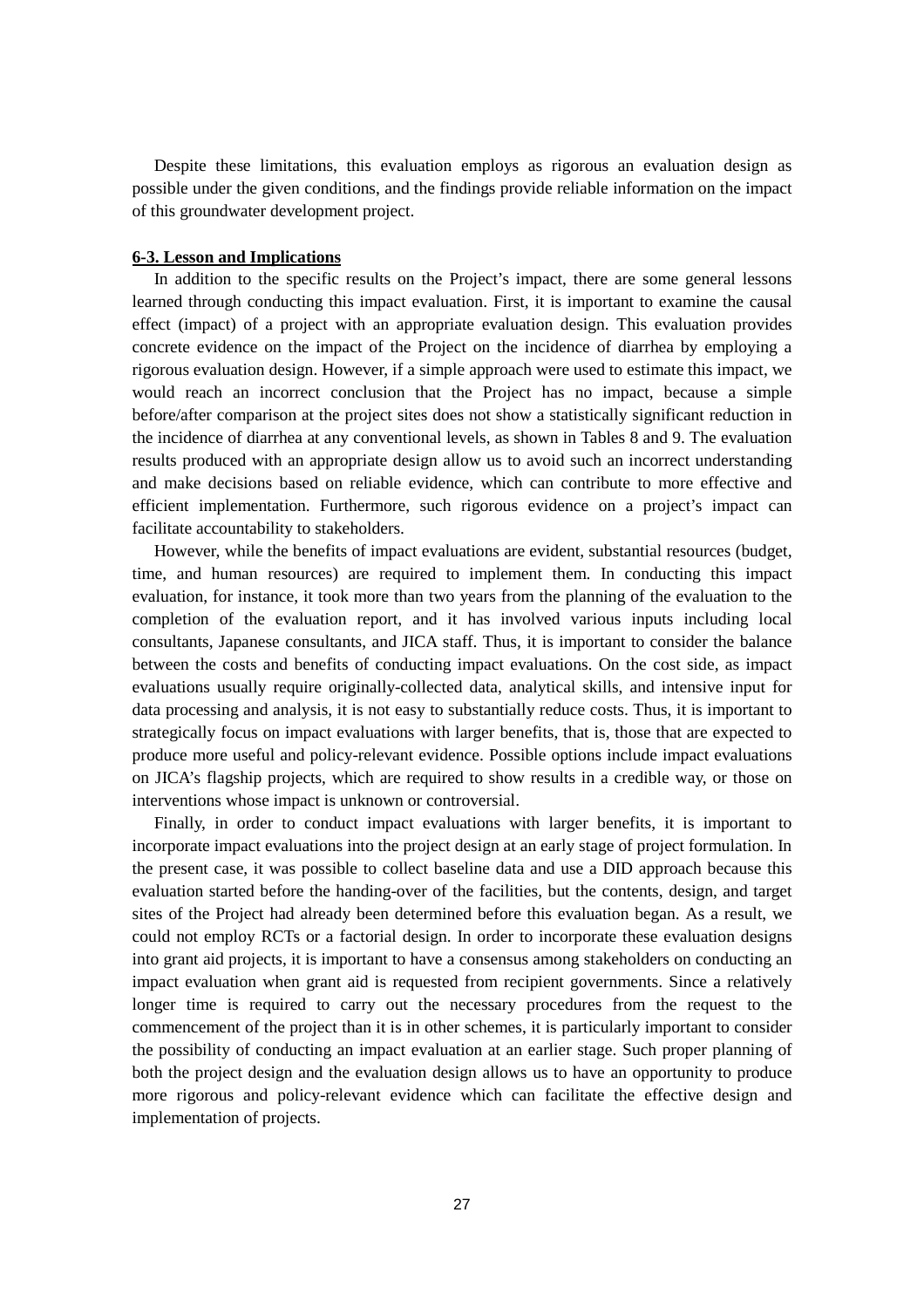# **Appendix**

#### **A. Related Literature**

#### -Water supply and health (diarrhea)

Water is a serious issue related to human life, and there are still 780 million people without access to an improved drinking water sources as of 2008 (UNICEF/WHO 2012). It has also been reported that there are huge disparities in access to improved water sources among regions and between a country's urban and rural areas (UNICEF/WHO 2012). Every year about 1.5 million children under five years old lose their lives due to diarrhea caused by a lack of safe water and basic sanitation facilities, which is the second-most common cause of the death of children (UNICEF/WHO 2009).

Governments, international organizations, and academic researchers have been tackling this issue. Their experience and knowledge have been accumulated, and systematic reviews have been published to examine the impact of the relevant interventions to improve water quality (Clasen et al. 2006, Esrey et al. 1991, Fewtrell et al. 2005, Waddington et al. 2009). Most of these studies have focused on direct health outcomes such as the prevalence of diarrhea.

An intervention is usually defined as a means to protect against the infection of water by microbial contaminants or to treat water for the removal of microbial contaminants at source, at storage or at the point of use. Interventions can be grouped into five categories: water supply improvement, and water quality, sanitation, hygiene and multiple interventions (Waddington et al. 2009).

The results of these systematic reviews indicate that point-of-use water quality interventions may have the highest effectiveness, while water source treatment has less impact in reducing the incidence of diarrhea. In addition, multiple interventions comprising a mix of several interventions have a larger impact than single approaches (Clasen et al. 2006, Waddington et al. 2009). This is explained as being due to the reduction of the risk of transmission of pathogens in the pathways of water use from the water sources at the point of use to the mouths of users. The nearer the intervention is to the point of use or the more the intervention is implemented, the less chance there is that pathogen (re-) contamination can be reduced. There are several possibilities for where water can easily be (re-) contaminated between sources and points-of-use in unhygienic environments in the process of transport and storage or at points-of-use.

#### - Fetching water and time use

Generally, in developing countries, rural women and their children often devote a considerable amount of their time to collecting water. For example, survey results from 45 developing countries show that women are more than two times as likely as men to collect drinking water for the household, and that girls are twice as likely as boys to be responsible for collecting water (UNICEF/WHO 2010). Other studies show similar results in South Asia (Loughran and Pritchett 1997, Research Foundation for Science, Technology and Ecology 2005, World Bank 2005a), and in countries across North Africa and the Middle East (World Bank 2005b, AfDB 2006).

Although lessening the burden of collecting water has potential to enable women and children to engage in more productive activities, such as income generation activities and education, this issue has not been intensively examined based on rigorous empirical evidence, and the existing evidence is mixed.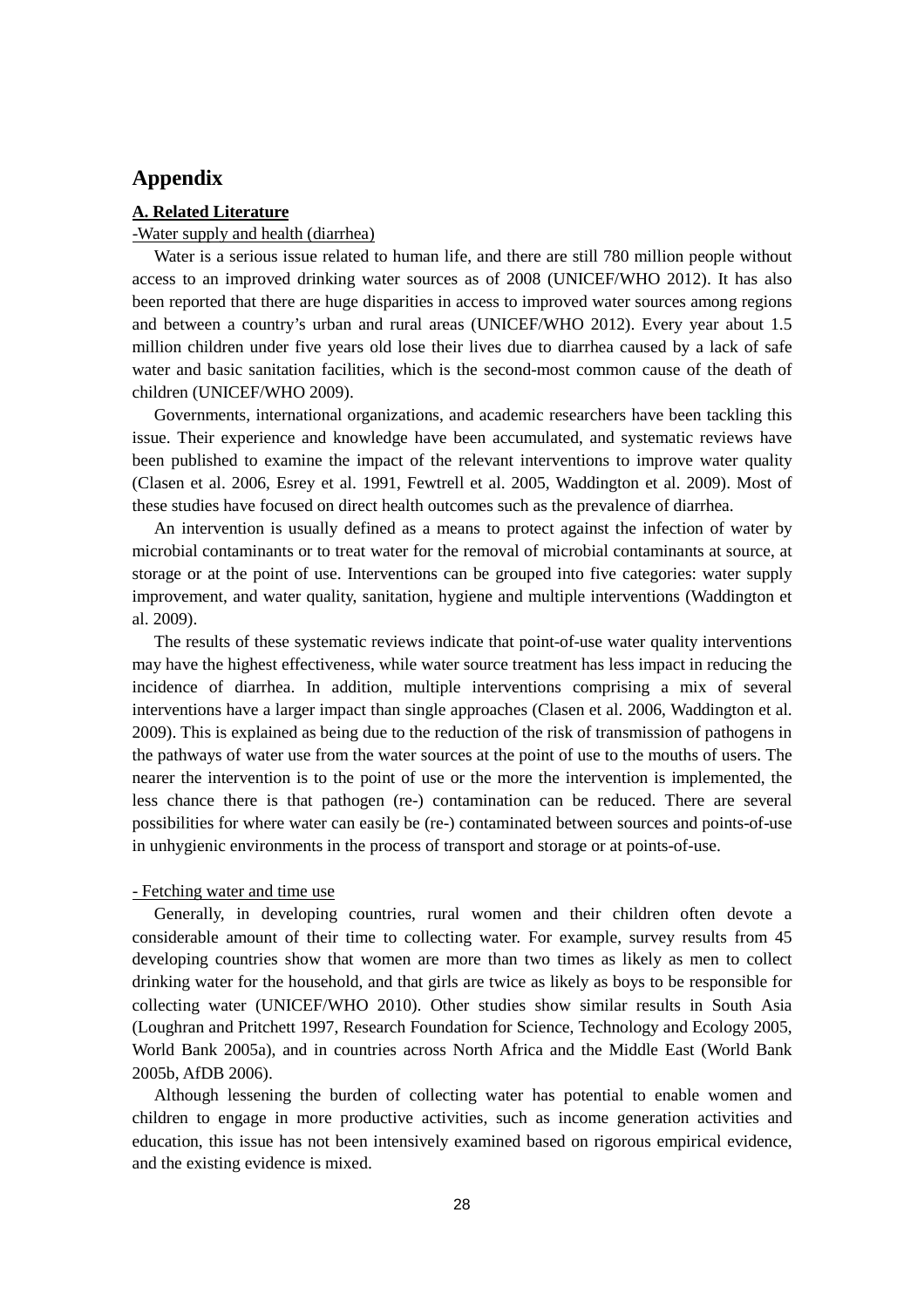The study by Costa et al. (2009) in Ghana showed that women's total working hours are shorter in communities with access to water, and shorter for those living closer to the water source. It has also been reported that poor access to water in rural Pakistan reduces the time for women to devote to market-oriented activities (Ilahi and Grimard 2000). Koolwal and van de Walle (2013) found evidence that both boys' and girls' school enrollment is higher when access to water is ensured, from cross-sectional surveys from Madagascar, Malawi, Rwanda, Uganda, India, Nepal, Pakistan, Morocco, and Yemen, although access to water comes with greater off-farm work for women. Nauges and Strand's cross-sectional study in Ghana (2013) showed similar findings, of a significant negative relation between girls' school attendance and water-hauling activity. In addition, Ndiritu and Nyangena (2010) found that being involved in resource collection reduces the likelihood of a child attending school. Other studies show that water infrastructure facilitates women's participation and changes of time use in market-based work, or time spent on child care or children's schooling (Barsell 1996, Ilahi and Grimard 2000, UNDP 2006, Koolwal and van de Walle 2013).

On the other hand, Nankhunni and Findeis (2004) found no direct impacts of time spent collecting water on school participation, while there was a significant relationship between time spent collecting fuel wood and school attendance. In addition, Lokshin and Yemstov (2005) showed that a water infrastructure rehabilitation project had no significant impact on women's employment, using propensity score matching and DID methods.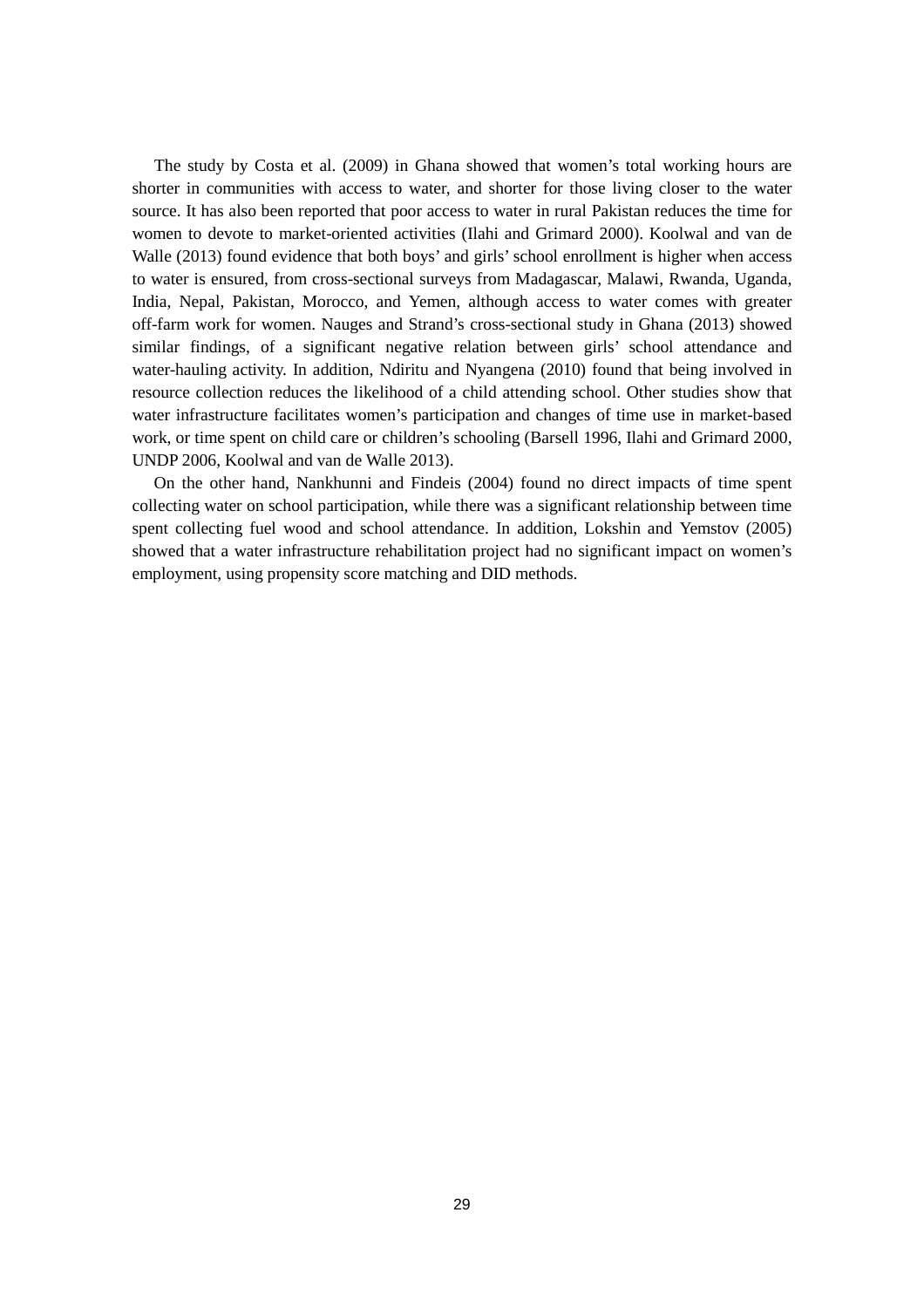#### **B. Empirical Model**

Let  $y_{ijt}$  be an outcome variable of an individual *i* residing in site *j* surveyed at time *t* ( $t = 0$  for baseline and  $t = 1$  for end-line). Using these settings, the simplest version of our empirical model can be shown as follows:

$$
y_{ijt} = \gamma_0 + \gamma_1 \cdot S_j + \gamma_2 \cdot t + \gamma_3 \cdot S_j \times t + u_{ijt}
$$
 (1)

where  $S_j$  takes the value of 1 when the site *j* has a successful borehole, and 0 otherwise.  $\gamma_0$ ,  $\gamma_1$ , *γ*<sub>2</sub>, and *γ*<sub>*3*</sub> are the parameters to be estimated, and *γ*<sub>*3*</sub> is the parameter of interest that measures the causal effect of the project.  $u_{ijt}$  is an error term.

In addition to the simplest version of the DID model, we also employ an empirical model with some covariates. The parallel trend assumption can be violated if changes in covariates are not common between Project and control sites, and thus we need to examine if this is the case by explicitly controlling for some observable covariates. Let  $X_{ijt}$  be a set of individual *i*'s characteristics and  $X_{jt}$  be a set of site *j*'s characteristics other than the results of borehole construction. With these observable covariates, another version of our empirical model can be written as follows:

$$
y_{ijt} = \gamma_0 + \gamma_1 \cdot S_j + \gamma_2 \cdot t + \gamma_3 \cdot S_j \times t + X_{ijt} \beta_1 + X_{jt} \beta_2 + u_{ijt} \,. \tag{2}
$$

We employ logistic regression when the outcome variable is a binary variable such as the incidence of diarrhea. The Tobit model is utilized when the outcome variable is censored.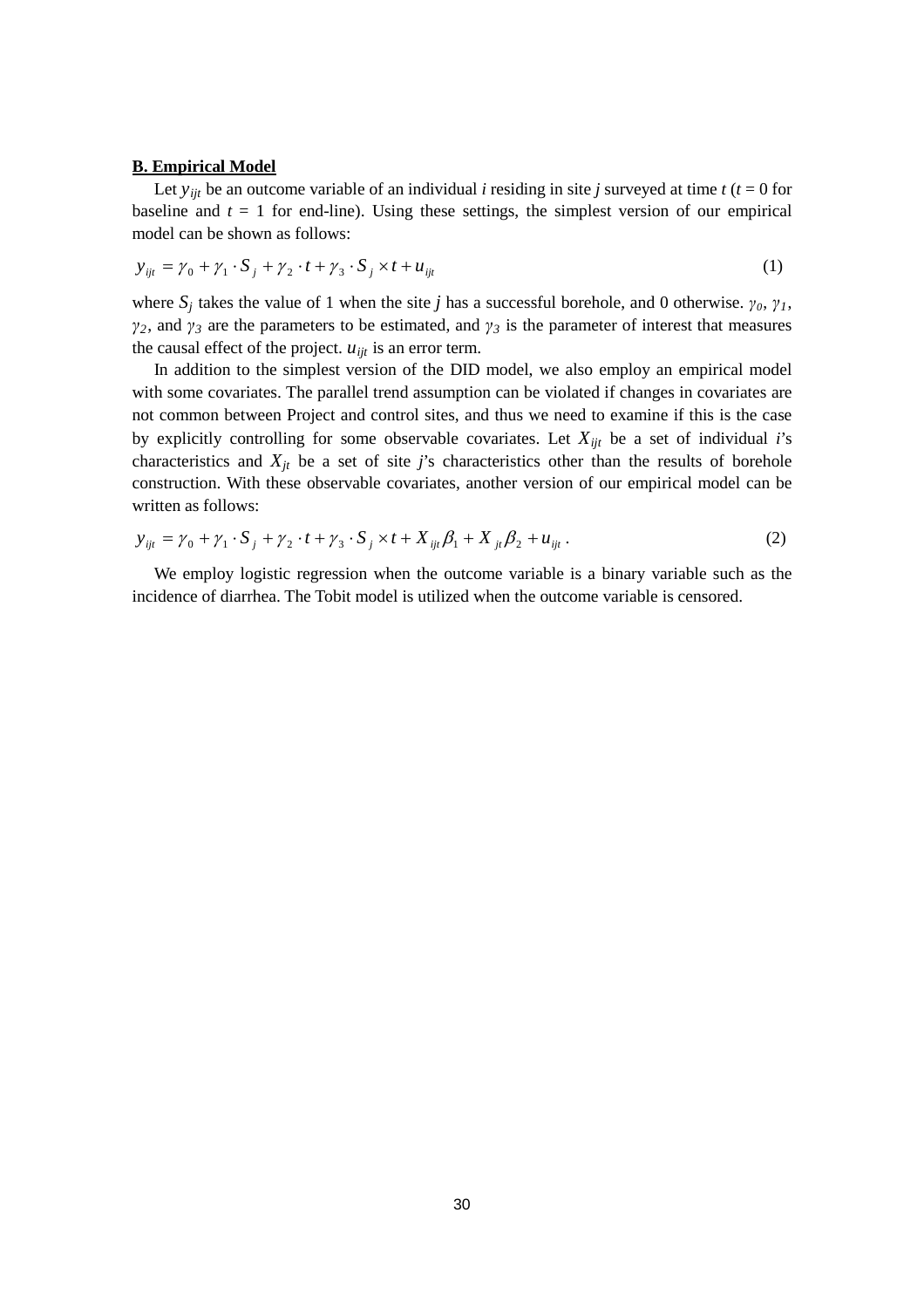# **C. Tables**

| Table A1: Sample Sites and Sample Households (All Households) |         |         |                          |            |         |  |  |
|---------------------------------------------------------------|---------|---------|--------------------------|------------|---------|--|--|
| No. of Sample Sites                                           |         |         | No. of Sample Households |            |         |  |  |
| All                                                           | Project | Control | All                      | Project    | Control |  |  |
| 26                                                            | 21      |         | 208                      | 168        | 40      |  |  |
| 36                                                            | 25      | 11      | 288                      | <b>200</b> | 88      |  |  |
| 32                                                            | 18      | 14      | 256                      | 144        | 112     |  |  |
| 94                                                            | 64      | 30      | 752                      | 512        | 240     |  |  |
|                                                               |         |         |                          |            |         |  |  |

#### **Table A1: Sample Sites and Sample Households (All Households)**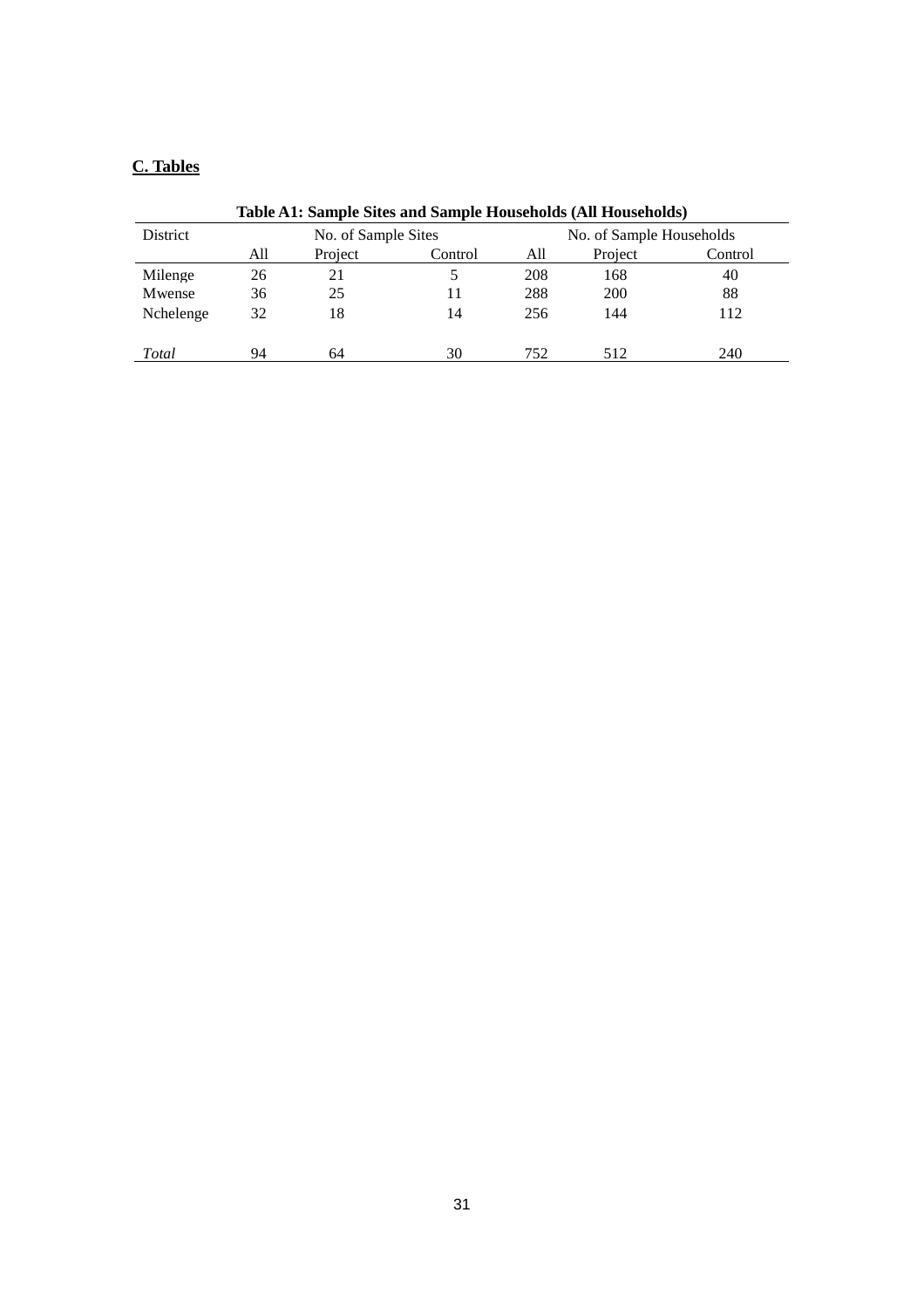| Dependent variable (attrition $= 1$ )    | Individuals |             |          | Households   |
|------------------------------------------|-------------|-------------|----------|--------------|
|                                          | (A)         | (B)         | (C)      | (D)          |
| Project variable                         |             |             |          |              |
| Control $(= 1)$                          | 0.0199      | 0.0010      | 0.0102   | $-0.0031$    |
|                                          | (0.0313)    | (0.0329)    | (0.0319) | (0.0307)     |
| Individual characteristics in 2012       |             |             |          |              |
| Female $(= 1)$                           |             | 0.0098      |          |              |
|                                          |             | (0.0116)    |          |              |
| Age                                      |             | 0.0002      |          |              |
|                                          |             | (0.0016)    |          |              |
| Age squared                              |             | $-0.0452*$  |          |              |
| $[x 10^{-3}]$                            |             | (0.0257)    |          |              |
| <b>Education</b> level                   |             | $-0.0001$   |          |              |
|                                          |             | (0.0034)    |          |              |
| <b>Household characteristics in 2012</b> |             |             |          |              |
| Female headed household $(= 1)$          |             | 0.0247      |          | 0.0069       |
|                                          |             | (0.0413)    |          | (0.0449)     |
| Age of the household head                |             | $-0.0143**$ |          | $-0.0006$    |
|                                          |             | (0.0072)    |          | (0.0062)     |
| Age squared                              |             | $0.1590**$  |          | $-0.0168$    |
| $[x 10^{-3}]$                            |             | (0.0727)    |          | (0.0653)     |
| Education level of male members          |             | 0.0046      |          | $-0.0012$    |
|                                          |             | (0.0063)    |          | (0.0054)     |
| Education level of female members        |             | $-0.0097*$  |          | $-0.0044$    |
|                                          |             | (0.00498)   |          | (0.0056)     |
| log (household size)                     |             | $-0.0482$   |          | $-0.1030***$ |
|                                          |             | (0.0485)    |          | (0.0391)     |
| Ratio of dependents $(15-$ and $65+)$    |             | $-0.0077$   |          | 0.1020       |
| to household size                        |             | (0.0915)    |          | (0.0745)     |
| log (monthly consumption per capita)     |             | $-0.0165$   |          | $-0.0212$    |
|                                          |             | (0.0236)    |          | (0.0169)     |
| District dummy variables                 |             |             |          |              |
| Mwense district $(= 1)$                  |             | $0.0929*$   |          | $0.0866*$    |
|                                          |             | (0.0479)    |          | (0.0481)     |
| Nchelenge district $(= 1)$               |             | 0.0785      |          | 0.0734       |
|                                          |             | (0.0481)    |          | (0.0472)     |
| Pseudo R-sq.                             | 0.0004      | 0.0250      | 0.0002   | 0.0349       |
| No. of observations                      | 3840        | 3840        | 752      | 752          |

## **Table A2: Factors Associated with Attrition – Logit Model**

Note: Coefficients on continuous variables indicate marginal changes in the probability of attrition evaluated at the mean values, and coefficients on dummy variables indicate changes in the probability of attrition when the value of the dummy variable changes from zero to one. Household-level cluster-robust standard errors in parentheses; \* significant at 10%; \*\* significant at 5%; \*\*\* significant at 1%.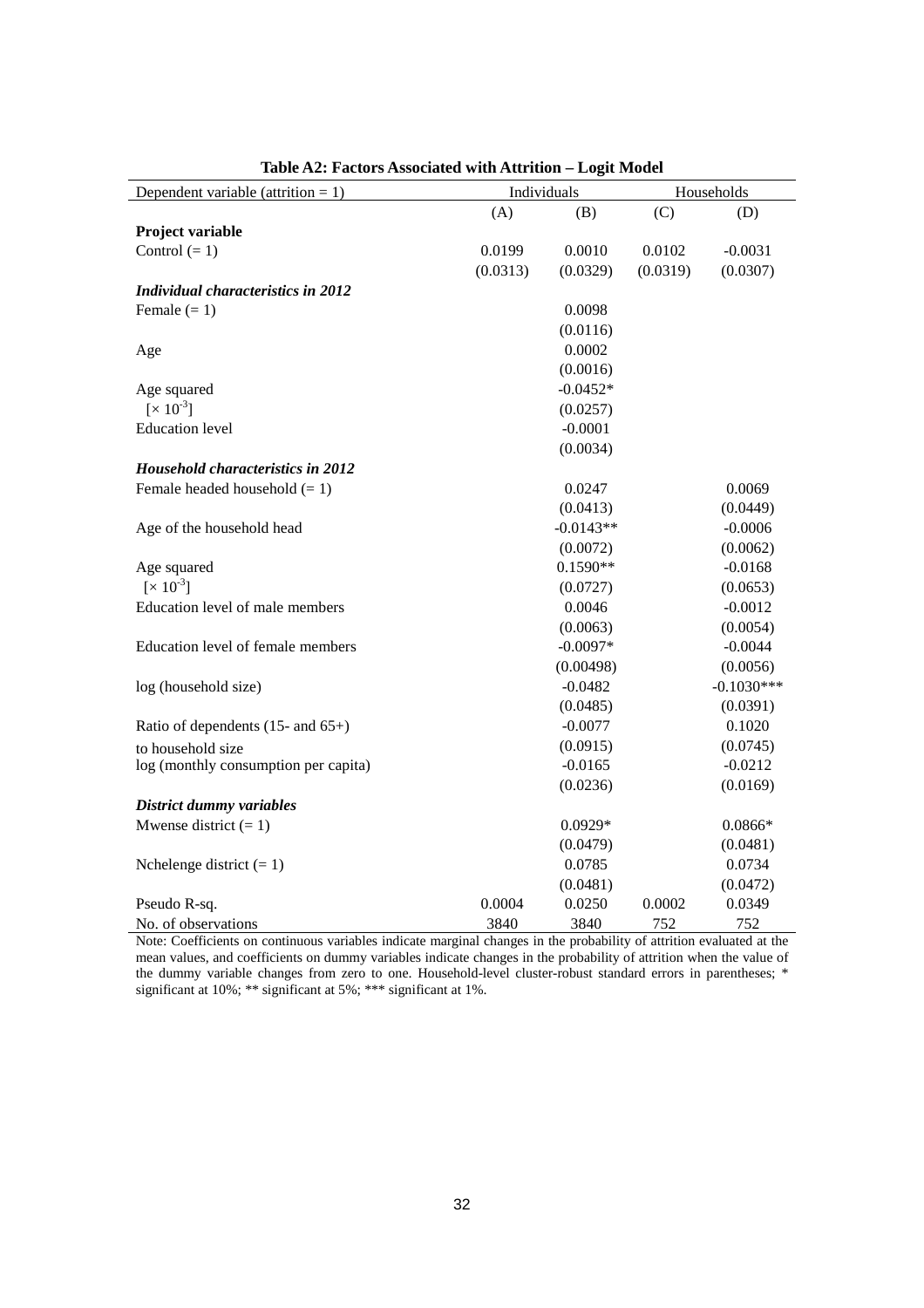| 2012                                     | <b>Mean</b> | S.D.       | Min.           | Max.         |  |
|------------------------------------------|-------------|------------|----------------|--------------|--|
| <i>Individual characteristics</i>        |             | $n = 3303$ |                |              |  |
| Female $(= 1)$                           | 0.509       | (0.500)    | $\Omega$       | 1            |  |
| Age                                      | 20.9        | (17.6)     | $\theta$       | 88           |  |
| <b>Household characteristics</b>         |             | $n = 635$  |                |              |  |
| Project site $(= 1)$                     | 0.683       | (0.465)    | $\theta$       | 1            |  |
| Female headed household $(= 1)$          | 0.206       | (0.405)    | $\theta$       | 1            |  |
| Age of the head                          | 43.1        | (13.6)     | 18             | 84           |  |
| Highest education among females          | 5.177       | (2.943)    | $\theta$       | 13           |  |
| Highest education among males            | 6.813       | (2.834)    | $\theta$       | 13           |  |
| log (household size)                     | 1.528       | (0.526)    | $\theta$       | 2.708        |  |
| Ratio of dependents to household size    | 0.452       | (0.246)    | $\overline{0}$ | 1            |  |
| log (monthly consumption per capita)     | 11.66       | (0.74)     | 9.68           | 16.23        |  |
| 2013                                     | Mean        | S.D.       | Min.           | Max.         |  |
| <i>Individual characteristics</i>        | $n = 3144$  |            |                |              |  |
| Female $(= 1)$                           | 0.509       | (0.500)    | $\theta$       | $\mathbf{1}$ |  |
| Age                                      | 21.8        | (17.9)     | $\theta$       | 89           |  |
| <b>Household characteristics</b>         |             | $n = 635$  |                |              |  |
| Project site $(= 1)$                     | 0.683       | (0.465)    | $\theta$       | 1            |  |
| Project site * Borehole user $(= 1)$     | 0.592       | (0.492)    | $\theta$       | 1            |  |
| Distance to new borehole (km)            | 0.151       | (0.290)    | $\theta$       | 3            |  |
| Project site * Borehole non-user $(= 1)$ | 0.091       | (0.288)    | $\theta$       | 1            |  |
| Female headed household $(= 1)$          | 0.198       | (0.399)    | $\Omega$       | 1            |  |
| Age of the head                          | 43.9        | (13.7)     | 17             | 85           |  |
| Highest education among females          | 5.015       | (2.936)    | $\theta$       | 13           |  |
| Highest education among males            | 6.751       | (2.872)    | $\theta$       | 13           |  |
| log (household size)                     | 1.475       | (0.534)    | $\overline{0}$ | 2.708        |  |
| Ratio of dependents to household size    | 0.450       | (0.248)    | $\theta$       | 1            |  |
| log (monthly consumption per capita)     | 11.65       | (1.00)     | 8.37           | 15.38        |  |

**Table A3: Summary Statistics of Explanatory Variables (All Individuals)**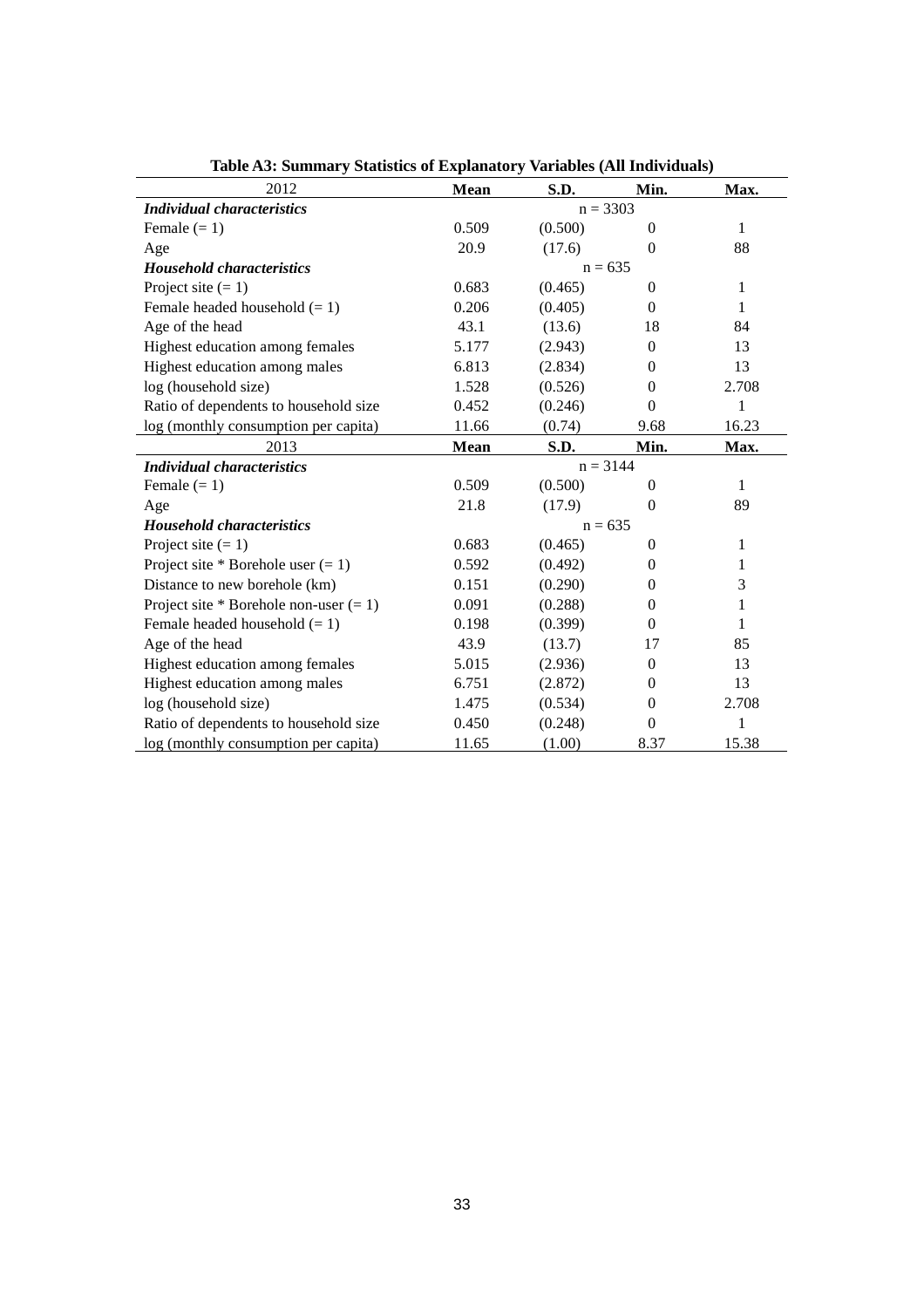| Dependent variable: Incidence of diarrhea $(= 1)$ | Logit          | Logit          | Logit       |
|---------------------------------------------------|----------------|----------------|-------------|
|                                                   | (A)            | (B)            | (C)         |
| <b>Project and year dummy variables</b>           |                |                |             |
| Project site $(= 1)$                              | 0.0029         | 0.0035         | 0.0029      |
|                                                   | (0.0060)       | (0.0050)       | (0.0043)    |
| Year 2013 $(= 1)$                                 | 0.0068         | 0.0062         | 0.0043      |
|                                                   | (0.0062)       | (0.0053)       | (0.0045)    |
| Project site * Year 2013 $(= 1)$                  | $-0.0143**$    | $-0.0122**$    | $-0.0108**$ |
|                                                   | (0.0064)       | (0.0054)       | (0.0047)    |
| <i>Individual characteristics</i>                 | N <sub>0</sub> | Yes            | <b>Yes</b>  |
| <b>Household characteristics</b>                  | N <sub>0</sub> | N <sub>0</sub> | <b>Yes</b>  |
| District dummy variables                          | <b>Yes</b>     | Yes            | <b>Yes</b>  |
| Pseudo R sq.                                      | 0.0069         | 0.0421         | 0.0748      |
| No. of observations                               | 6447           | 6447           | 6447        |

**Table A4: Impact on Incidence of Diarrhea Symptoms (All Individuals)**

Note: Coefficients indicate changes in the probability of having a diarrhea symptom over the past two weeks when the value of the dummy variable changes from zero to one. Full estimation results are available upon request.

Household-level cluster-robust standard errors in parentheses; \* significant at 10%; \*\* significant at 5%; \*\*\* significant at 1%.

| Dependent variable: Incidence of diarrhea $(= 1)$ | Logit          | Logit          | Logit       |
|---------------------------------------------------|----------------|----------------|-------------|
|                                                   | (A)            | (B)            | (C)         |
| <b>Project and year dummy variables</b>           |                |                |             |
| Project site $(= 1)$                              | 0.0090         | 0.0070         | 0.0057      |
|                                                   | (0.0192)       | (0.0173)       | (0.0149)    |
| Year $2013 (= 1)$                                 | 0.0342         | 0.0348         | 0.0284      |
|                                                   | (0.0229)       | (0.0213)       | (0.0187)    |
| Project site * Year 2013 $(= 1)$                  | $-0.0451**$    | $-0.0408**$    | $-0.0377**$ |
|                                                   | (0.0208)       | (0.0191)       | (0.0165)    |
| <i>Individual characteristics</i>                 | N <sub>0</sub> | <b>Yes</b>     | <b>Yes</b>  |
| <b>Household characteristics</b>                  | N <sub>0</sub> | N <sub>o</sub> | <b>Yes</b>  |
| District dummy variables                          | Yes            | Yes            | <b>Yes</b>  |
| Pseudo R sq.                                      | 0.0235         | 0.0606         | 0.1010      |
| No. of observations                               | 1059           | 1059           | 1059        |

| Table A5: Impact on Incidence of Diarrhea Symptoms (Children under Five) |  |  |  |  |  |
|--------------------------------------------------------------------------|--|--|--|--|--|
|--------------------------------------------------------------------------|--|--|--|--|--|

Note: Coefficients indicate changes in the probability of having a diarrhea symptom over the past two weeks when the value of the dummy variable changes from zero to one. Full estimation results are available upon request.

Household-level cluster-robust standard errors in parentheses; \* significant at 10%; \*\* significant at 5%; \*\*\* significant at 1%.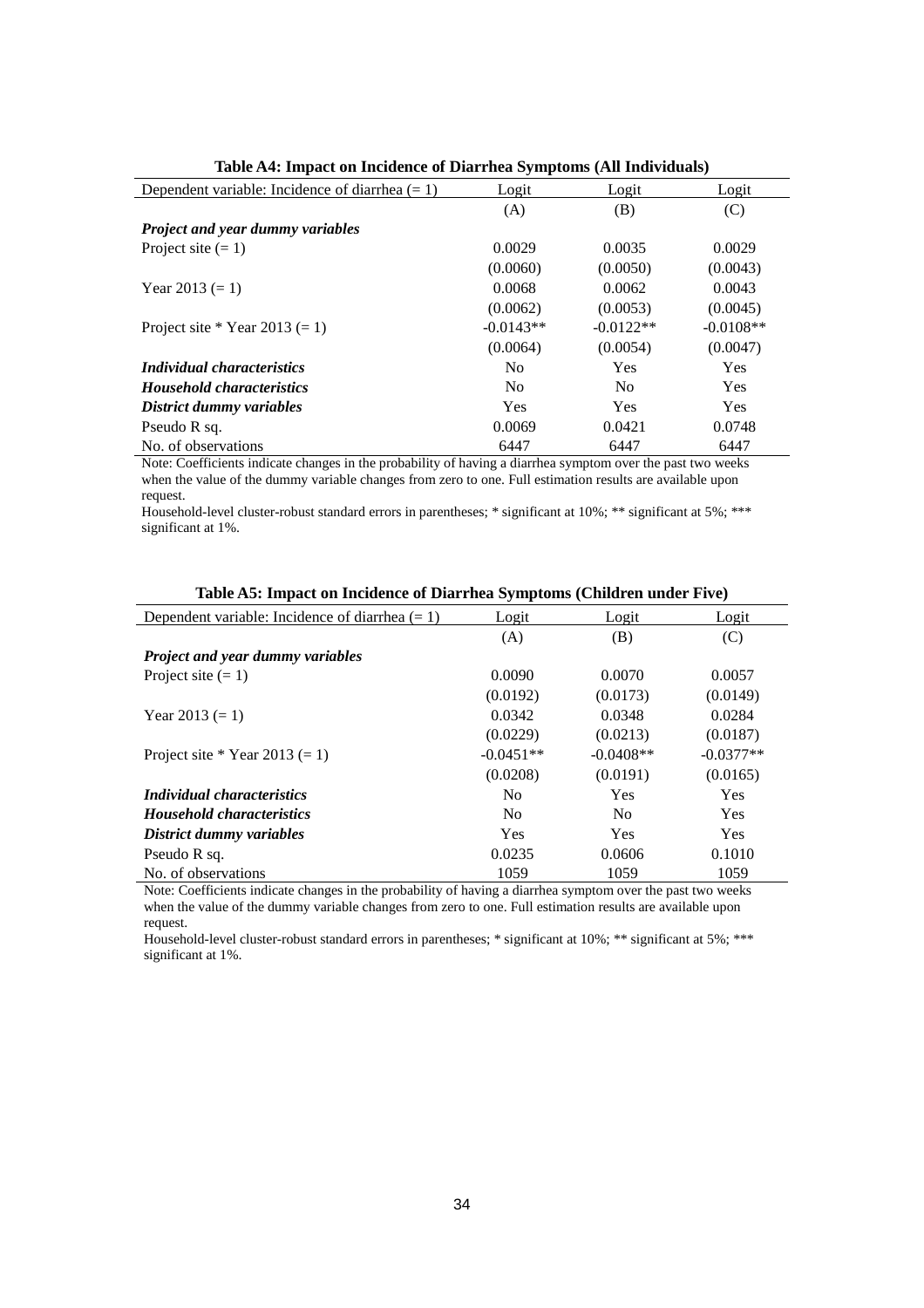| 2012                                     | <b>Mean</b> | S.D.      | Min.           | Max.           |
|------------------------------------------|-------------|-----------|----------------|----------------|
| <i>Individual characteristics</i>        |             | $n = 582$ |                |                |
| Female $(= 1)$                           | 0.495       | (0.500)   | $\Omega$       | 1              |
| Age                                      | 2.232       | (1.320)   | $\Omega$       | $\overline{4}$ |
| <b>Household characteristics</b>         |             | $n = 377$ |                |                |
| Project site $(= 1)$                     | 0.666       | (0.472)   | $\Omega$       | 1              |
| Female headed household $(= 1)$          | 0.164       | (0.371)   | $\Omega$       | 1              |
| Age of the head                          | 38.45       | (10.82)   | 19             | 80             |
| Highest education among females          | 5.122       | (2.931)   | $\Omega$       | 12             |
| Highest education among males            | 6.665       | (2.809)   | $\Omega$       | 13             |
| log (household size)                     | 1.743       | (0.369)   | 1              | 2.708          |
| Ratio of dependents to household size    | 0.559       | (0.144)   | $\theta$       | 1              |
| log (monthly consumption per capita)     | 11.59       | (0.71)    | 9.68           | 16.23          |
| 2013                                     | <b>Mean</b> | S.D.      | Min.           | Max.           |
| <b>Individual characteristics</b>        | $n = 477$   |           |                |                |
| Female $(= 1)$                           | 0.512       | (0.500)   | $\theta$       | 1              |
| Age                                      | 2.499       | (1.217)   | $\Omega$       | $\overline{4}$ |
| <b>Household characteristics</b>         |             | $n = 345$ |                |                |
| Project site $(= 1)$                     | 0.678       | (0.468)   | $\overline{0}$ | $\mathbf 1$    |
| Project site * Borehole user $(= 1)$     | 0.591       | (0.492)   | $\Omega$       | 1              |
| Distance to new borehole (km)            | 0.148       | (0.271)   | $\Omega$       | 3              |
| Project site * Borehole non-user $(= 1)$ | 0.087       | (0.282)   | $\Omega$       | 1              |
| Female headed household $(= 1)$          | 0.157       | (0.364)   | $\Omega$       | 1              |
| Age of the head                          | 38.72       | (10.48)   | 18             | 75             |
| Highest education among females          | 4.976       | (2.973)   | $\Omega$       | 12             |
| Highest education among males            | 6.550       | (2.797)   | $\theta$       | 13             |
| log (household size)                     | 1.703       | (0.363)   | 1              | 2.708          |
| Ratio of dependents to household size    | 0.553       | (0.144)   | $\overline{0}$ | 1              |
| log (monthly consumption per capita)     | 11.60       | (1.08)    | 8.37           | 15.38          |

**Table A6: Summary Statistics of Explanatory Variables (Children under Five)**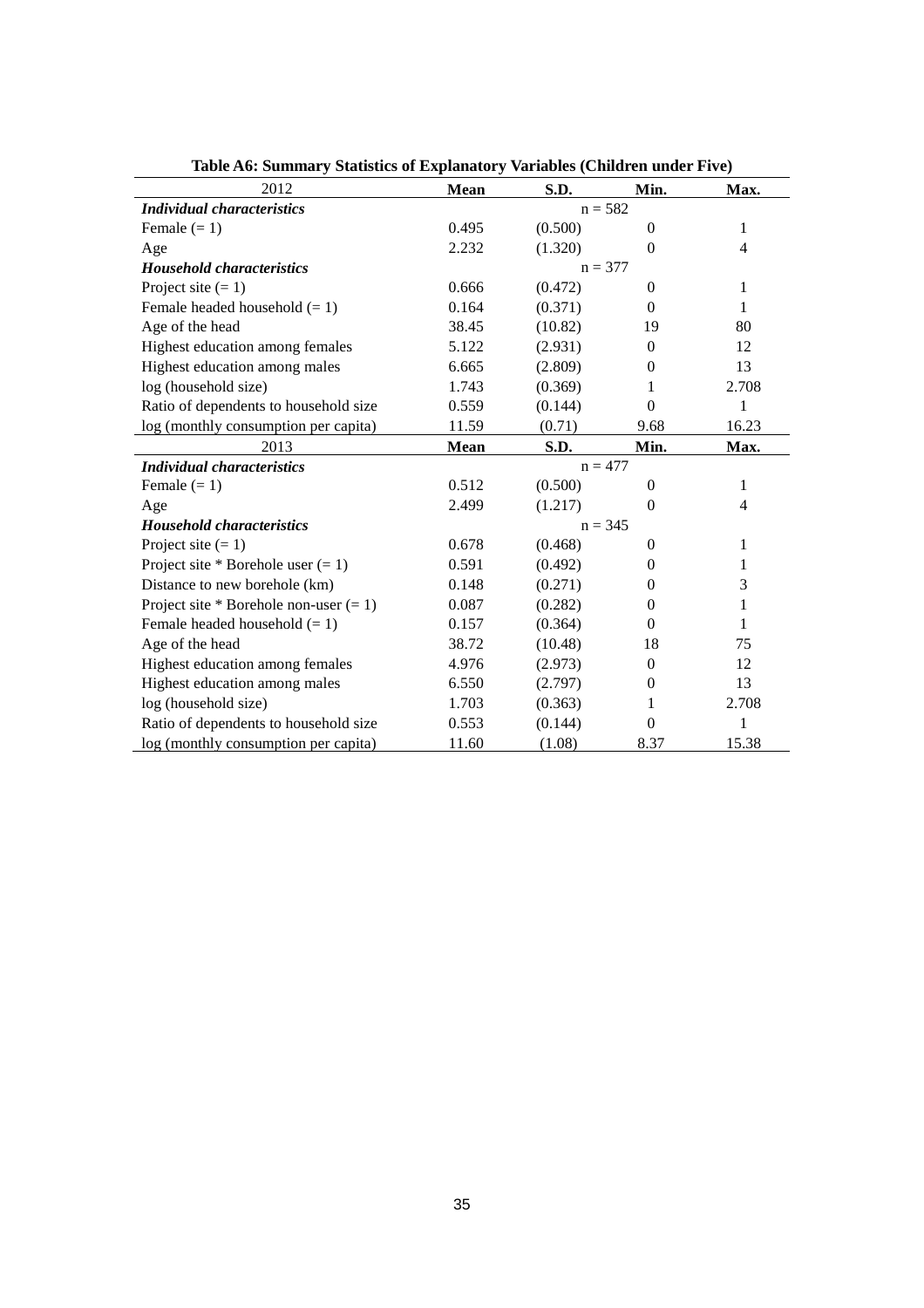| Dependent variable: Incidence of diarrhea $(= 1)$ | Logit       | Logit        |
|---------------------------------------------------|-------------|--------------|
|                                                   | (A)         | (B)          |
| <b>Project and year dummy variables</b>           |             |              |
| Project site $(= 1)$                              | 0.0029      | 0.0029       |
|                                                   | (0.0043)    | (0.0043)     |
| Year 2013 $(= 1)$                                 | 0.0043      | 0.0043       |
|                                                   | (0.0045)    | (0.0045)     |
| Project site * Borehole user                      | $-0.0106**$ | $-0.0128***$ |
| * Year 2013 $(= 1)$                               | (0.0044)    | (0.0042)     |
| Project site * Borehole user                      |             | $0.0099**$   |
| $*$ Year 2013 $*$ Distance (km)                   |             | (0.0045)     |
| Project site * Borehole non-user                  | $-0.0079*$  | $-0.0078*$   |
| * Year 2013 $(= 1)$                               | (0.0046)    | (0.0046)     |
| <i>Individual characteristics</i>                 | Yes         | Yes          |
| <b>Household characteristics</b>                  | Yes         | Yes          |
| District dummy variables                          | <b>Yes</b>  | <b>Yes</b>   |
| Pseudo R sq.                                      | 0.0749      | 0.0768       |
| No. of observations                               | 6447        | 6447         |

**Table A7: Impact on Incidence of Diarrhea Symptoms (All Individuals)**

Note: Coefficients on continuous variables indicate marginal changes in the probability of having a diarrhea symptom evaluated at the mean values, and coefficients on dummy variables indicate changes in the probability of having a diarrhea symptom when the value of the dummy variable changes from zero to one. Full estimation results are available upon request.

Household-level cluster-robust standard errors in parentheses; \* significant at 10%; \*\* significant at 5%; \*\*\* significant at 1%.

| Dependent variable: Incidence of diarrhea $(= 1)$ | Logit       | Logit        |
|---------------------------------------------------|-------------|--------------|
|                                                   | (A)         | (B)          |
| <b>Project and year dummy variables</b>           |             |              |
| Project site $(= 1)$                              | 0.0057      | 0.0057       |
|                                                   | (0.0149)    | (0.0148)     |
| Year $2013 (= 1)$                                 | 0.0284      | 0.0282       |
|                                                   | (0.0187)    | (0.0186)     |
| Project site * Borehole user                      | $-0.0369**$ | $-0.0413***$ |
| * Year 2013 $(= 1)$                               | (0.0152)    | (0.0149)     |
| Project site * Borehole user                      |             | 0.0249       |
| $*$ Year 2013 $*$ Distance (km)                   |             | (0.0186)     |
| Project site * Borehole non-user                  | $-0.0250$   | $-0.0249$    |
| * Year 2013 $(= 1)$                               | (0.0157)    | (0.0155)     |
| <i>Individual characteristics</i>                 | Yes         | Yes          |
| <b>Household characteristics</b>                  | Yes         | <b>Yes</b>   |
| District dummy variables                          | Yes         | <b>Yes</b>   |
| Pseudo R sq.                                      | 0.1010      | 0.1030       |
| No. of observations                               | 1059        | 1059         |

#### **Table A8: Impact on Incidence of Diarrhea Symptoms (Children under Five)**

Note: Coefficients on continuous variables indicate marginal changes in the probability of having a diarrhea symptom evaluated at the mean values, and coefficients on dummy variables indicate changes in the probability of having a diarrhea symptom when the value of the dummy variable changes from zero to one. Full estimation results are available upon request.

Household-level cluster-robust standard errors in parentheses; \* significant at 10%; \*\* significant at 5%; \*\*\* significant at 1%.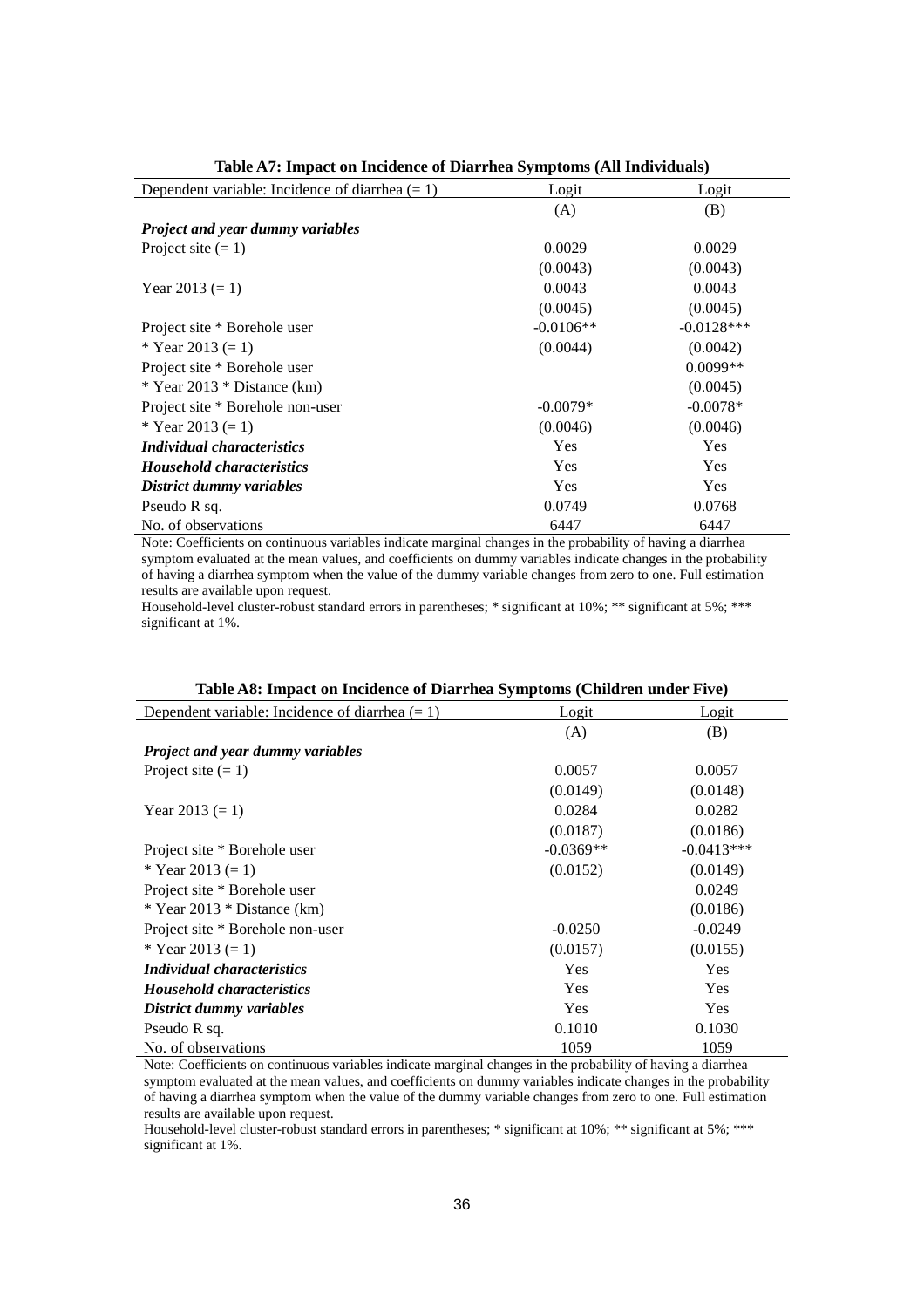| 2012                                        | <b>Mean</b> | S.D.      | Min.             | Max.         |
|---------------------------------------------|-------------|-----------|------------------|--------------|
| <b>Individual characteristics</b>           | $n = 740$   |           |                  |              |
| Age                                         | 36.5        | (14.0)    | 19               | 88           |
| Education                                   | 5.049       | (2.989)   | $\boldsymbol{0}$ | 13           |
| <b>Household characteristics</b>            |             | $n = 608$ |                  |              |
| $JICA Project site (= 1)$                   | 0.688       | (0.464)   | $\boldsymbol{0}$ | 1            |
| Other project site $(= 1)$                  | 0.169       | (0.375)   | $\boldsymbol{0}$ | 1            |
| Female headed household $(= 1)$             | 0.214       | (0.410)   | $\boldsymbol{0}$ | $\mathbf{1}$ |
| Age of the head                             | 43.21       | (13.55)   | 19               | 84           |
| Highest education among females             | 5.180       | (3.006)   | $\boldsymbol{0}$ | 13           |
| Highest education among males               | 6.857       | (2.812)   | $\boldsymbol{0}$ | 13           |
| log (household size)                        | 1.567       | (0.489)   | $\boldsymbol{0}$ | 2.708        |
| Ratio of females $(0-6)$ to household size  | 0.108       | (0.141)   | $\boldsymbol{0}$ | 0.667        |
| Ratio of males $(0-6)$ to household size    | 0.111       | (0.142)   | $\boldsymbol{0}$ | 0.667        |
| Ratio of females $(7-18)$ to household size | 0.104       | (0.132)   | $\boldsymbol{0}$ | 0.667        |
| Ratio of males $(7-18)$ to household size   | 0.101       | (0.131)   | $\boldsymbol{0}$ | 0.750        |
| Ratio of females (19–65) to household size  | 0.237       | (0.159)   | $\mathbf{0}$     | 0.750        |
| Ratio of males (19–65) to household size    | 0.303       | (0.190)   | $\mathbf{0}$     | 1.000        |
| Ratio of females $(65+)$ to household size  | 0.019       | (0.081)   | $\boldsymbol{0}$ | 0.500        |
| Ratio of males $(65+)$ to household size    | 0.017       | (0.083)   | $\boldsymbol{0}$ | 1.000        |
| log (monthly consumption per capita)        | 11.639      | (0.734)   | 9.681            | 16.229       |
| 2013                                        | <b>Mean</b> | S.D.      | Min.             | Max.         |
| <b>Individual characteristics</b>           |             | $n = 729$ |                  |              |
| Age                                         | 37.1        | (14.2)    | 19               | 89           |
| Education                                   | 4.832       | (3.025)   | $\boldsymbol{0}$ | 13           |
| <b>Household characteristics</b>            |             | $n = 595$ |                  |              |
| $JICA Project site (= 1)$                   | 0.689       | (0.463)   | $\boldsymbol{0}$ | $\mathbf{1}$ |
| Other project site $(= 1)$                  | 0.171       | (0.377)   | $\boldsymbol{0}$ | 1            |
| Female headed household $(= 1)$             | 0.208       | (0.407)   | $\mathbf{0}$     | $\mathbf{1}$ |
| Age of the head                             | 43.95       | (13.58)   | 17               | 85           |
| Highest education among females             | 5.035       | (3.019)   | $\boldsymbol{0}$ | 13           |
| Highest education among males               | 6.843       | (2.853)   | $\boldsymbol{0}$ | 13           |
| log (household size)                        | 1.522       | (0.484)   | $\theta$         | 2.708        |
| Ratio of females $(0-6)$ to household size  | 0.097       | (0.137)   | $\boldsymbol{0}$ | 0.667        |
| Ratio of males $(0-6)$ to household size    | 0.106       | (0.142)   | $\boldsymbol{0}$ | 0.667        |
| Ratio of females $(7-18)$ to household size | 0.101       | (0.133)   | $\boldsymbol{0}$ | 0.600        |
| Ratio of males $(7-18)$ to household size   | 0.107       | (0.137)   | $\boldsymbol{0}$ | 0.667        |
| Ratio of females (19–65) to household size  | 0.240       | (0.173)   | $\boldsymbol{0}$ | 1.000        |
| Ratio of males (19–65) to household size    | 0.302       | (0.181)   | $\boldsymbol{0}$ | 1.000        |
| Ratio of females $(65+)$ to household size  | 0.025       | (0.106)   | $\boldsymbol{0}$ | 1.000        |
| Ratio of males $(65+)$ to household size    | 0.022       | (0.101)   | $\boldsymbol{0}$ | 1.000        |
| log (monthly consumption per capita)        | 11.634      | (0.995)   | 8.367            | 15.384       |

**Table A9: Summary Statistics of Explanatory Variables (Women over 18)**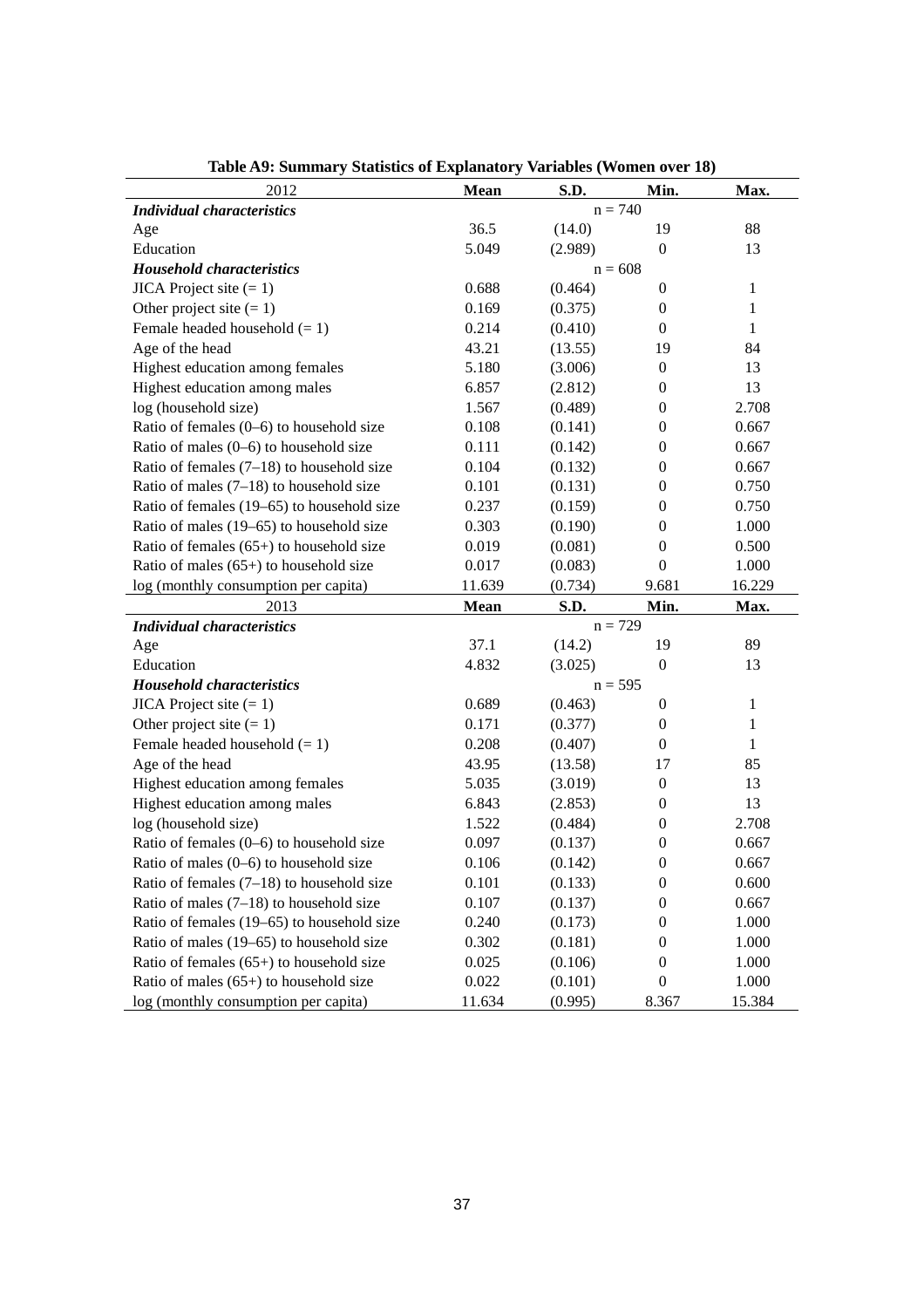| Dependent variable: Hours spent fetching water per day | Logit          | Logit          | Logit       |
|--------------------------------------------------------|----------------|----------------|-------------|
|                                                        | (A)            | (B)            | (C)         |
| <b>Project and year dummy variables</b>                |                |                |             |
| $JICA$ project site $(= 1)$                            | 0.0523         | 0.0623         | 0.0963      |
|                                                        | (0.2170)       | (0.2180)       | (0.2030)    |
| Year 2013 $(= 1)$                                      | $-1.236***$    | $-1.239***$    | $-1.272***$ |
|                                                        | (0.2090)       | (0.2060)       | (0.2070)    |
| JICA Project site * Year 2013 $(= 1)$                  | $-0.3630$      | $-0.3470$      | $-0.3120$   |
|                                                        | (0.2380)       | (0.2350)       | (0.2350)    |
| <i>Individual characteristics</i>                      | N <sub>0</sub> | N <sub>0</sub> | Yes         |
| <b>Household characteristics</b>                       | N <sub>0</sub> | Yes            | Yes         |
| R-sq.                                                  | 0.052          | 0.057          | 0.073       |
| No. of observations                                    | 1469           | 1469           | 1469        |

|  |  | Table A10: Impact on Hours Spent Fetching Water (Women over 18) |  |
|--|--|-----------------------------------------------------------------|--|
|--|--|-----------------------------------------------------------------|--|

Note: Coefficients indicate changes in hours spent fetching water on a weekday evaluated at the mean values when the value of the dummy variable changes from zero to one. Full estimation results are available upon request. Household-level cluster-robust standard errors in parentheses; \* significant at 10%; \*\* significant at 5%; \*\*\* significant at 1%.

| Dependent variable: Hours spent fetching water per day | Tobit       | Tobit       |
|--------------------------------------------------------|-------------|-------------|
|                                                        | (A)         | (B)         |
| Project and year dummy variables                       |             |             |
| $JICA Project site (= 1)$                              | 0.1200      | 0.1230      |
|                                                        | (0.2010)    | (0.2010)    |
| Year 2013 $(= 1)$                                      | $-1.223***$ | $-1.221***$ |
|                                                        | (0.1900)    | (0.1900)    |
| JICA Project site * Borehole user                      | $-0.3400$   | $-0.424*$   |
| * Year 2013 $(= 1)$                                    | (0.2290)    | (0.2400)    |
| JICA Project site * Borehole user                      |             | 0.2840      |
| * Year $2013$ * Distance (km)                          |             | (0.2270)    |
| JICA Project site * Borehole non-user                  | $-0.559**$  | $-0.561**$  |
| * Year 2013 $(= 1)$                                    | (0.2850)    | (0.2850)    |
| Other project site $(= 1)$                             | $-0.0507$   | $-0.0491$   |
|                                                        | (0.2180)    | (0.2170)    |
| Other project site * User                              | 0.1060      | 0.1010      |
| * Year 2013 $(= 1)$                                    | (0.2580)    | (0.2580)    |
| Other project site * Non-user                          | $-0.0350$   | $-0.0344$   |
| * Year 2013 $(= 1)$                                    | (0.3160)    | (0.3160)    |
| <i>Individual characteristics</i>                      | Yes         | Yes         |
| <b>Household characteristics</b>                       | Yes         | Yes         |
| District dummy variables                               | Yes         | Yes         |
| Pseudo R sq.                                           | 0.4500      | 0.0733      |
| No. of left-censored observations                      | 517         | 517         |
| No. of observations                                    | 1469        | 1469        |

| Table A11: Impact on Hours Spent Fetching Water (Women over 18) |  |  |
|-----------------------------------------------------------------|--|--|
|-----------------------------------------------------------------|--|--|

Note: Coefficients on continuous variables indicate marginal changes in hours spent fetching water on a weekday evaluated at the mean values, and coefficients on dummy variables indicate changes in hours spent fetching water on a weekday when the value of the dummy variable changes from zero to one. Full estimation results are available upon request.

Household-level cluster-robust standard errors in parentheses; \* significant at 10%; \*\* significant at 5%; \*\*\* significant at 1%.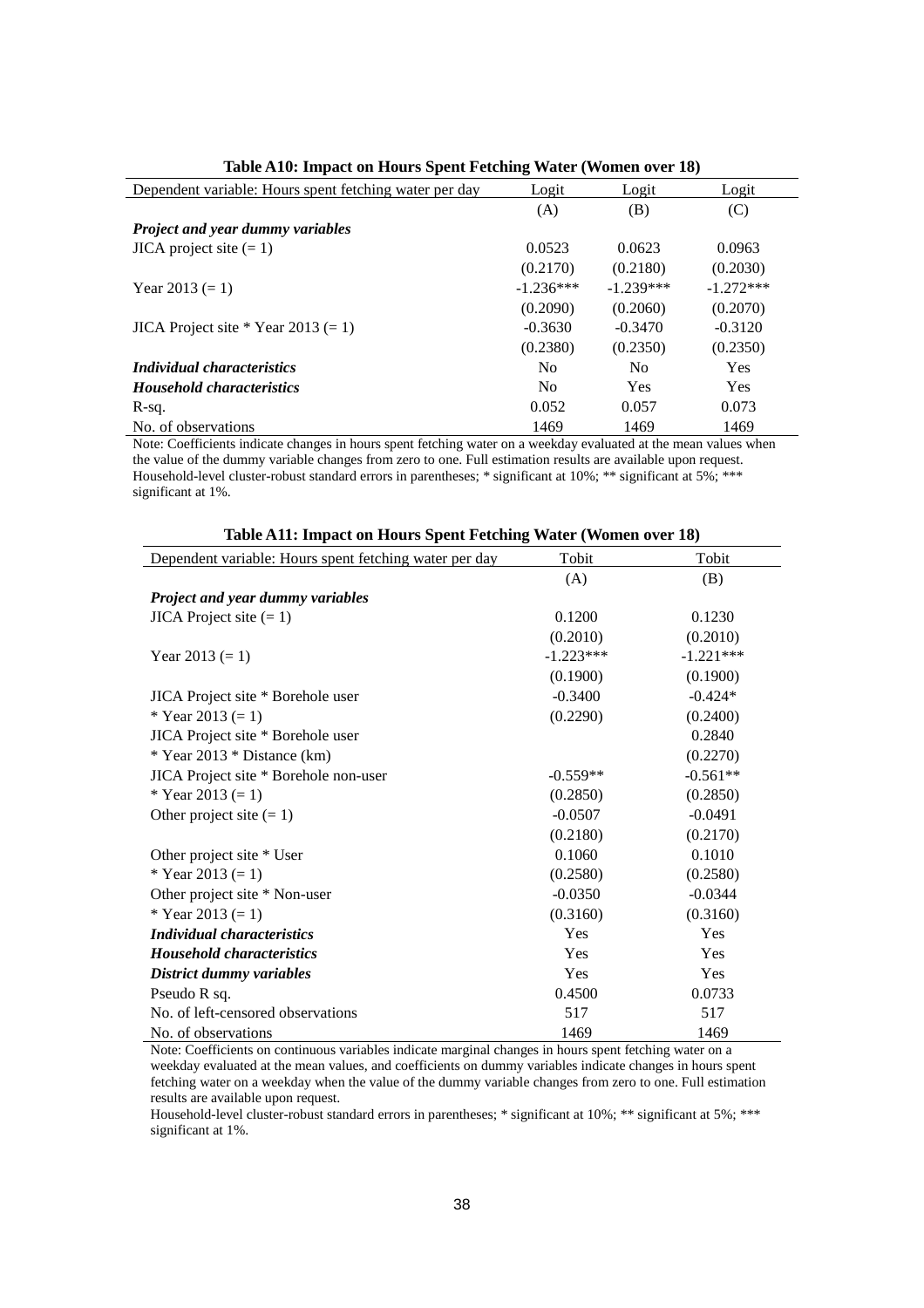# **D. Figure**



**Figure A1: Heterogeneous Impacts by Distance to JICA Borehole (Incidence of Diarrhea among Children under Five)**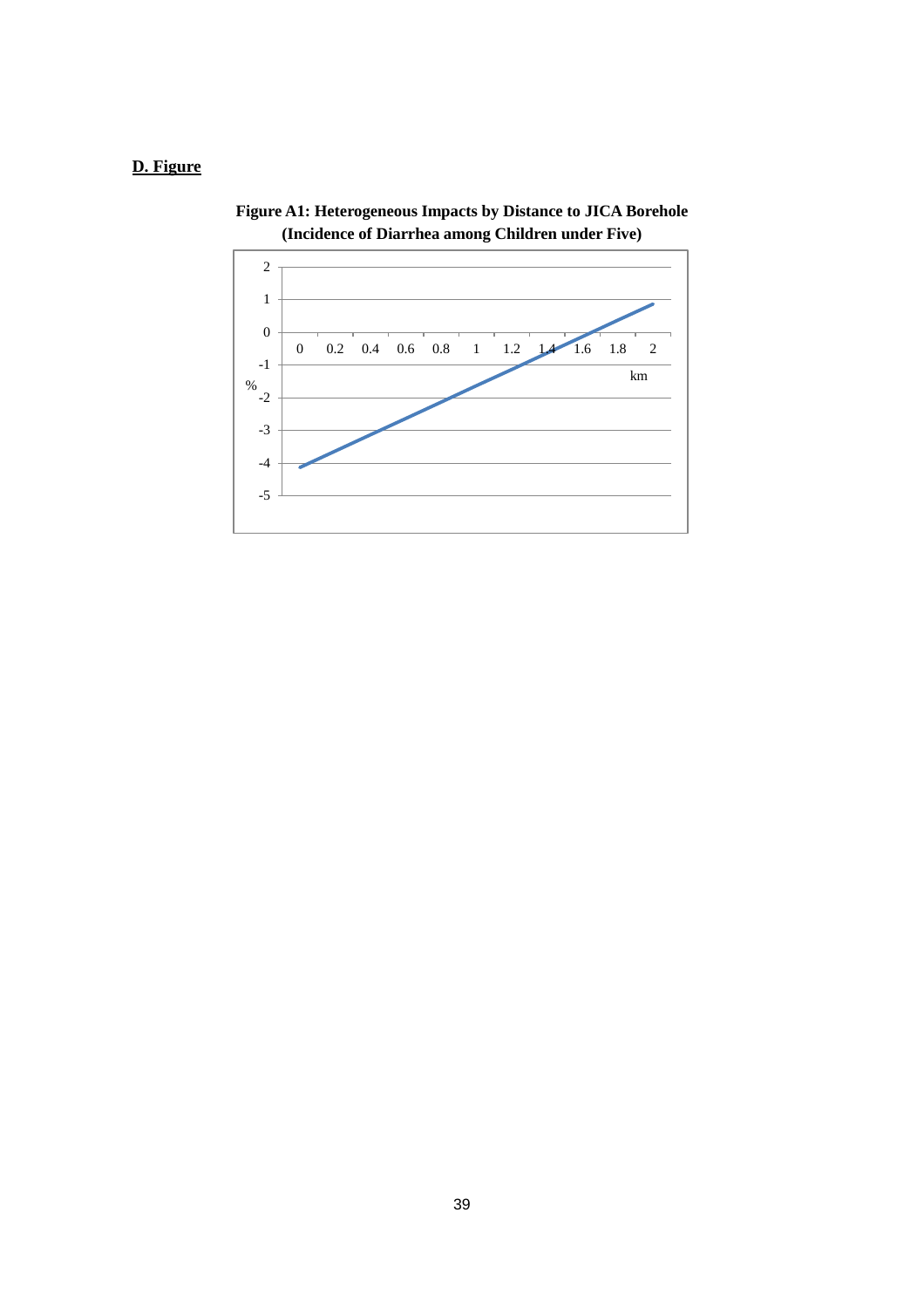# **References**

- African Development Bank (AfDB). 2006. *Kingdom of Morocco: Ninth drinking water supply and sanitation project appraisal report.* Tunis: African Development Bank.
- Barsell, I. 1996. Transport and the village: Findings from African village-level travel and transport surveys and related studies. *World Bank Discussion Paper*, 344. Washington, DC: World Bank.
- Central Statistical Office, Republic of Zambia. 2011. *Living conditions monitoring survey report 2006 and 2010*. Lusaka: Central Statistical Office.
- Clasen, T. F., I. G. Roberts, T. Rabie, W. P. Schmidt, and S. Cairncross. 2006. Interventions to improve water quality for preventing diarrhoea. *Cochrane Database of Systematic Reviews,* Issue 3.
- Esrey, S. A., J. B. Potash, L. Roberts, and C. Shiff. 1991. Effects of improved water supply and sanitation on ascariasis, diarrhoea, dracunculiasis, hookworm infection, schistosomiasis, and trachoma. *Bulletin of the World Health Organization* 69 (5): 609–621.
- Fewtrell, L., R. B. Kaufmann, D. Kay, W. Enanoria, L. Haller, and J. M. Colford Jr. 2005. Water, sanitation, and hygiene interventions to reduce diarrhoea in less developed countries: a systematic review and meta-analysis. *Lancet Infect. Dis.* 5: 42–52.
- Gertler, P. J., S. Martinez, P. Premand, L. B. Rawlings, and C. M. J. Vermeersch. 2011. *Impact evaluation in practice*. Washington, DC: World Bank.
- Ilahi, N., and F. Grimard. 2000. Public infastructure and private costs: Water supply and time allocation of women in rural Pakistan. *Economic Development and Cultural Change* 49  $(1): 45 - 75.$
- Independent Evaluation Group (IEG). 2012. *World Bank Group impact evaluations: Relevance and effectiveness.* Washington, DC: World Bank.
- Japan International Cooperation Agency (JICA). 2011. *Preparatory survey report on the Project for Groundwater Development in Luapula Province Phase 2 in the Republic of Zambia.* Tokyo: JICA.
- Khandker, S. R., G. B. Koolwal, and H. A. Samad. 2010. *Handbook on impact evaluation: Quantitative methods and practices*. Washington, DC: World Bank.
- Koolwal, G., and D. van de Walle. 2013. Access to water, women's work, and child outcomes. *Economic Development and Cultural Change* 61 (2): 369–405.
- Lokshin, M., and R. Yemtsov. 2005. Has rural infrastructure rehabilitation in Georgia helped the poor? *World Bank Economic Review* 19 (2): 311–333.
- Loughran, D., and L. Pritchett. 1997. *Environmental scarcity, resource collection, and the demand for children in Nepal.* World Bank Working Paper. Washington, DC: World Bank.
- Ministry of Health, Republic of Zambia. 2011. *Annual health statistical bulletin 2010*. Lusaka: Ministry of Health.
	- ———. 2012. *Annual health statistical bulletin 2011: Luapula Province*. Lusaka: Ministry of Health.
- Nankhuni, F. J., and J. L. Findeis. 2004. Natual resource-collection work and children's schooling in Malawi. *Contributed paper selected for presentation at the 25th International Conference of Agricultural Economists.* 16–22.
- Nauges, C., and J. Strand. 2013. Water hauling and girl's school attendance: Some new evidence from Ghana. *World Bank Policy Research Working Papaer,* 6443. Washington, DC: World